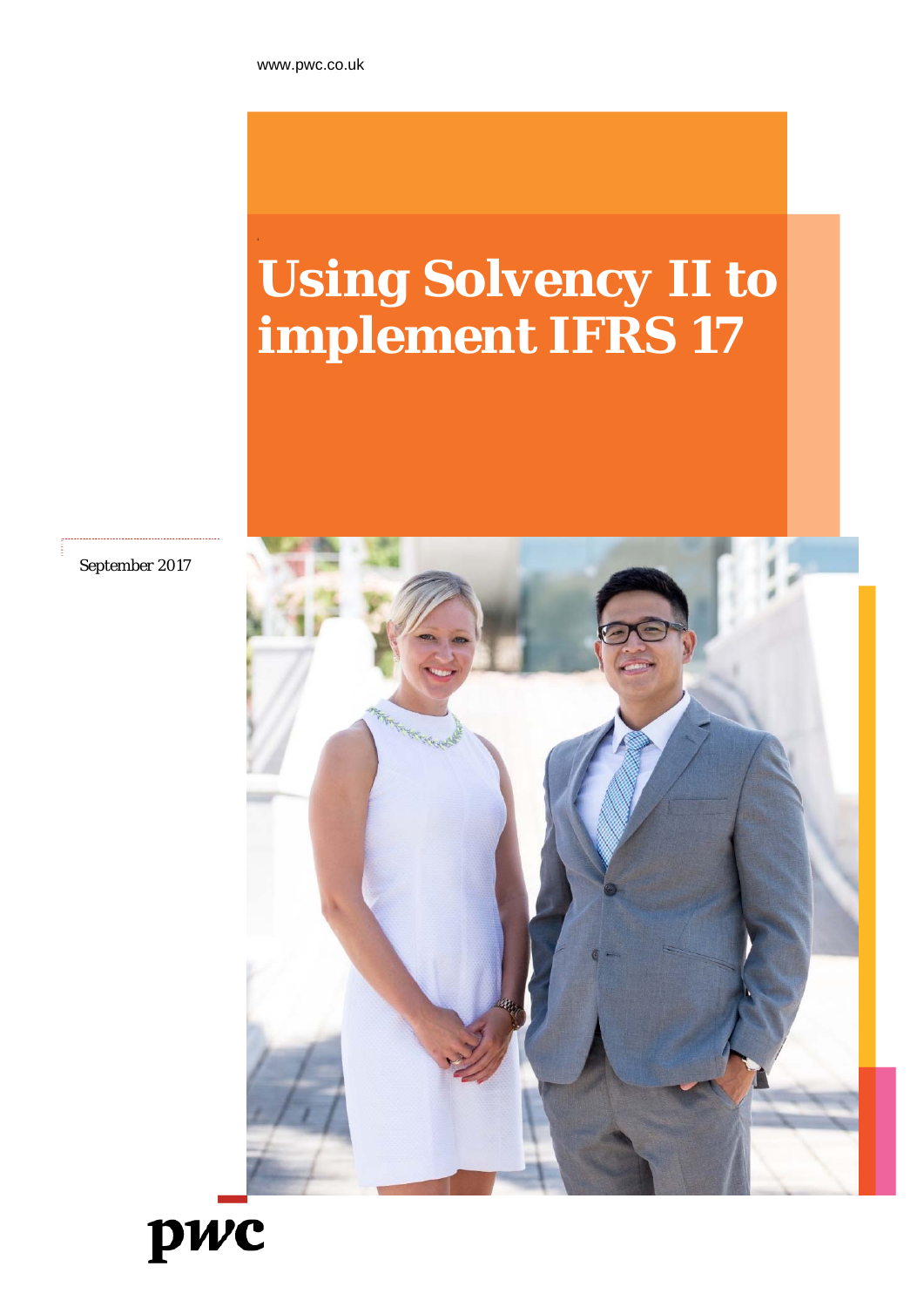*How can you make the best use of existing Solvency II systems and processes to ensure as smooth and efficient a transition to IFRS 17 as possible?*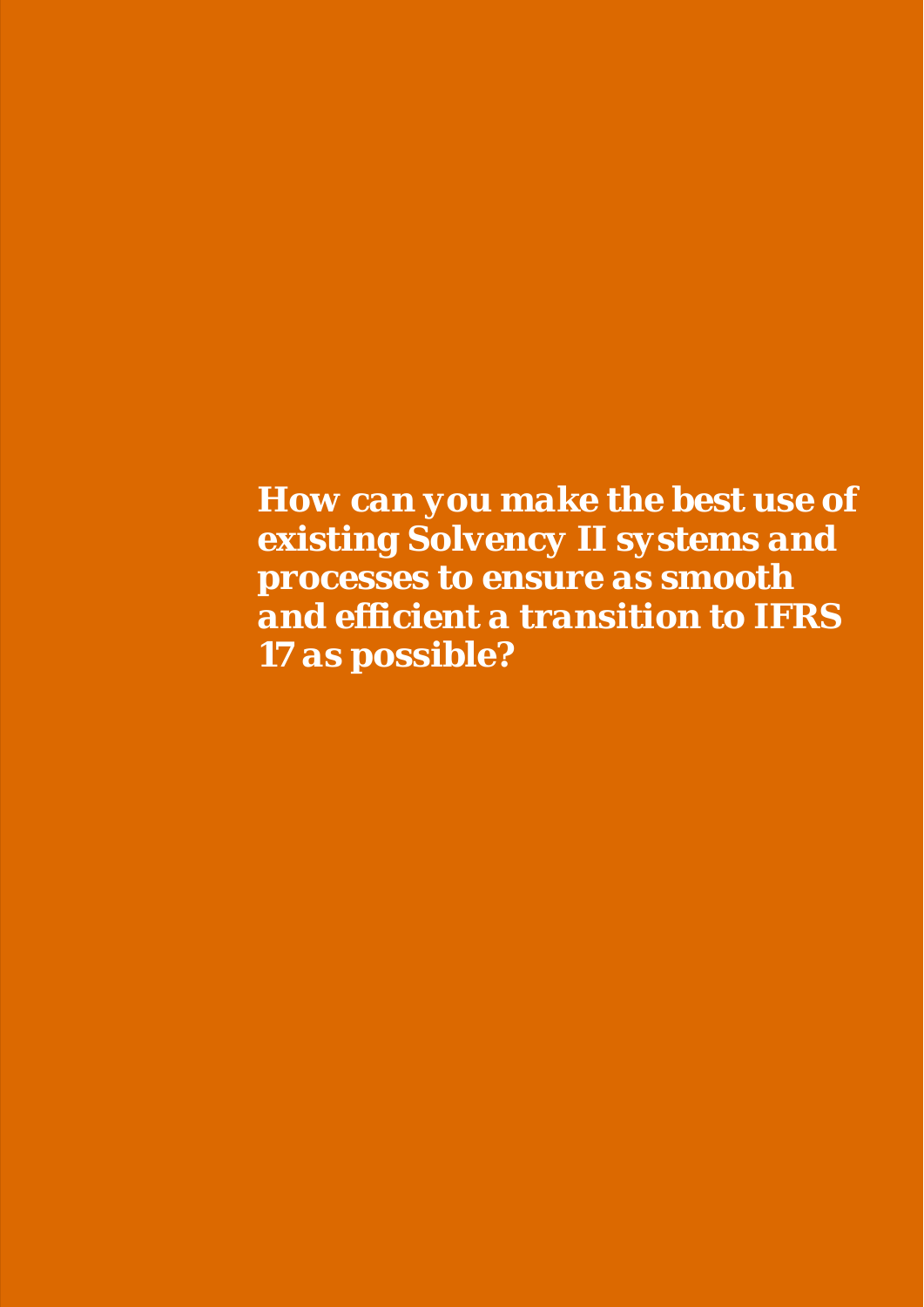# *Contents*

Г

| <b>Overview</b>                                                           |    |
|---------------------------------------------------------------------------|----|
| <b>Contract liabilities</b>                                               | 3  |
| <b>Presentation and disclosure</b>                                        | 15 |
| <b>Impact on wider data and system architecture</b>                       | 17 |
| <b>Appendices</b>                                                         | 20 |
| Appendix $A$ – Insurance contracts and participating investment contracts | 21 |
| Appendix $B$ – Non-participating investment contracts                     | 32 |
| <b>Contacts</b>                                                           | 36 |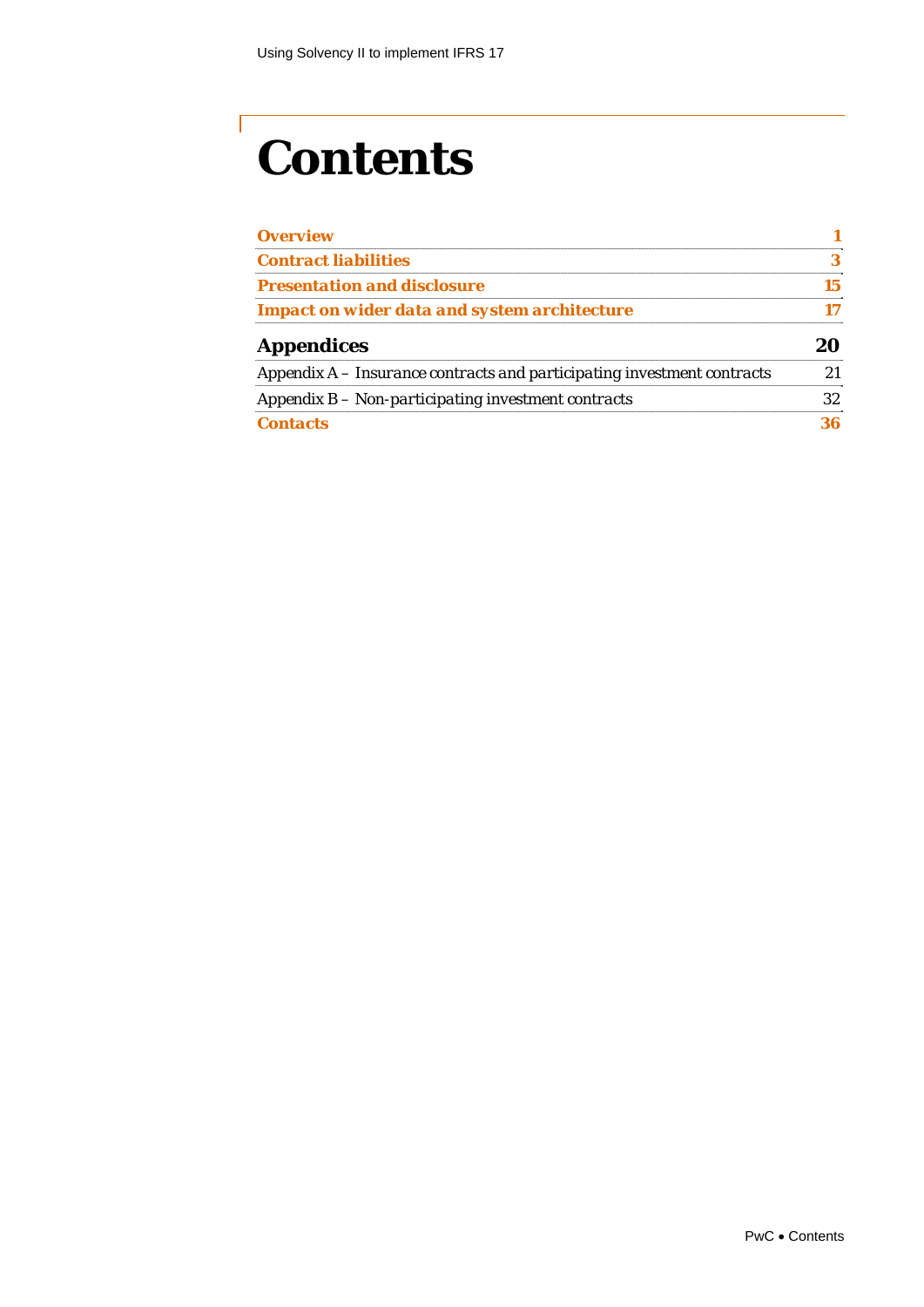# *Overview*

# *Finalisation of requirements*

After a number of years of development, Solvency II came into force on 1 January 2016. Many insurers completed the first annual reporting cycle just as the latest insurance accounting standard, IFRS 17, was published in May 2017. This publication explores how you can make the most of the similarities between the requirements of the two regimes, while highlighting the key areas of difference where most development is likely to be required.

As a prudential regulatory regime, the focus of Solvency II reporting is on the financial strength (capital resources) of the insurer as opposed to its performance during the year. As such, the Solvency II balance sheet is intended to reflect an 'economic' valuation of all assets and liabilities at the balance sheet date (although some would see aspects as being prudent). As a financial reporting regime, IFRS is focused on reporting not only the financial position at the balance sheet date but also the performance in the period. This gives rise to some of the differences between reporting under Solvency II and IFRS; in particular:

- Solvency II applies a consistent valuation approach to all contracts issued by insurers. Under IFRS 17, **'investment contracts'** issued by insurers which do not transfer significant insurance risk (and that do not contain a discretionary participation feature) are **accounted for as financial instruments** under IFRS 9 (by the effective date of IFRS 17), not as insurance contracts. Those which contain a discretionary participation feature are accounted for similarly to insurance contracts.
- Within insurance contracts, there may be **differences in the measurement model** depending on whether the contract contains direct participation features or meets the criteria required for the adoption of a simplified approach (known as the premium allocation approach). The valuation of insurance contract liabilities under both IFRS 17 and Solvency II is discussed in the 'Contract liabilities' section and Appendix A provides a more detailed comparison by topic.
- Under IFRS 17, the recognition of the **profit arising** from an insurance contract is **spread over the period of coverage** – this is achieved by the inclusion of a 'contractual service margin' liability which is not present under Solvency II. The implications of this new requirement are discussed in the 'Contractual service margin' section.
- Certain components of Solvency II are heavily prescribed by regulation or set at a legal entity or fund level the allowance for risk and the discount rate, for example. IFRS 17 is **more principles-based** which allows for greater levels of judgement to be incorporated. But the **significantly lower tracking** of movements in liabilities for profit recognition under IFRS 17 is likely to drive a number of new system developments.
- The focus on reporting of performance under IFRS may lead to **changes in the value of insurance liabilities** (and certain financial assets) resulting from **changes in market variables not being reported within profit or loss** (as discussed in the 'Contract liabilities' section).
- IFRS 17 contains **specific requirements regarding the reporting of revenue** in the income statement and there are **significant differences between the disclosures** required under Solvency II and IFRS (as discussed in the 'Presentation and disclosure' section).
- The extent of differences between IFRS 17 and Solvency II will have **significant operational impacts on data and systems** (as discussed in the 'Impact on wider data and system architecture' section). There may be impacts on extracts from policy administration systems and the construction of data warehouses, through to more granular cash flows in actuarial and other model solutions, and then downstream consequences on ledgers and consolidation tools.

A key aspect of the Solvency II regime is the requirement for an insurer to have sufficient financial strength to absorb future adverse developments. This is achieved through the requirement for insurers to hold a solvency capital requirement (SCR). There is no equivalent concept to the SCR within IFRS 17, and this publication does not consider Solvency II's requirements around calculating and reporting the SCR.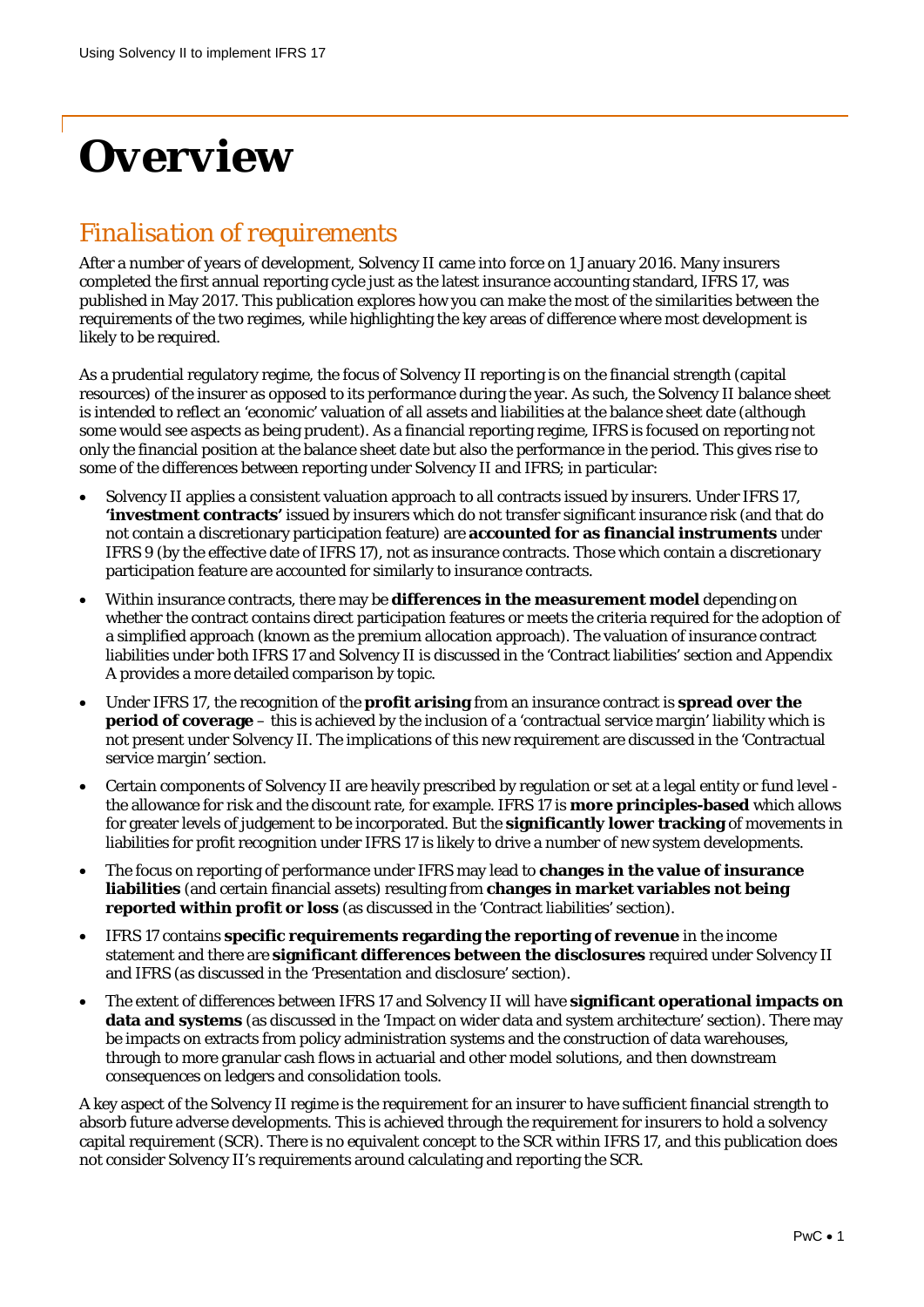# *Scope for leverage*

For contracts within the scope of IFRS 17, the liabilities under both regimes are based on a probability-weighted estimate of the future cash flows, discounted at an appropriate interest rate; plus an allowance for the risk. There is therefore significant opportunity to use the same cash flow models for both Solvency II and IFRS 17, potentially with some changes.

Key considerations when adopting this approach include:

- 1. **Cash flows**  There is a large degree of overlap in the cash flows to be included, but there may be differences in the treatment of acquisition and certain overhead expenses, and of cash flows relating to participating contracts. Insurers are therefore faced with the choice of building flexibility into existing models, so that they can cope with both metrics, or taking copies of the Solvency II models and adjusting them to create parallel models which meet the requirements of IFRS 17.
- 2. **Discount rate** This is largely prescribed under Solvency II, while IFRS 17 is more principles-based and offers more scope for management choice. There may be certain blocks of business for which the same discount rate can be used for both metrics, but most insurers are likely to have at least some business where the rates differ. In addition, IFRS 17 requires the use of the discount rate which applied at inception in certain circumstances, rather than always using current rates. While these differences will generally not require changes to the models themselves, they will increase the number of model runs required in each reporting period and potentially put pressure on reporting time scales.
- 3. **Granularity of information** IFRS 17 requires information to be tracked at the level of groups of contracts, which are subdivisions of products according to both their expected profitability at inception (whether or not they are or may become loss-making) and the time at which they were written (with each group covering no more than a year of new business). In practice for certain products that are sensitive to market conditions and regularly repriced, insurers may select a lower level of grouping (such as quarterly or monthly) to avoid onerous contracts being recognised. Solvency II does not require this level of granularity in the tracking of movement and so additional data storage and model development are required.

The Solvency II risk margin calculation also provides a potential starting point for the IFRS 17 **risk adjustment**, although the principles-based rather than prescriptive approach of IFRS 17 allows scope to adopt a technique other than cost-of-capital. Indeed, the requirement to disclose the confidence level associated with the risk adjustment may make a direct confidence interval approach more appealing. This could still leverage Solvency II developments through use of the modelled distributions of non-financial risks.

Key considerations if adopting a cost-of-capital approach include:

- 4. **Scope of calculation** The risk adjustment is only in respect of non-financial risks and thus covers a narrower selection of risks than the Solvency II risk margin does. The allowance for diversification between risks may also differ between the two metrics. These differences may require changes within the calculation model, while using a different cost-of-capital rate is a simple parameter change.
- 5. **Additional information** IFRS 17 requires the risk adjustment to be measured and tracked separately for the gross liability (or asset) and reinsurance held, each at the level of groups of contracts, while the Solvency II risk margin is based only on the net of reinsurance position at the entity level. These requirements add to the complexity of the IFRS 17 calculations. There is also a question as to whether allocating an entity level assessment to annual groups provides a relevant risk allowance at this lower level.

The final part of the liabilities under IFRS 17 is the **contractual service margin (CSM)**, for which there is no equivalent under Solvency II. Systems will be required to model and track this for annual groups.

## *Outline of this publication*

This remainder of this publication examines the various technical and practical challenges and key similarities and differences between IFRS and Solvency II in the areas of contract liabilities, disclosure and presentation. It then briefly considers wider systems and infrastructure implications. The appendices provide a more detailed point-by-point technical comparison between IFRS and Solvency II.

The publication is based on our current understanding of the final requirements for both Solvency II and IFRS 17, however interpretations may evolve as we get closer to the effective date of 1 January 2021.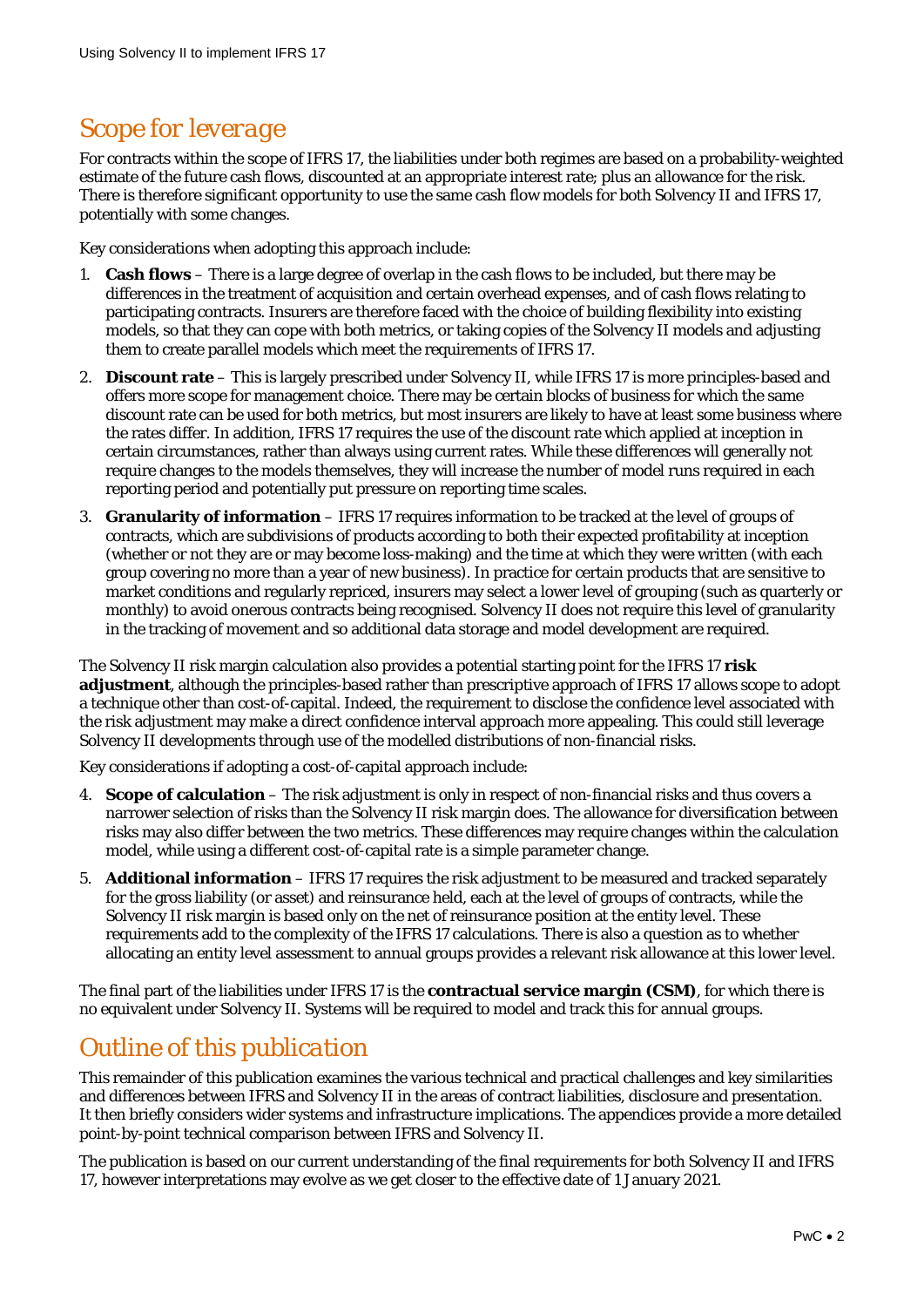# *Contract liabilities*

## *Measurement model*

Both Solvency II and IFRS 17 base the measurement of insurance contract liabilities on the concepts of a probability-weighted estimate of the future cash flows, the time value of money and an additional allowance for risk.

In IFRS 17, an additional contract liability known as the contractual service margin ('CSM') is included to eliminate any gain on day one (while all day-one losses are recognised as incurred). There is no equivalent concept to the CSM in Solvency II or in many current GAAPs. For short duration insurance contracts, which make up the majority of non-life contracts, a simplified unearned premium approach (known as the premium allocation approach) is permitted but not required under certain circumstances for pre-claims contract liabilities in IFRS 17. There is no equivalent concept in Solvency II.

Under IFRS, the measurement of contracts depends on their classification as either insurance or investment, while Solvency II makes no such distinction. The IFRS classification depends on the level of insurance risk transferred to the insurer and the definition is broadly unchanged from current IFRS 4. In addition, investment contracts with a discretionary participation feature (participating investment contracts), where issued by an insurer, fall within the scope of IFRS 17. References to insurance contracts throughout this publication generally include these participating investment contracts.

Non-participating investment contracts, for example pure unit-linked savings contracts, are similar in nature to instruments found in other markets and sectors and, as a result, are subject to the IFRS financial instruments and revenue standards (IFRS 9 and IFRS 15 respectively by the effective date of IFRS 17). The contract liability is typically measured at fair value or at amortised cost with additional deferral mechanisms for certain acquisition costs and upfront fees.

There is a requirement to unbundle certain components of contracts and measure them under different IFRSs, such as certain embedded derivatives and distinct investment components. In practice, these situations may be limited.

Figure 1 illustrates the comparison of the Solvency II and IFRS measurement of contract liabilities.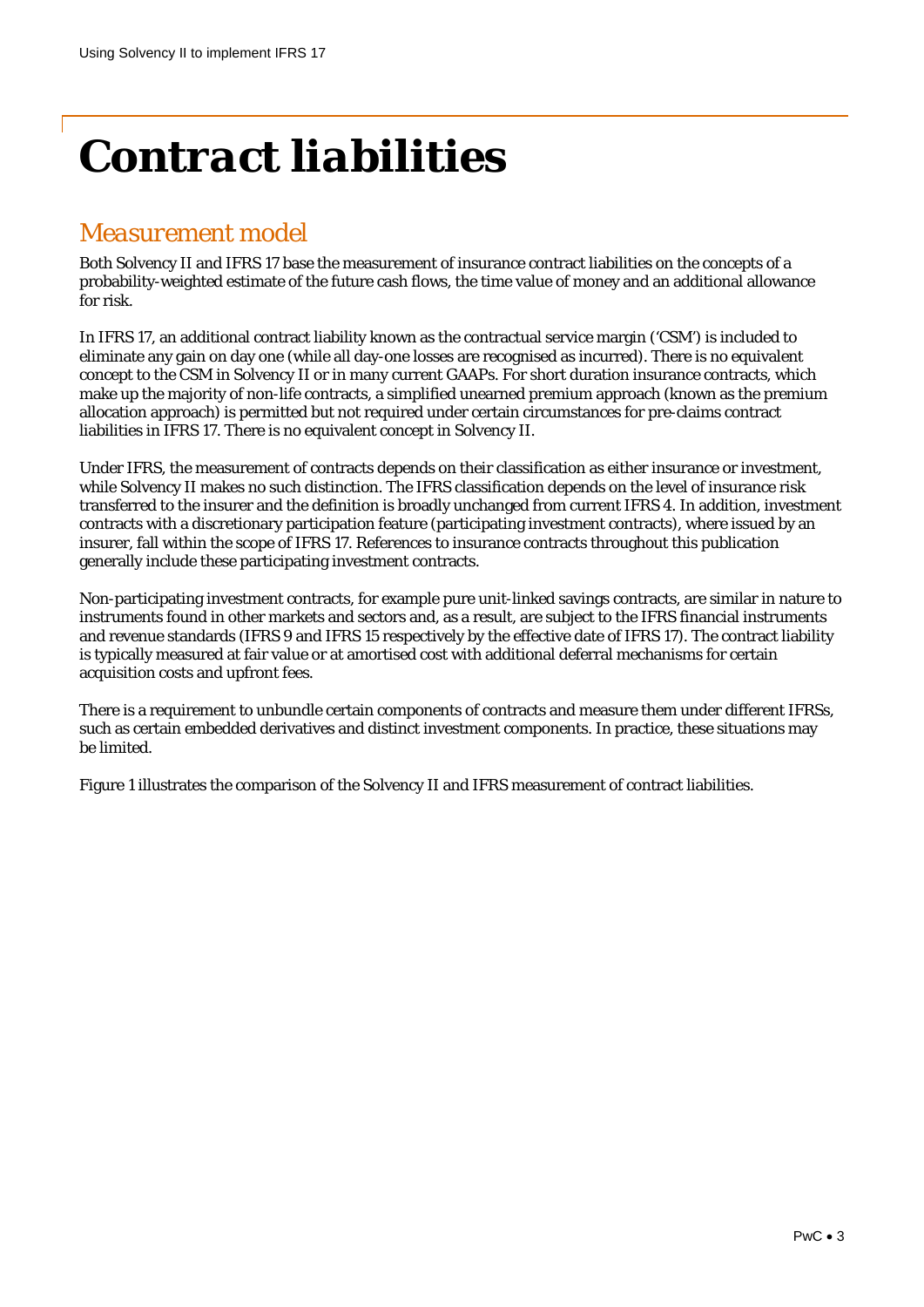### **Figure 1: Solvency II versus IFRS requirements1**

| <b>Solvency II</b>                                                                                                                                                                                                                                                                                                     |                                                                                                                                                                                        | <b>IFRS 17: Insurance</b><br>contracts             |                                                                                                                                                                                                                                                                                                                                                                                                                                                                                                                 |                                                                                      | <b>IFRS: Non-participating</b><br>investment contracts |                                                                                                                                                                                                                                                                                                                                                                                                                                                                                                                   |
|------------------------------------------------------------------------------------------------------------------------------------------------------------------------------------------------------------------------------------------------------------------------------------------------------------------------|----------------------------------------------------------------------------------------------------------------------------------------------------------------------------------------|----------------------------------------------------|-----------------------------------------------------------------------------------------------------------------------------------------------------------------------------------------------------------------------------------------------------------------------------------------------------------------------------------------------------------------------------------------------------------------------------------------------------------------------------------------------------------------|--------------------------------------------------------------------------------------|--------------------------------------------------------|-------------------------------------------------------------------------------------------------------------------------------------------------------------------------------------------------------------------------------------------------------------------------------------------------------------------------------------------------------------------------------------------------------------------------------------------------------------------------------------------------------------------|
| <b>Free assets</b>                                                                                                                                                                                                                                                                                                     |                                                                                                                                                                                        |                                                    | <b>Equity</b>                                                                                                                                                                                                                                                                                                                                                                                                                                                                                                   |                                                                                      |                                                        | <b>Equity</b>                                                                                                                                                                                                                                                                                                                                                                                                                                                                                                     |
| Solvency capital requirement                                                                                                                                                                                                                                                                                           |                                                                                                                                                                                        |                                                    | Contractual service margin<br>(CSM)                                                                                                                                                                                                                                                                                                                                                                                                                                                                             |                                                                                      |                                                        | Fair value or amortised cost<br>liability                                                                                                                                                                                                                                                                                                                                                                                                                                                                         |
| <b>Replicating</b><br>portfolio<br>value                                                                                                                                                                                                                                                                               | <b>Risk margin</b>                                                                                                                                                                     |                                                    | <b>Replicating</b><br>portfolio<br>value                                                                                                                                                                                                                                                                                                                                                                                                                                                                        | <b>Risk</b><br>adjustment                                                            | Contract<br>Liability                                  | (with explicit or implicit<br>deferral of acquisition costs<br>and upfront fees)                                                                                                                                                                                                                                                                                                                                                                                                                                  |
| <i>dimited</i><br><i>application</i> )                                                                                                                                                                                                                                                                                 | <b>Discounted</b><br>probability-<br>weighted<br>estimate of<br>future cash<br>flows                                                                                                   | Contract<br>Liability<br>(Technical<br>Provisions) | <i>dimited</i><br><i>application</i> )                                                                                                                                                                                                                                                                                                                                                                                                                                                                          | <b>Discounted</b><br>probability-<br>weighted<br>estimate of<br>future cash<br>flows |                                                        |                                                                                                                                                                                                                                                                                                                                                                                                                                                                                                                   |
| Risk margin sets the<br>$\bullet$<br>to take over and meet<br>by the regulations).<br><b>Replicating portfolio</b><br>$\bullet$<br>constraints (limited<br>expected application).<br>$\bullet$<br>are capital requirements.<br>The Solvency Capital<br>Requirement (SCR) is<br>calibrated to ensure<br>200-year event. | technical provisions as the<br>expected amount required<br>the obligations (as defined<br>methods are allowable with<br>As a regulatory regime, there<br>adequacy to withstand a 1-in- | $\bullet$<br>$\bullet$<br>$\bullet$                | Risk adjustment is the<br>compensation the insurer<br>requires for bearing the<br>uncertainty inherent in the<br>amount and timing of cash<br>flows that arise from non-<br>financial risk.<br><b>Replicating portfolio</b><br>methods are allowable with<br>constraints (limited<br>expected application).<br>Contractual service margin<br>(CSM) is set to avoid a day-one<br>gain.<br>Acquisition costs are<br>included in the fulfilment<br>cash flows resulting in<br>implicit deferral of<br>these costs. |                                                                                      |                                                        | Contracts separated into<br>$\bullet$<br>financial instrument and<br>investment management<br>service component (assessed<br>primarily under IFRS 9<br>and IFRS 15).<br>Initial measurement of<br>$\bullet$<br>financial instrument is at fair<br>value. Subsequent<br>measurement is at fair value<br>or at amortised cost,<br>depending on features<br>of contract.<br><b>Investment management</b><br>$\bullet$<br>service model contains<br>deferral of acquisition<br>costs (DAC) and upfront<br>fees (DIR). |

*Source: PwC analysis based on our current understanding of the final requirements.* 

-

Figure 2 on the following pages presents a summary of the main differences between IFRS 17 and Solvency II contract liabilities based on our understanding of the final requirements. The significance of each topic is graded to provide a broad indication of the extent of differences across technical, financial and operational considerations. The extent of differences will vary by insurer depending on their current circumstances.

 $<sup>1</sup>$  The relative size of the diagram is purely for illustration purposes only and could differ significantly by product and</sup> company. A number of simplifying assumptions have been made. Asset valuations may differ between Solvency II and IFRS resulting in differences in free assets and equity respectively. For insurance contracts, it assumes that there are no components to be separated and it does not indicate the option of using the premium allocation approach.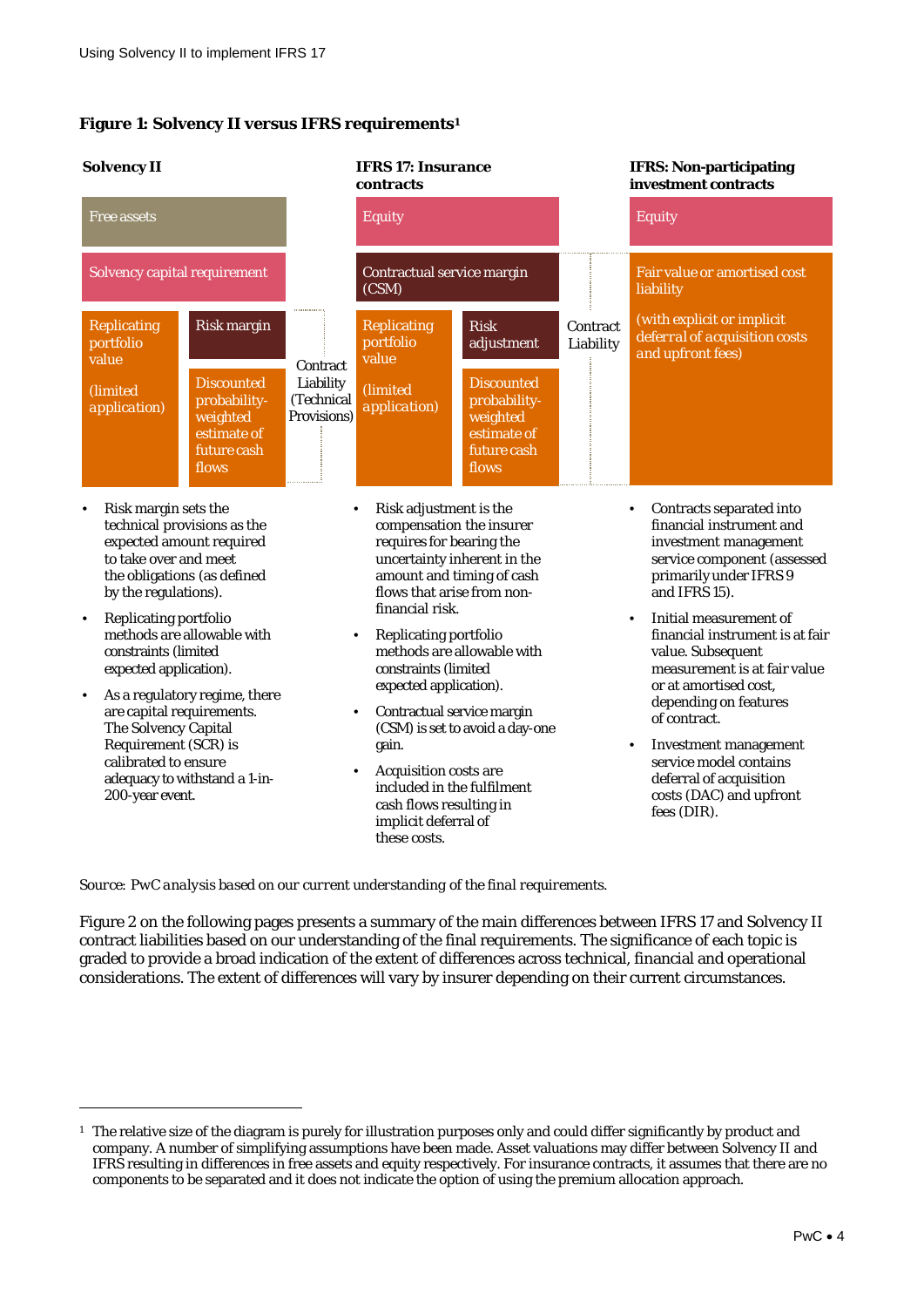| <b>Topic</b>                                          | <b>Significance IFRS 17</b> |                                                                                                                                                                                                                  | <b>Solvency II</b>                                                                                                                                              | <b>Observations</b>                                                                                                                                                                                                           |
|-------------------------------------------------------|-----------------------------|------------------------------------------------------------------------------------------------------------------------------------------------------------------------------------------------------------------|-----------------------------------------------------------------------------------------------------------------------------------------------------------------|-------------------------------------------------------------------------------------------------------------------------------------------------------------------------------------------------------------------------------|
| <b>Definition and</b><br>scope                        |                             | Insurance (and participating investment,<br>for companies that also issue<br>insurance contracts).                                                                                                               | All contracts regulated as insurance<br>(in specific jurisdictions).                                                                                            | The measurement of non-participating<br>investment contracts in IFRS will be<br>significantly different to Solvency II.                                                                                                       |
| <b>Separating</b><br>components                       |                             | Separation of distinct investment components,<br>certain goods and non-insurance services and<br>certain embedded derivatives.                                                                                   | No separation of components.                                                                                                                                    | Where components are separated in IFRS<br>then the measurement will often be different<br>from Solvency II.                                                                                                                   |
| <b>Recognition</b>                                    |                             | Date coverage begins or date first payment<br>due for a 'group' of contracts (earlier for a<br>group of onerous contacts).                                                                                       | Date coverage begins or date party<br>to contract.                                                                                                              | Potential for different recognition due to the<br>'first payment' (IFRS) versus 'party to' (Solvency<br>II) condition; and the level of grouping and<br>onerous contract test in IFRS.                                        |
| De-recognition                                        |                             | Date obligations are extinguished or upon<br>substantial modification of the contract.                                                                                                                           | Date obligations are extinguished,<br>discharged, cancelled or expired.                                                                                         | Likely to be similar, however, there is no IFRS<br>concept of modification in Solvency II.                                                                                                                                    |
| <b>Granularity</b><br>(grouping of<br>contracts)      |                             | Potential for three groups (based on<br>profitability) per portfolio per annual cohort.                                                                                                                          | Prescribed grouping by type of contract.                                                                                                                        | Will result in a significantly more granular<br>tracking of liability movements over time in<br>IFRS than Solvency II.                                                                                                        |
| <b>Contract</b><br>boundary                           |                             | No longer has substantive rights to receive<br>premiums or obligations to provide services<br>since the risks of the policyholder or portfolio<br>in setting the price or level of benefit can<br>be reassessed. | No longer required to provide coverage<br>or can amend terms to 'fully reflect risk'<br>at portfolio level (unless individual life<br>underwriting took place). | The contract boundary definition could be<br>different between Solvency II and IFRS.                                                                                                                                          |
| <b>Cash flows</b><br>(excluding<br>acquisition costs) |                             | Cash flows related directly to the fulfilment of<br>the contracts.                                                                                                                                               | All cash in-and out-flows required to<br>settle the obligations over the lifetime.                                                                              | There are differences in the cash flows included<br>in the two frameworks. For example, the<br>treatment of certain overhead expenses and<br>participating contract cash flows (see later).                                   |
| <b>Acquisition costs</b>                              |                             | Attributable at portfolio level and included in<br>measurement of liability.                                                                                                                                     | Expensed as incurred.                                                                                                                                           | Unlike in IFRS, there is no (implicit) deferral of<br>acquisition costs under Solvency II.                                                                                                                                    |
| <b>Discount rate</b>                                  |                             | 'Top-down' or 'bottom-up' reflecting the<br>characteristics of the liability.<br>Both current and inception rates required.<br>(Inception for CSM and OCI purposes (where<br>applicable).                        | Prescribed based on swaps less credit<br>risk (plus matching or volatility<br>adjustment in certain circumstances).<br>Current rates only.                      | Conceptually, a top-down approach in IFRS is<br>similar to Solvency II with the application of a<br>matching adjustment.<br>The volatility adjustment is not a feature of the<br>liabilities so is unlikely to apply in IFRS. |

### **Figure 2: At a glance, a summary comparison of the main differences between IFRS 17 and Solvency II contract liabilities.**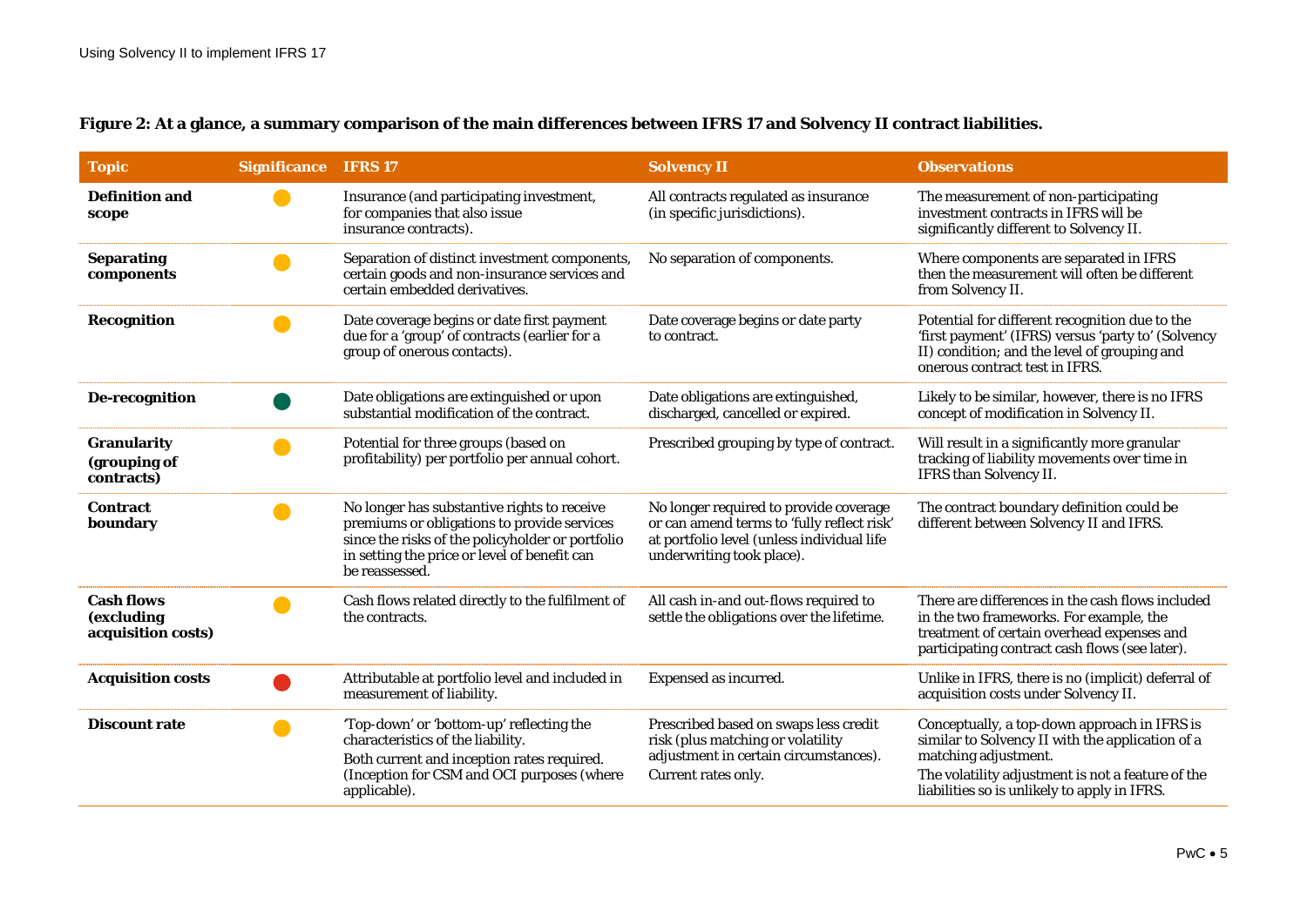| <b>Topic</b>                                                      | <b>Significance IFRS 17</b> |                                                                                                                                                                                    | <b>Solvency II</b>                                                                                                                                                  | <b>Observations</b>                                                                                                                                                                                                                                     |
|-------------------------------------------------------------------|-----------------------------|------------------------------------------------------------------------------------------------------------------------------------------------------------------------------------|---------------------------------------------------------------------------------------------------------------------------------------------------------------------|---------------------------------------------------------------------------------------------------------------------------------------------------------------------------------------------------------------------------------------------------------|
| <b>Allowance for risk</b>                                         |                             | No prescribed method. Company's own view<br>of the compensation required for uncertainty<br>arising for non-financial risks (only).<br>Gross of reinsurance.                       | Prescribed 6% cost of capital method,<br>with defined risks, level of diversification<br>benefit and other components.<br>Net of reinsurance.                       | The Solvency II risk margin is prescribed, while<br>the IFRS risk adjustment is principles-based. It<br>is likely that there will be differences in the<br>two approaches.                                                                              |
| <b>Profit recognition</b>                                         |                             | CSM eliminates day-one gain and defers profit<br>over the coverage period. Day-one losses are<br>recognised immediately. CSM is subsequently<br>updated for certain changes.       | Day-one gains or losses are recognised<br>for all contracts, including reinsurance.                                                                                 | The CSM is a key driver in the timing of profit<br>recognition under IFRS and the reason for more<br>granular tracking of liabilities movements over<br>time in IFRS. There is no equivalent concept<br>in Solvency II.                                 |
| 'Simplified<br>method' for<br>certain short<br>duration contracts |                             | 'Unearned premium' model (the 'Premium<br>Allocation Approach') for certain pre-claims<br>liability, while cash flow projection required<br>for the claims liability.              | No separate model.                                                                                                                                                  | In IFRS, the Premium Allocation Approach is<br>optional. Depending on the nature of the<br>contracts there could be a difference between<br>Solvency II and IFRS.                                                                                       |
| <b>Contracts with a</b><br>participation<br>feature               |                             | 'Market consistent' measurement principle.<br>Cash flows from the participation feature are<br>included in the liability, including where these<br>relate to future policyholders. | 'Market consistent' measurement<br>principle.<br>Cash flows from the participation<br>feature are included in the liability<br>except for 'approved surplus funds'. | The IFRS treatment of residual assets in the<br>participating fund and the allocation between<br>liability and equity will depend on the specific<br>nature of the contracts and national law. In<br>Solvency II, national law defines 'surplus funds'. |
| <b>Reinsurance</b><br>contracts                                   |                             | All components presented gross of<br>reinsurance; separate reinsurance asset.<br>Specific requirements apply to reinsurance<br>contract held.                                      | Presented gross of reinsurance with a<br>separate reinsurance asset (except for<br>the risk margin).<br>Reinsurance often mirrors the<br>direct contract.           | Unlike Solvency II, reinsurance under IFRS may<br>not mirror the underlying direct contracts.<br>Presentation of the allowance for risk is different<br>between IFRS (gross and reinsured) and<br>Solvency II (net).                                    |
| <b>Business</b><br>combinations<br>and transfers                  |                             | Additional recognition and measurement<br>principles apply at the point of combination<br>or transfer.                                                                             | Recognised and measured as if written<br>by the reporting entity from inception.                                                                                    | Additional IFRS differences contrast with<br>Solvency II where there is no difference between<br>directly written or acquired business.                                                                                                                 |
| <b>Transition</b>                                                 |                             | Approaches other than full retrospective<br>application permitted, primarily in relation to<br>the CSM on existing business at the point of<br>adopting the standard.              | Where approved, transitional measures<br>on technical provisions smooth the<br>impact on initial adoption for up to 16<br>years.                                    | Different transitional arrangements in IFRS and<br>Solvency II                                                                                                                                                                                          |
| High                                                              |                             | <b>Medium</b><br>Low                                                                                                                                                               |                                                                                                                                                                     |                                                                                                                                                                                                                                                         |

*Source: PwC analysis based on our current understanding of the final requirements.*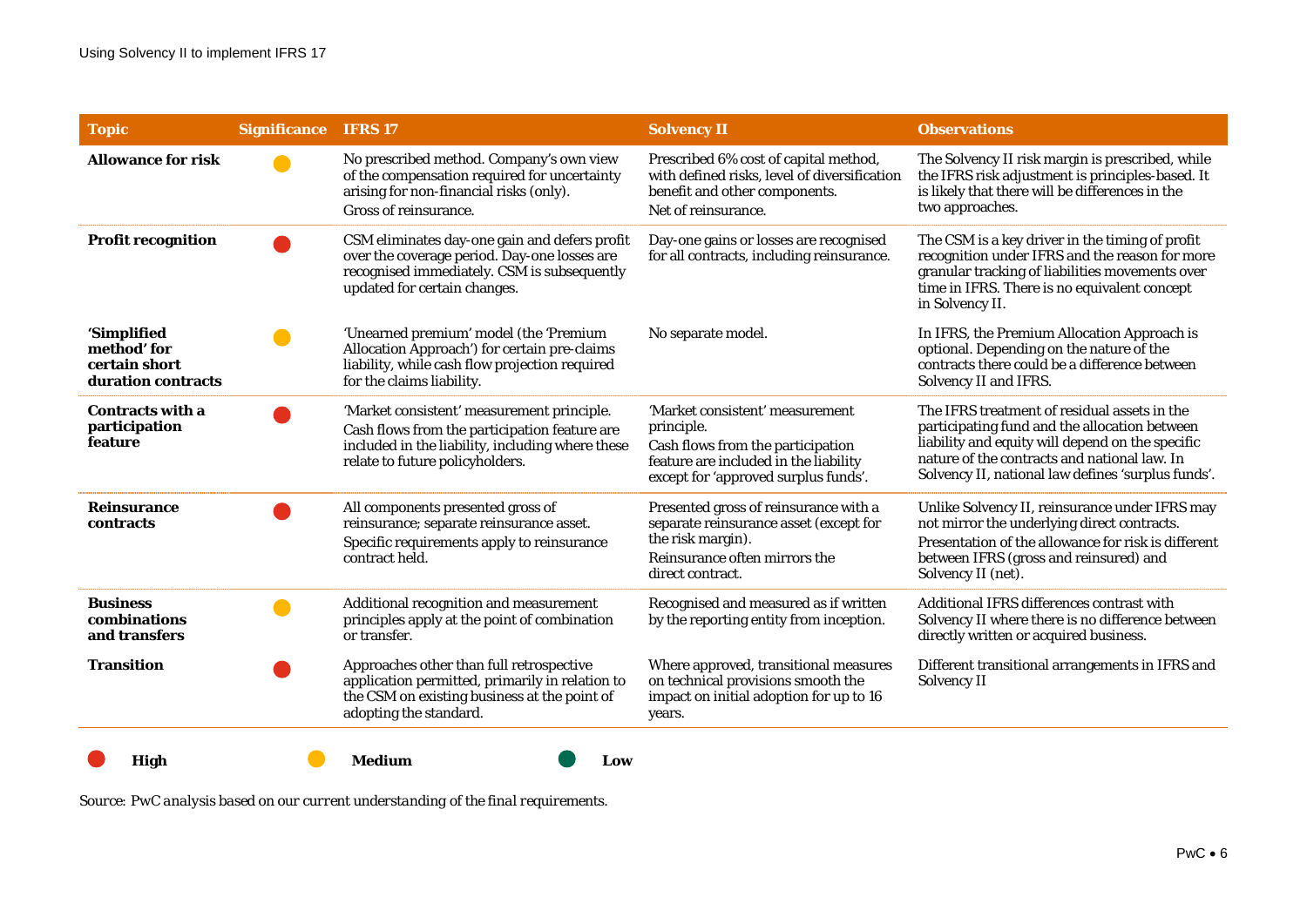The following subsections of this publication explore in more detail the main differences between the measurement models for IFRS 17 and Solvency II contract liabilities.

## *Cash flows*



*The use of estimated future cash flows is the foundation of both frameworks. However, there are some potential differences which will present practical difficulties.* 

The use of estimated future cash flows is the foundation for the measurement model for Solvency II and IFRS 17. However, there are some differences which may present practical difficulties, necessitating either separate models or greater flexibility within a single model. We highlight three specific areas:

### **Scope of cash flows**

In both Solvency II and IFRS 17, there is explicit guidance as to which cash flows are to be included in the measurement of the liabilities. Many of the cash flows are the same in the two models, such as premiums and claims. However, not all of the cash flows are fully aligned. For example, the inclusion of certain overhead costs may be different (notably a potentially narrower definition in IFRS 17), which may trigger changes in your expense allocation process and lead to two sets of expense assumptions, as might the treatment of cash flows on participating contracts (which are covered in more detail later).

### **Acquisition costs**

In IFRS 17, the cash flow model includes directly attributable acquisition expenses and so there is implicit deferral of these expenses through a reduction in the CSM calculated at outset. There is no equivalent concept of deferring such costs over the life of the contract in Solvency II. However, many current GAAPs permit an explicit deferral of acquisition costs as an asset on the balance sheet so, while the exact definition of acquisition costs permitted to be deferred may be different, you may well have the systems already in place to capture this data. For non-participating investment contracts in IFRS, there is (and will continue to be) explicit deferral of acquisition costs as an asset on the balance sheet, but with a narrower definition of the costs permitted to be deferred compared to insurance contracts (broadly costs that are incremental at the contract rather than portfolio level).

### **Boundary of a contract**

The boundary of a contract represents the point beyond which the policyholder no longer has substantive rights under the contract, and the insurer no longer has a substantive obligation to provide services. Any cash flows beyond the boundary are not recognised in the measurement of the liability. The boundary will be the same in the two frameworks for many contracts but there is a risk that some differences may exist, depending on the terms of the contracts. For example, there is a requirement in Solvency II to separate contracts into components, where the contract boundary differs between components. There is no equivalent requirement in IFRS.

In Solvency II, contract boundary considerations also apply to contracts which would typically be nonparticipating investment contracts in IFRS (e.g. unit-linked pension contracts). Under certain circumstances, which the supervisors in some territories agree includes the presence of a cap on the charges taken from unitlinked funds, future premiums can be included in the Solvency II cash flows and, as a consequence, embedded profits arising from these future premiums are included on the balance sheet, resulting in a lower liability being posted. In the absence of such conditions, the contract boundary is the valuation date and so future premiums, and the profits arising from them, are excluded from the balance sheet (albeit profits arising from paid premium are included). In IFRS, the liability is measured at fair value or at amortised cost which, for unitlinked contracts is usually the unit balance (due to the deposit/surrender value floor requirements) and so excludes the profit arising from both paid and future premiums.

Insurers will require data and cash flow model developments to deal with these implications.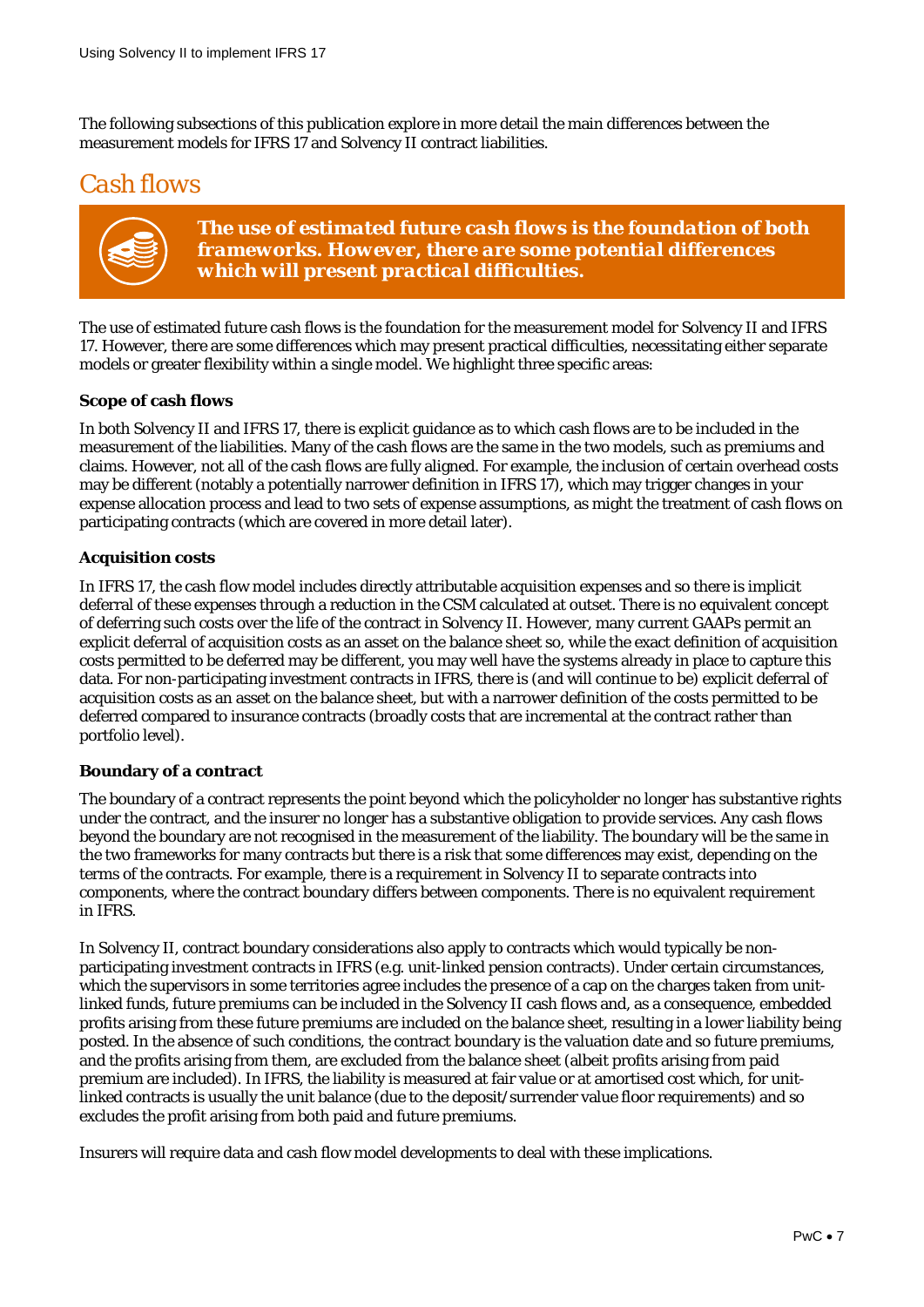## *Discount rate*



*Differences in approach between Solvency II and IFRS, including the requirement for current and inception rates in IFRS, introduce a number of operational challenges.* 

For insurers writing long-term savings products or with long-tailed claims liabilities such as those arising from periodic payment orders, the valuation of contract liabilities and the resulting solvency ratios and accounting profit are highly sensitive to the selection of the discount rate.

Under Solvency II, the basic discount rate to be used is determined by the European regulatory body based on the swap curve. Subject to the relevant supervisory approvals, insurers may choose to add either a matching adjustment (applicable to certain contracts and determined with reference to the backing assets) or a volatility adjustment (applicable more widely and prescribed by the European regulatory body).

In IFRS 17, the approach to determining the discount rate is principles-based and it must reflect the characteristics of the liabilities. You can use a 'top-down' approach, starting with the yield on the supporting or reference assets with deductions for default (both expected and unexpected) and 'mismatch' risk (to adjust for differences in the timing of asset and liability cash flows), or a 'bottom-up' approach, starting with the risk-free reference rate and adding an illiquidity premium. A top-down approach is likely to be applied for 'spread-based' insurance contracts, in particular annuities in payment.

Figure 3 illustrates the difference in approaches between Solvency II and IFRS. Considerations if seeking to adopt elements of the Solvency II approaches in IFRS would include:

- **Risk free rate** For some currencies the calibration of Solvency II's risk-free yield curve, including the assessment of the entry point to extrapolation (e.g. 20 years for Euro, 50 years for GBP etc.), the transition period and ultimate forward rate (UFR), will need to be assessed compared to IFRS 17 requirements to reflect available market data.
- **Volatility adjustment** The inclusion of Solvency II's volatility adjustment would appear unlikely to be appropriate given the requirement to reflect the characteristics of the liabilities in IFRS 17 and the nonspecific nature of its calculation.
- **Matching adjustment** There are similarities between Solvency II's matching adjustment and the topdown approach under IFRS 17 (given the close cash flow matching of the supporting assets to the liabilities in Solvency II). However, insurers will need to consider how a matching adjustment calculated at an aggregated level (commonly across a whole annuity portfolio) is applied in the context of the annual groups in IFRS 17. In addition, insurers will need to assess the calibration of the Solvency II fundamental spread (based on historic defaults) compared to the IFRS requirements to allow for both expected and unexpected default risk for debt instruments.

In IFRS 17, insurers can make a choice about the presentation of the impact of changes in the discount rate (and certain financial risks) over time – they may either be presented in profit or loss or disaggregated between other comprehensive income (OCI) and profit or loss. There is no equivalent concept in Solvency II. Any use of OCI will require the contract liability to be measured based on both the current and the 'locked-in' (at inception) rates (or financial variables), which will introduce additional data and system requirements. Further, bringing added complexity, weighted-average discount rates may be needed due to contracts being recognised on a group basis. The element of choice may limit accounting mismatches in the income statement and, in particular for insurance contracts with direct participation features where the insurer holds the underlying assets, may eliminate the accounting mismatch completely.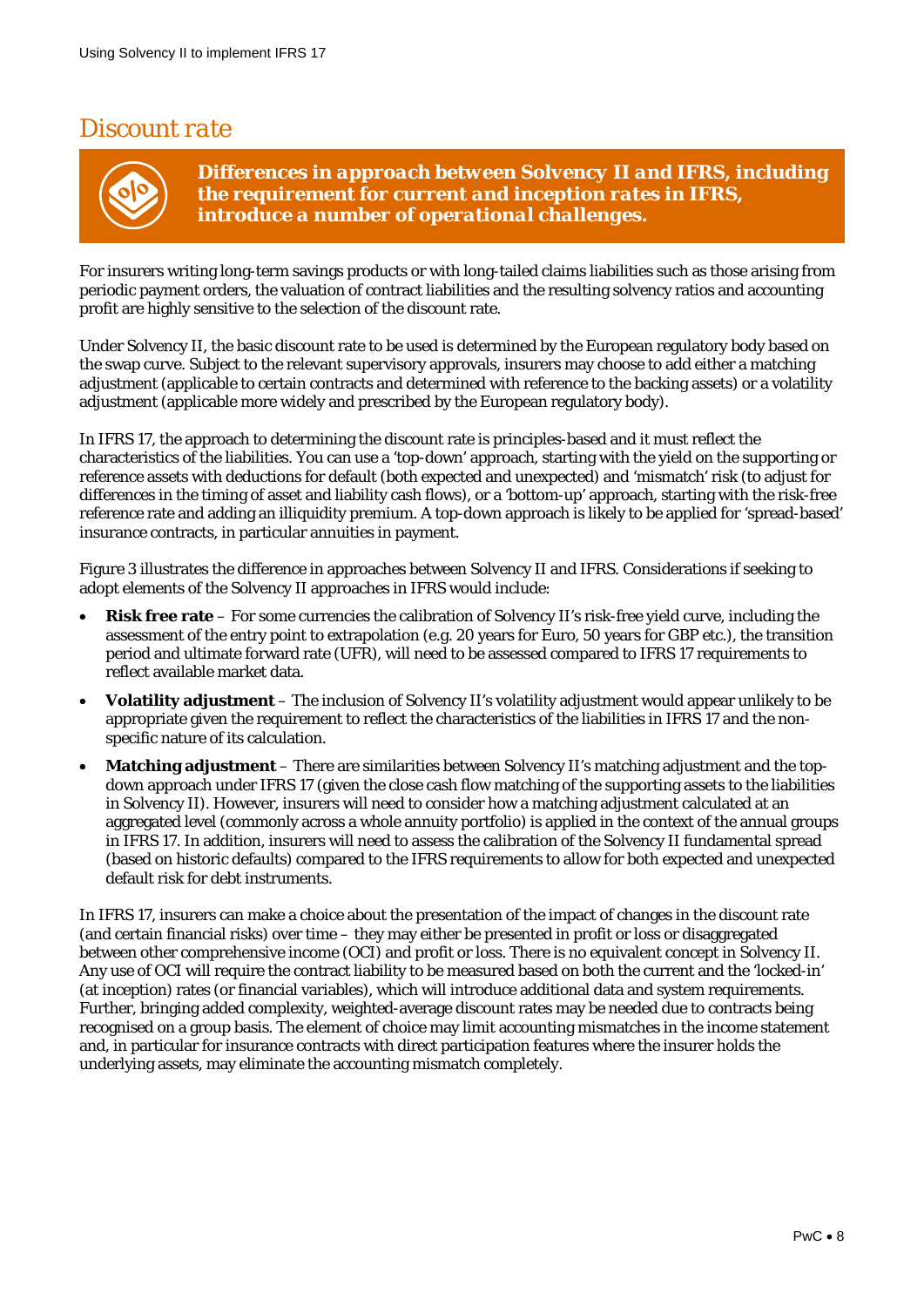### **Figure 3 – Illustrative discount rate comparison: Solvency II versus IFRS 172**



*Source: PwC analysis based on our current understanding of the final requirements.*

 $\overline{a}$ 

In addition, a transitional measure on the discount rate exists in Solvency II, although it is not in widespread use. Insurers are permitted to move from a discount rate calculated under Solvency I rules to a fully Solvency II compliant rate over a period of 16 years for business in force at 1 January 2016. This could result in liabilities with the same characteristics having different current discount rates in Solvency II, which would be challenging to justify in IFRS.

Where there are differences between the discount rates in Solvency II and IFRS, including the requirement for locked-in rates in IFRS, this will introduce a number of operational challenges, including dual assumption and valuation processes, potentially different asset data requirements, multiple economic scenario calibrations and additional model runs and reconciliations.

For short duration insurance contracts, the issue of discounting is less significant for the pre-claims liability. However, it is important to be aware of the implications for the liability for incurred claims (post-claims) particularly long-tailed claims liabilities such as those arising from periodic payment orders and latent claims (such as asbestosis).

<sup>&</sup>lt;sup>2</sup> The relative size of the diagram is purely for illustration purposes only and could differ significantly by product line and company.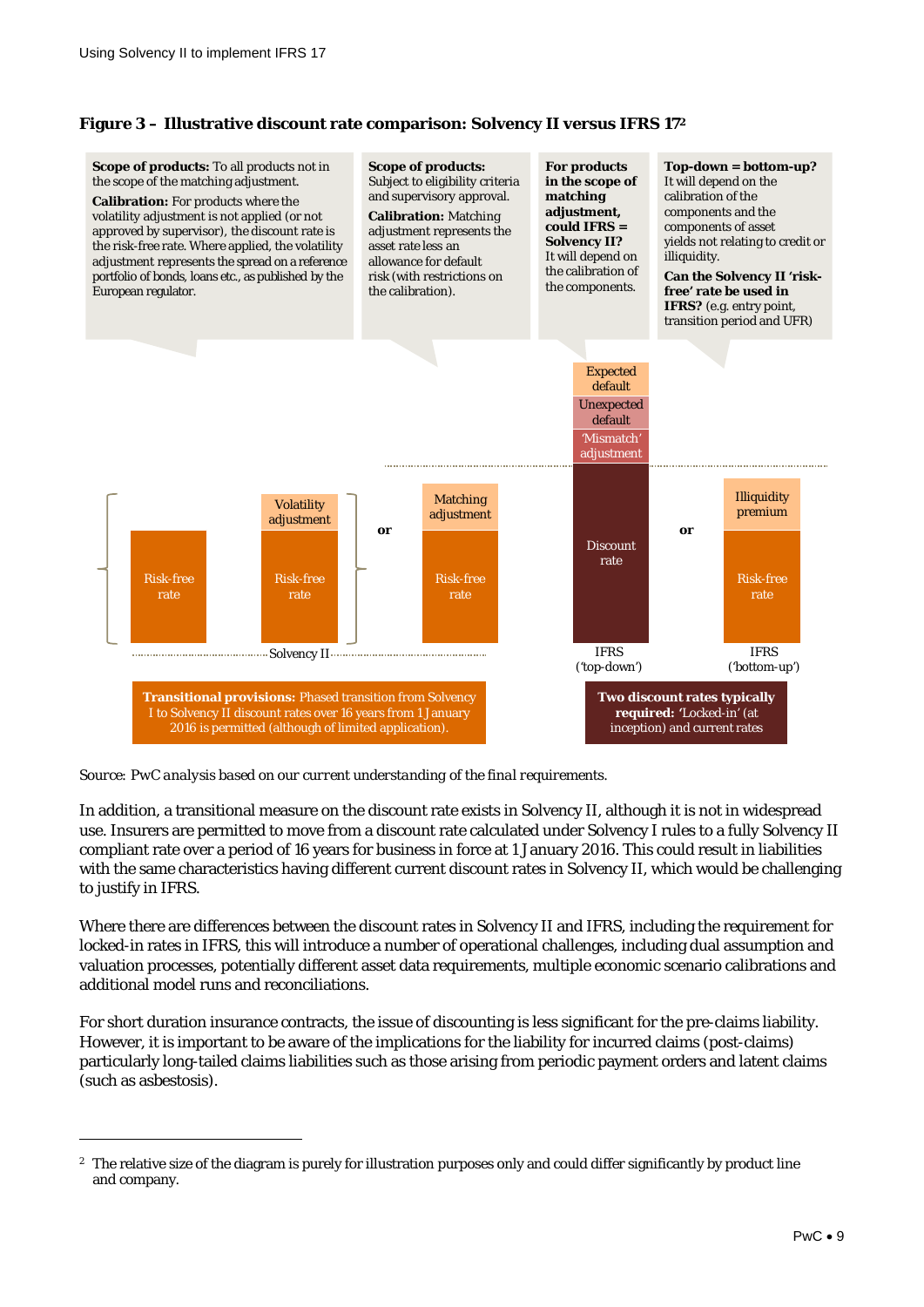# *Allowance for risk*

*The Solvency II risk margin could be recalibrated for IFRS 17 and would be available, but is this operationally the best route?* 

The concept of an explicit adjustment for risk is fundamental to both Solvency II and IFRS 17. In Solvency II, the allowance for risk is determined following a 'cost of capital' approach with a prescribed calibration. In IFRS 17 there is no prescribed method and the calibration must conform to a principle: *'the compensation that the entity requires for bearing the uncertainty about the amount and timing of the cash flows that arises from non-financial risk'*. IFRS 17 also requires separate risk adjustments for the gross liability (or asset) and reinsurance held, while Solvency II has a single risk margin based on the net of reinsurance position. Figure 4 below summarises the differences between the two approaches.

### **Figure 4 – Summary of the differences between the Solvency II and IFRS 17 allowances for risk**

| <b>Topic</b>                             | <b>Solvency II</b>                                                                       | <b>IFRS 17</b>                                                                                                                   |
|------------------------------------------|------------------------------------------------------------------------------------------|----------------------------------------------------------------------------------------------------------------------------------|
| Approach                                 | 'Transfer value' – prescribed (e.g. cost of<br>capital at 6%, 99.5% risk allowance etc.) | Compensation for bearing the uncertainty<br>about the amount and timing of the cash<br>flows that arises from non-financial risk |
| Scope of risks                           | Prescribed set of risks                                                                  | Narrower than Solvency II                                                                                                        |
| <b>Calibration of risks</b>              | Standard formula or internal model (where<br>approved)                                   | Not prescribed (principle-based)                                                                                                 |
| <b>Diversification</b>                   | <b>Entity level</b>                                                                      | Not prescribed (principle-based)                                                                                                 |
| <b>Impact of</b><br>reinsurance          | Single net of reinsurance risk margin                                                    | Separate risk allowance for insurance and<br>reinsurance held                                                                    |
| <b>Unit of account</b>                   | Line of business                                                                         | Group of contracts (for CSM purposes<br>notably)                                                                                 |
| Tax                                      | Impact of loss adsorbing capacity of deferred<br>tax (LACDT) not permitted               | No prescribed approach to LACDT                                                                                                  |
| <b>Disclosure of</b><br>confidence level | N <sub>0</sub>                                                                           | <b>Yes</b>                                                                                                                       |

*Source: PwC analysis based on our current understanding of the final requirements.*

If you are subject to Solvency II, it may be appealing to make use of the models you have developed for this purpose and so to adopt a cost of capital approach under IFRS. In this case, there is the potential in IFRS to have a different calibration from that used in Solvency II, for example differences could exist in respect of the assumed cost rate and the level of diversification benefit. Differences are also required in the risks included in the calculation, as IFRS 17 explicitly excludes financial risks (residual market risk in Solvency II) and general operational risk, and it would not be appropriate for the risk adjustment on gross liabilities to include the credit risk associated with reinsurance contracts as in Solvency II. The extent of changes required to the Solvency II models is a key consideration in the selection of an approach, as the benefits of leveraging the Solvency II approach may not be as great as initially expected.

A potential downside of the cost of capital approach is the IFRS 17 requirement to disclose the confidence level associated with the risk adjustment, regardless of the approach used for the calculation. This requirement may be met more easily by using a direct confidence interval approach, which can still leverage recent Solvency II developments if you have an internal model and so produce full expected distributions of non-financial risks.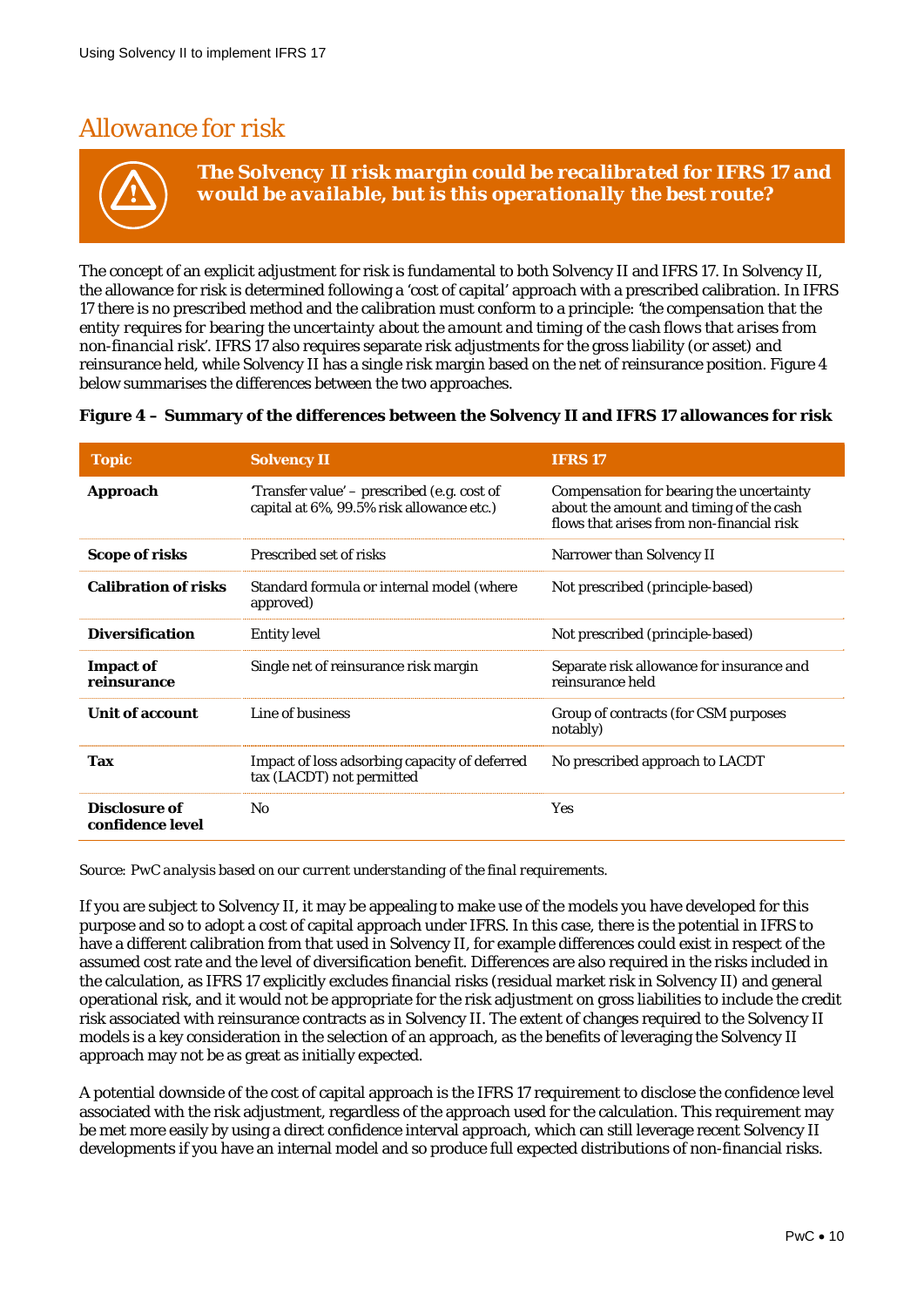Either way, the dependence of the risk adjustment on modelled capital requirements is likely to present some operational challenges for the production of sufficiently granular results within the deadlines required for the production of the financial statements. Approximations may be required, for example estimating the risk adjustment as a proportion of the discounted value of future cash flows for each group of contracts, with the estimated proportions calibrated using fully modelled results at an earlier date. Such approximations may also be useful in producing the additional information required for the disclosure of reconciliations and sensitivities.

At inception of a contract, a difference in the calibration of the allowance for risk between IFRS and Solvency II does not impact IFRS profit or loss as it is offset by the calculation of the contractual service margin (to the extent that there is a gain at inception). However, the difference will impact the future recognition of profit due to the different patterns of releasing the risk adjustment and contractual service margin to profit or loss.

# *Contractual service margin*



*How will insurers develop a modelling solution for the contractual service margin?* 

As the contractual service margin (CSM) is a concept with no direct comparison in Solvency II or many current GAAPs for insurance contracts, you will need to develop a new model or separate system to determine this element of the liability and its release to profit or loss during the lifetime of the contracts. While technical experts within insurers are now assessing what methodology should be used to calculate the CSM, technology and IT professionals are now investigating what platform should be used to calculate the CSM. There are currently two different schools of thought, for some investigation is focused on an extension of the financial modelling platforms (e.g. finance data warehouse) while for others it is focused on an extension of actuarial and risk platforms. Technology vendors are currently developing solutions for both schools and some insurers are also assessing internal development options.

The CSM is determined at the level of groups of contracts within a portfolio. The release of the CSM is broadly in the period in which the insurance coverage (or service) is provided and so it will be important both to decide on a definition of 'coverage units' and to develop systems which can handle them appropriately. Changes in the measurement of the cash flows and risk adjustment that are recognised in the CSM rather than in profit or loss over the reporting period differ depending on whether or not a contract has a direct participation feature:

- **Contract without a direct participation:** For contracts without such a feature (e.g. annuities in payment or periodic payment orders), the CSM is increased for interest ('accretion') at each reporting period at the locked-in rate (as considered in the discount rate section). Broadly, changes in estimates of future cash flows and risk adjustment are not recorded in profit or loss when they relate to future service (e.g. a change in longevity assumption), but are offset in the CSM ('unlocking'), subject to the CSM not becoming negative. You will still need to monitor a negative CSM (a 'loss component') as further changes in the estimates of future cash flows could result in the CSM becoming positive in future periods, in which case it would once again be presented as part of the liability on the balance sheet. Other valuation changes, for example due to change in the discount rate (or the effect of financial risk) are not viewed as relating to future service, and so are not offset by the CSM. The requirements to unlock the CSM and to accrete interest introduce greater complexity and more granular data requirements than many current practices.
- **Direct participating contracts:** For contracts with a direct participation feature (e.g. certain unit linked contracts), the accretion of interest is replaced by adjustments for the entity's share of the change in the fair value of the underlying items. Changes relating to future service which may be offset in the CSM additionally include changes in financial guarantees. You also have a choice over the extent to which you recognise these changes in the CSM if you use derivatives to mitigate the financial risk arising (i.e. hedge), subject to certain conditions, and may use that choice to reduce potential accounting mismatches between the treatment of assets and liabilities. This optionality and the differences in treatment between contracts with and without direct participation features layer on further operational complexity for insurers. The approach for direct participating contracts is commonly known as the '**variable fee approach**'.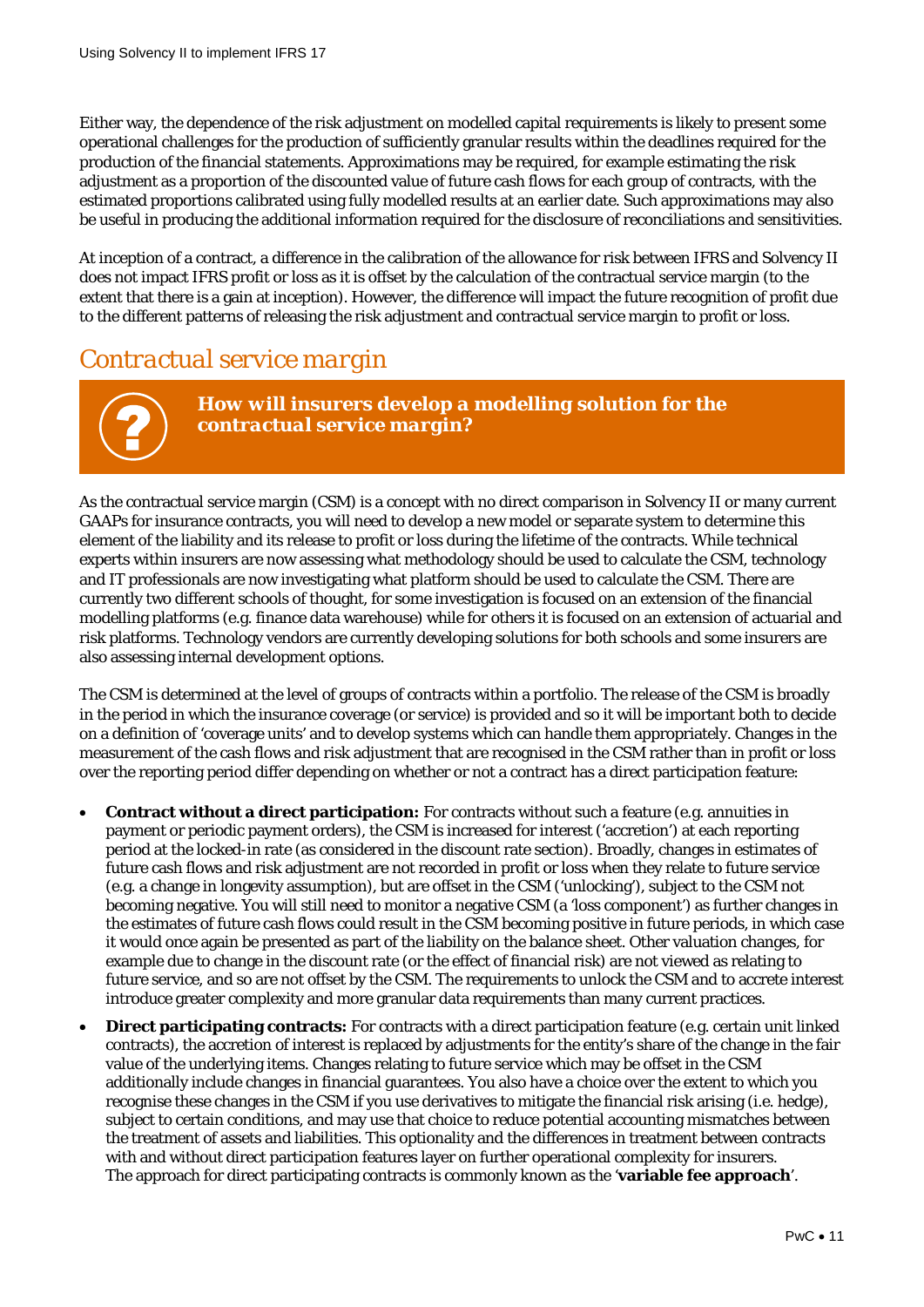The box below poses key questions to consider for developing a model to determine and manage the CSM.

### **Key questions to be considered in developing a CSM model:**

- 1. What is the definition of your portfolios and of groups within those portfolios, and do your existing cash flow and risk allowance models provide the required information at this level?
- 2. What pattern will you use to release the CSM to profit or loss? How will the concept of 'coverage units' be applied?
- 3. Can you identify in your models the impact from changes in estimates of future cash flows and risk adjustment to unlock the CSM?
- 4. What are the system options for modelling the CSM (e.g. extension of financial modelling versus actuarial/risk platforms)?
- 5. Will you use a system from an external vendor or build it internally?
- 6. A reconciliation of the CSM between reporting periods has to be disclosed (with the transition amount separate in some circumstances). How will you prepare this analysis?
- 7. Once established, movements in the CSM will be a significant component of profit in each period. How will you explain and analyse this internally?

The answers to these questions (among others) will help to determine the model requirements to implement the CSM.

## *Profit participations*

The basic definition of a 'participation' feature is similar in Solvency II ('profit participation') and IFRS 17 ('discretionary participation' with or without significant insurance risk). All contracts with such features issued by an insurer are in the scope of IFRS 17. In both frameworks, future cash flows arising from the participation feature are assessed in the same way as any other contractual cash flows, that is, on an expected present value basis with an explicit allowance for risk. In addition, the allowance for the interaction between investmentrelated cash flows and the discount rate are both broadly 'market consistent'.

In IFRS, all expected payments to current or future policyholders arising from premiums within the contract boundary are treated as a liability, even when at the insurer's discretion. In Solvency II, discretionary benefits are also included in the liabilities but no liability is required for 'surplus funds' where this has been defined under national law. The implications of these approaches will depend on the specific nature of the participation feature and the approved national law. For example, in the UK, surplus funds represent accumulated profits which have not been made available for distribution to the policyholder, so these amounts are not recognised in the Solvency II liabilities, but would likely contribute under IFRS 17.

There are certain areas where the practical application of IFRS 17 to contracts with participation features will continue to develop over the period until the standard becomes effective. Such areas include:

- The interactions of (annual) groups of contracts which share the same pool of underlying investments for the purposes of measuring the CSM.
- How to ensure that the approach to valuing options and guarantees remains able to reproduce observable asset prices when a liquidity premium is included in the cash flows and the discount rate.
- The interaction between the CSM, profit and equity for mutual insurers.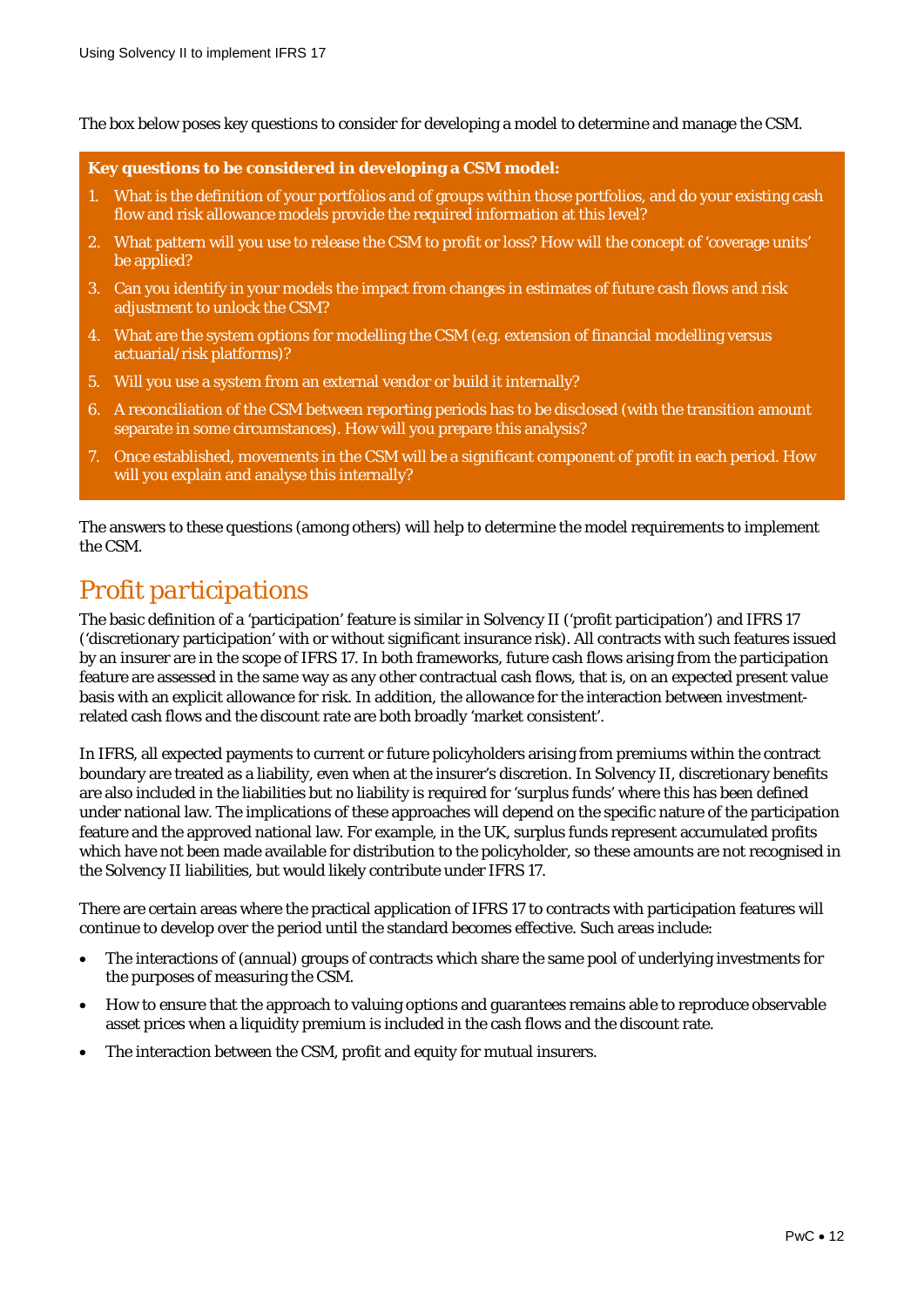# *Reinsurance held*

In both Solvency II and IFRS, amounts relating to reinsurance contracts held are valued separately from the underlying insurance contracts (with the exception of the allowance for risk in Solvency II as considered previously). However, while in Solvency II there is generally symmetry (with certain exceptions) between the gross and reinsured positions, this is not necessarily the case in IFRS 17.

In IFRS 17 there are specific requirements for reinsurance contracts held; for example, the variable fee approach is not permitted (regardless of whether the underlying insurance contracts can apply the approach) and recognition is potentially different to both Solvency II and the underlying insurance contract measured under IFRS 17. Further, instead of recognising a day one gain on entering into a reinsurance contract, a reinsurance CSM is held to defer the gain. In the case of a loss it is either recognised immediately (if the contract is for past events) or spread over the coverage period (if it relates to future events). As a consequence, the 'economic' net exposure between the gross and reinsured positions may not be fully reflected in the accounting on day one. Insurers and reinsurers may therefore seek to redesign contracts to achieve an optimal accounting outcome. After day one there are specific reinsurance-related requirements on unlocking the CSM on reinsurance contracts held, including to mirror in certain circumstances the unlocking of the CSM on the underlying insurance contracts.

The specific reinsurance requirements in IFRS 17 will result in additional operational complexity compared to Solvency II for both external and internal reinsurance arrangements that insurers have in place.

## *Transition*



*Full retrospective application will be challenging under IFRS as the CSM on transition will require an assessment of contract profitability at outset and then rolled forward to the current date, a period of over 20 years on some contracts.* 

IFRS 17 requires full application to the business in force at the point of implementation, as Solvency II did. In Solvency II, transitional measures (such as the discount rate measure discussed earlier and the more widely used transitional measure on technical provisions) allow the financial impact of this application to be phased in over time. In IFRS 17, no such measures exist and an approach must be found to identify, recognise and measure each group of contracts at the point of implementation as if IFRS 17 had always applied. Amongst other considerations, this requires determination of the CSM and of the cumulative amount recognised in other comprehensive income for each group of contracts at the implementation date.

As Solvency II is a fully prospective measure, there was limited additional complexity from the requirement to apply it to existing business. However, this will be challenging under IFRS 17, as the CSM on transition will require an assessment of contract profitability at outset which is then rolled forward to the current date, a period of over 20 years on some contracts. The importance of this assessment cannot be overstated given the significant impact the CSM will have on IFRS earnings following implementation.

Transition estimation methods are permitted to determine the CSM when it is impracticable to perform a full retrospective calculation. Certain simplifications are permitted in the 'modified retrospective' calculation, or insurers may adopt a prospective 'fair value' approach using an appropriate reference point such as external transactions or other reporting metrics (for example embedded value or adjusted Solvency II technical provisions) to inform the fair value measurement. Gathering data in the right format and at the right level of granularity is likely to be a substantial exercise, which should not be underestimated. An assessment on a product by product basis will help to tailor the approach to those products where the most significant profit margins have existed and so the potential for a significant CSM. However, even where the CSM may be clearly zero (or negative) due to age or adverse demographic assumption changes in the past it may still need to be assessed in case it subsequently becomes positive due to reversal in experience. Whichever approach is adopted, it will need to be robust and capable of being audited.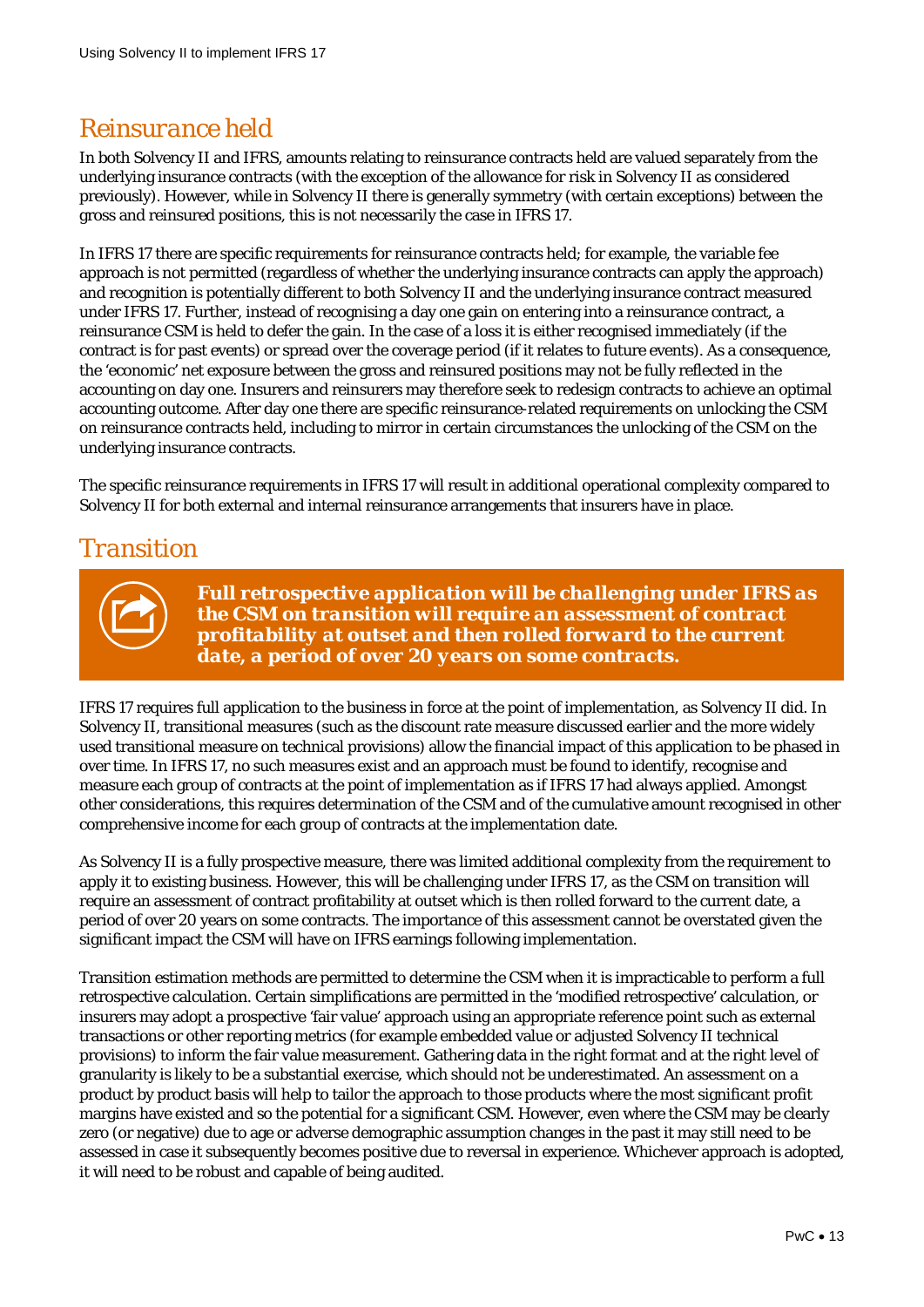Where insurers have in the past acquired or transferred a block of business (as is common), the CSM on transition is assessed for the purposes of consolidated group accounts from the date of this event rather than from outset of the underlying contracts. However, for subsidiary accounts under IFRS 17 it is assessed from the outset of the underlying contracts. There is therefore a risk of a 'double' transition with two distinct CSMs where a full or modified retrospective approach is adopted.

The CSM on transition has the potential to create some surprising results, which will need to be explained, particularly for products written back in past decades when the market conditions and underwriting practices were significantly different from those of today.

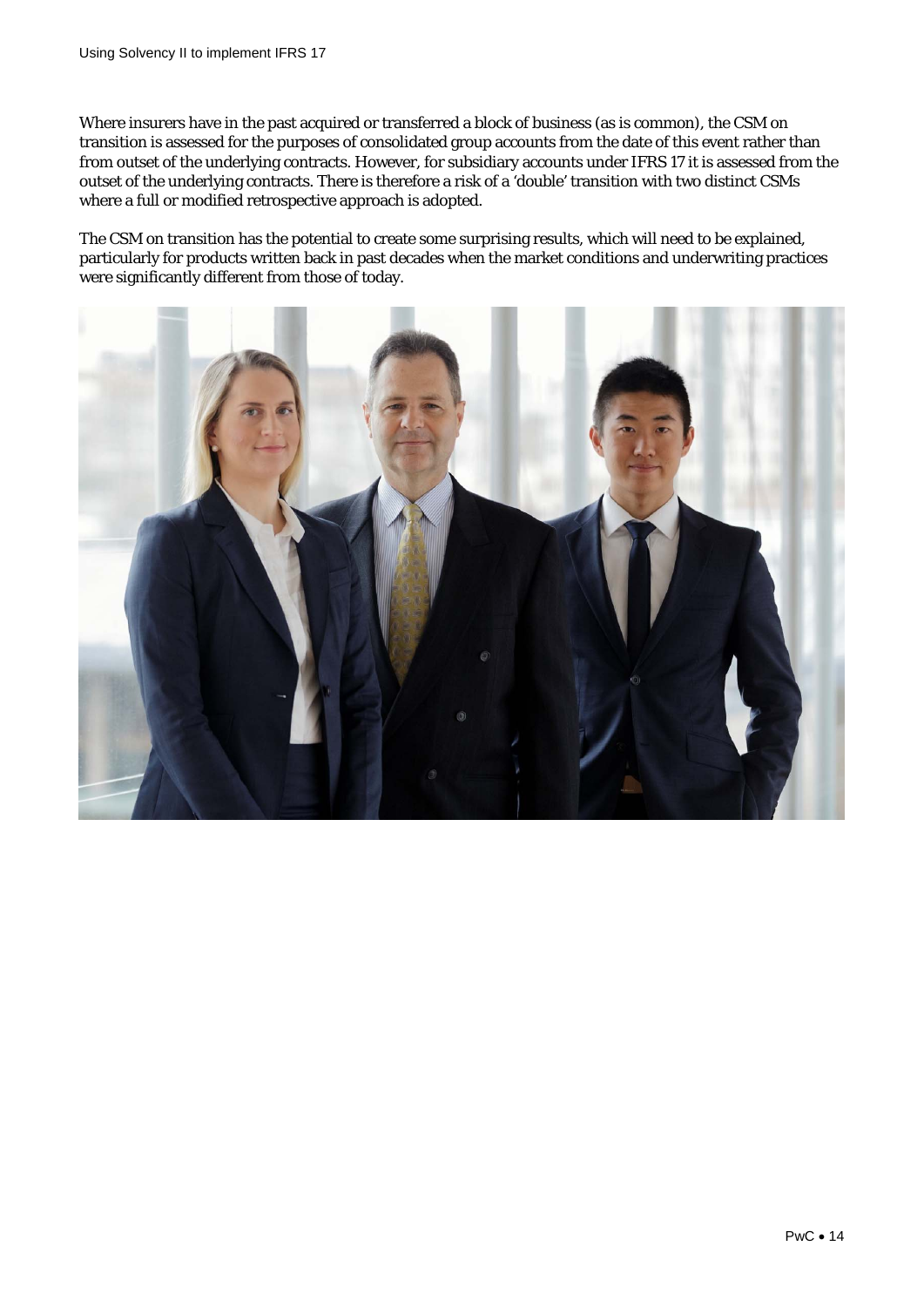# *Presentation and disclosure*

## *Disclosures*

The IFRS 17 package of disclosures includes a number of additional requirements beyond those currently required for IFRS 4. Figure 5 below summaries the key requirements. Insurers may find the requirements onerous and require new data processes, such as the detailed opening to closing balance sheet reconciliations for all components and the confidence level disclosures for the risk adjustment. In addition, the new business, expected pattern of recognising the CSM in profit and extent of onerous contracts are likely to be of particular external interest.

Solvency II also created a significant number of private and public reporting and disclosure requirements through the Solvency and Financial Condition Report (SFCR) and Regular Supervisory Report (RSR). In some instances the requirements will overlap with IFRS 17 (for example, around risk disclosures as they do today in current accounting), while in others they will not. It may be possible to bring together some of the reporting requirements of the two metrics. For example, could the Solvency II analysis of change in technical provisions (profit or loss attribution) and claims development tables be used to develop equivalent IFRS disclosures? Automating the production will reduce reporting time frames and save on related costs. In addition, with separate accounting and regulatory reporting requirements, it will be important to explain and reconcile the two balance sheets.

An additional consideration is how best to explain the contrasting presentation in IFRS between insurance contracts (under IFRS 17) and non-participating investment contracts. These contracts can be quite similar in structure (e.g. unit linked) but will be accounted and presented in very different ways in the new world.

### **Figure 5 – Summary of IFRS 17 disclosure requirements**

| <b>Amounts</b>                                                                                                                                                                                                                                                                                                                                                                                                                                                                                                                                                                                                                                                                                            | <b>Judgements</b>                                                                                                                                                                                                                                                                               | <b>Risks</b>                                                                                                                                                                                                                                                                                                                                                                                                  | <b>Transition</b>                                                                                                                                                                                                                                                                                                                                                                                                                        |
|-----------------------------------------------------------------------------------------------------------------------------------------------------------------------------------------------------------------------------------------------------------------------------------------------------------------------------------------------------------------------------------------------------------------------------------------------------------------------------------------------------------------------------------------------------------------------------------------------------------------------------------------------------------------------------------------------------------|-------------------------------------------------------------------------------------------------------------------------------------------------------------------------------------------------------------------------------------------------------------------------------------------------|---------------------------------------------------------------------------------------------------------------------------------------------------------------------------------------------------------------------------------------------------------------------------------------------------------------------------------------------------------------------------------------------------------------|------------------------------------------------------------------------------------------------------------------------------------------------------------------------------------------------------------------------------------------------------------------------------------------------------------------------------------------------------------------------------------------------------------------------------------------|
| • Opening to closing<br>reconciliations with prescribed<br>components:<br>Liability for remaining<br>coverage, loss component<br>and incurred claims.<br>Fulfilment cash flows, risk<br>adjustment and CSM.<br>Revenue.<br>(Splitting out insurance/<br>reinsurance and<br>asset/liability).<br>• New business impact on future<br>cash in/out flows. risk<br>adjustment and CSM.<br>(Splitting out transfers,<br>business combinations<br>and onerous contracts).<br>• Quantitative (time bands) or<br>qualitative on expected release<br>of CSM to P&L.<br>• Certain direct participating<br>contract requirements (e.g. fair<br>value, risk mitigation, other<br>comprehensive income<br>method etc.). | Measurement methods.<br>Processes for estimating<br>the inputs.<br>Changes in methods<br>and processes.<br>Methods used to calculate<br>finance income/expense if<br>OCI option is used.<br>Confidence level for risk<br>$\bullet$<br>adjustment measurement.<br>Yield curves (discount rates). | Nature and extent of risks.<br>$\bullet$<br>Exposure.<br>$\bullet$<br>• Procedures used to<br>manage risks.<br>Concentration of risks.<br>• Insurance and market risk:<br>sensitivity analysis and<br>insurance claims<br>development.<br>• Credit risk: exposure and<br>reinsurance quality.<br>Liquidity risk: maturity<br>analysis by estimated timing<br>of cash flows.<br>• Impact of regulatory regime. | Where modified retrospective<br>and fair value approaches<br>adopted:<br>• CSM and revenue<br>reconciliation<br>(under 'Amounts') separately<br>for each.<br>• How the transition CSM was<br>determined for each.<br>Opening to closing<br>$\bullet$<br>reconciliation (where<br>applicable) of the cumulative<br>OCI for financial assets<br>measured at fair value<br>through OCI relating to the<br>groups of insurance<br>contracts. |

*Source: PwC analysis based on our current understanding of the final requirements.*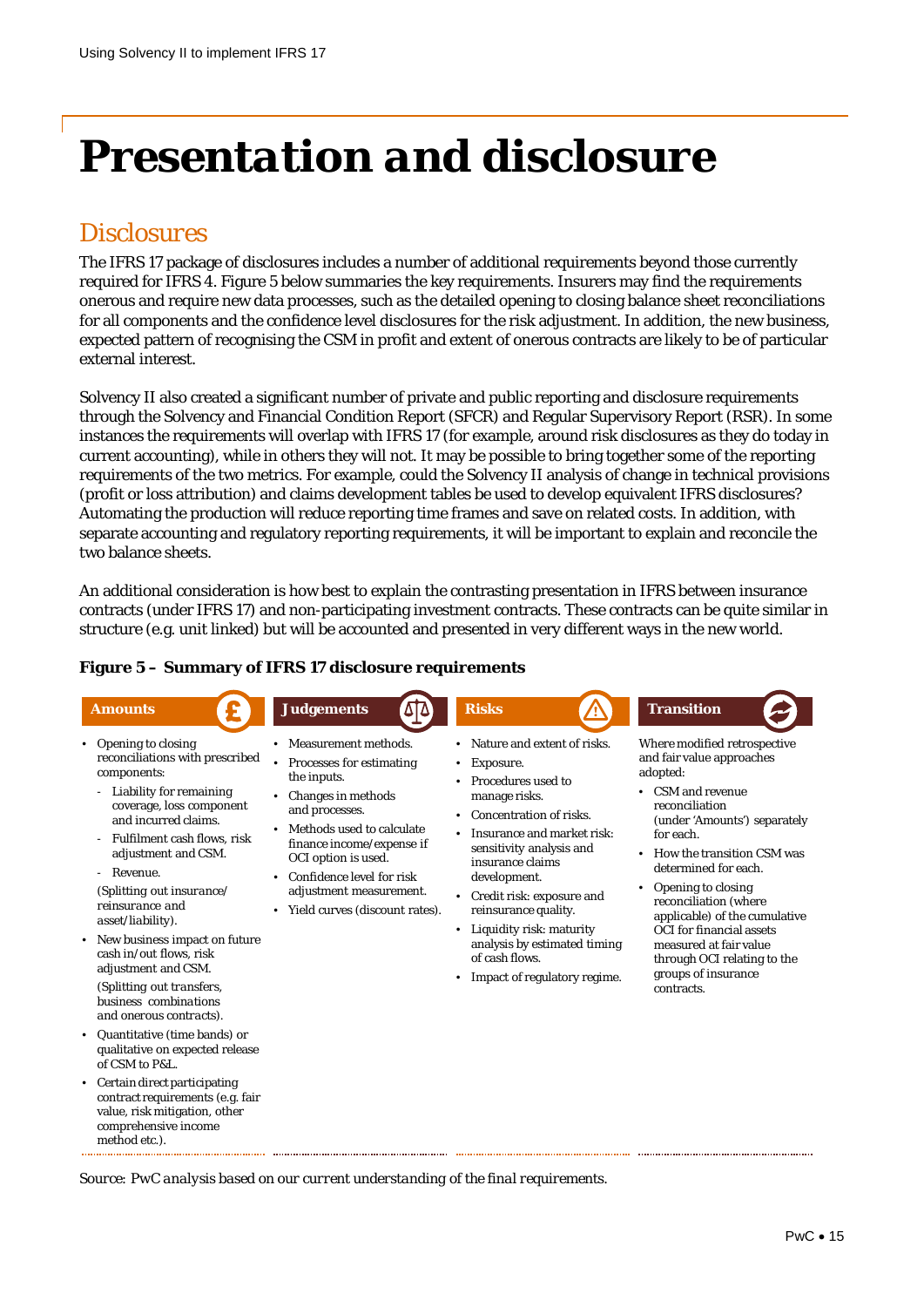# *Presentation of the balance sheet*

IFRS 17 introduces a new level of separation on the balance sheet – the carrying amounts of groups of insurance contracts which are assets should be presented separately from those for groups of insurance contracts which are liabilities, and similarly for reinsurance contracts held. Reporting systems will need to be developed to identify and track groups of contracts for this purpose.

## *Presentation of the income statement*

IFRS 17 prescribes the approach to presenting revenue on the income statement, which will be quite different from today. An 'earned premium' method is to be followed (without exception), where premiums are allocated to each period in proportion to the relative value of the insurance coverage and other services expected to be provided in that period. In addition, the measurement of revenue and expenses on the income statement excludes receipts and payments from certain investment components within contracts (typically expected to be many policyholder account balances). These changes represent substantial differences relative to many current GAAPs for insurers which write long-duration life business, and so will significantly affect data and system requirements. How the volume measures are explained to stakeholders will need to be considered.

There are no equivalent concepts in Solvency II due to its focus on the balance sheet strength rather than performance reporting.

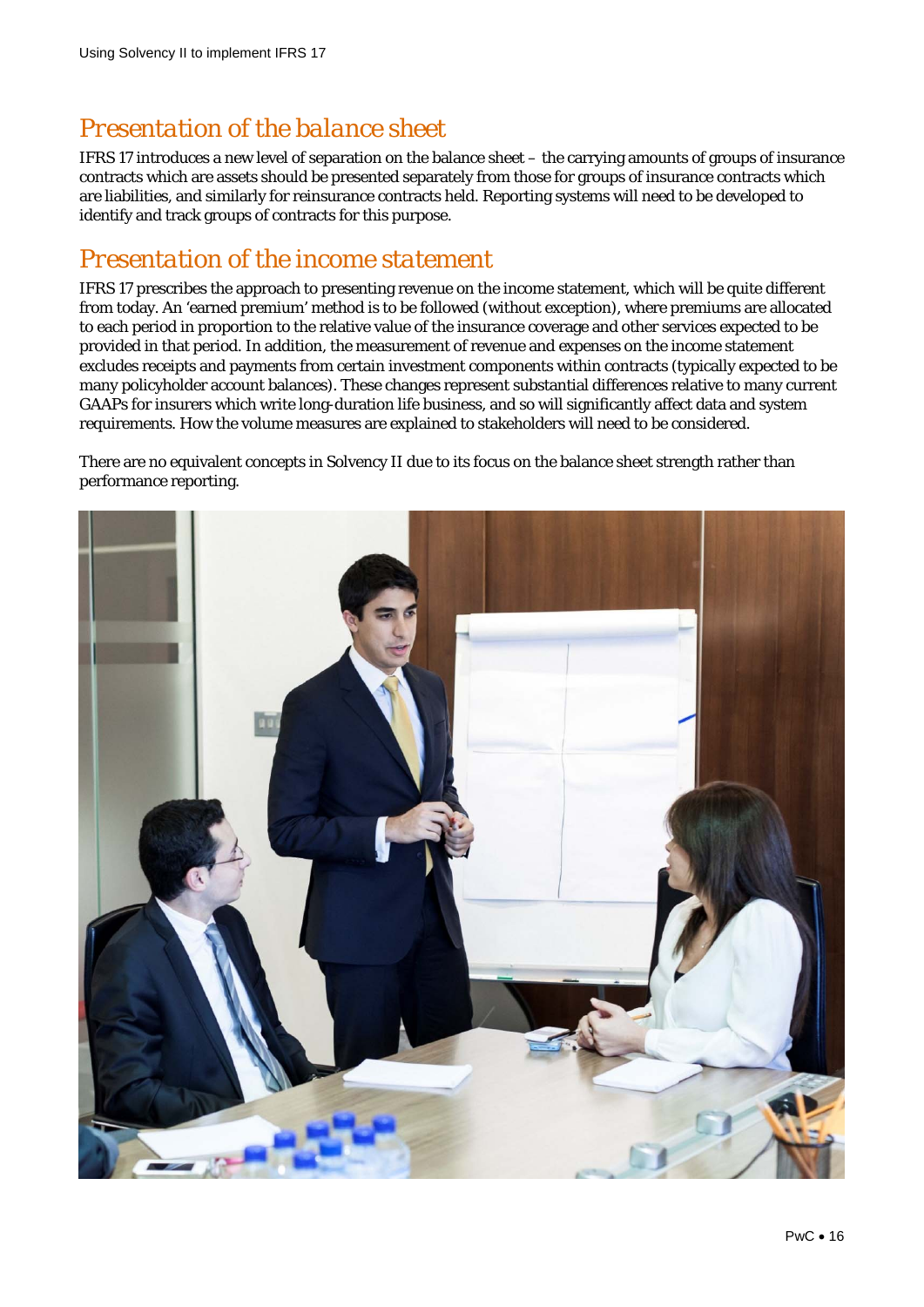# *Impact on wider data and system architecture*

## *Overview*

So far this publication has focused on a comparison between the Solvency II and IFRS 17 measurement and disclosure requirements. However, the overall operational impacts on data and systems arising from IFRS 17 will be extensive. There may be impacts on extracts from policy administration systems and the construction of data warehouses, through to more granular cash flows in actuarial and other model solutions, and then downstream consequences on ledgers and consolidation tools. In addition, the presentation and disclosure requirements in IFRS 17 will exist in parallel with the accelerating disclosure requirements for Solvency II and other internal or external key performance indicators (KPIs) that insurers may wish to adopt.

Figures 6 and 7 below illustrate the potential impacts on insurers' data and system architecture arising from IFRS 17.



### **Figure 6 – Illustrative impact on insurers' data architecture**

*Source: PwC analysis based on our current understanding of the final requirements.*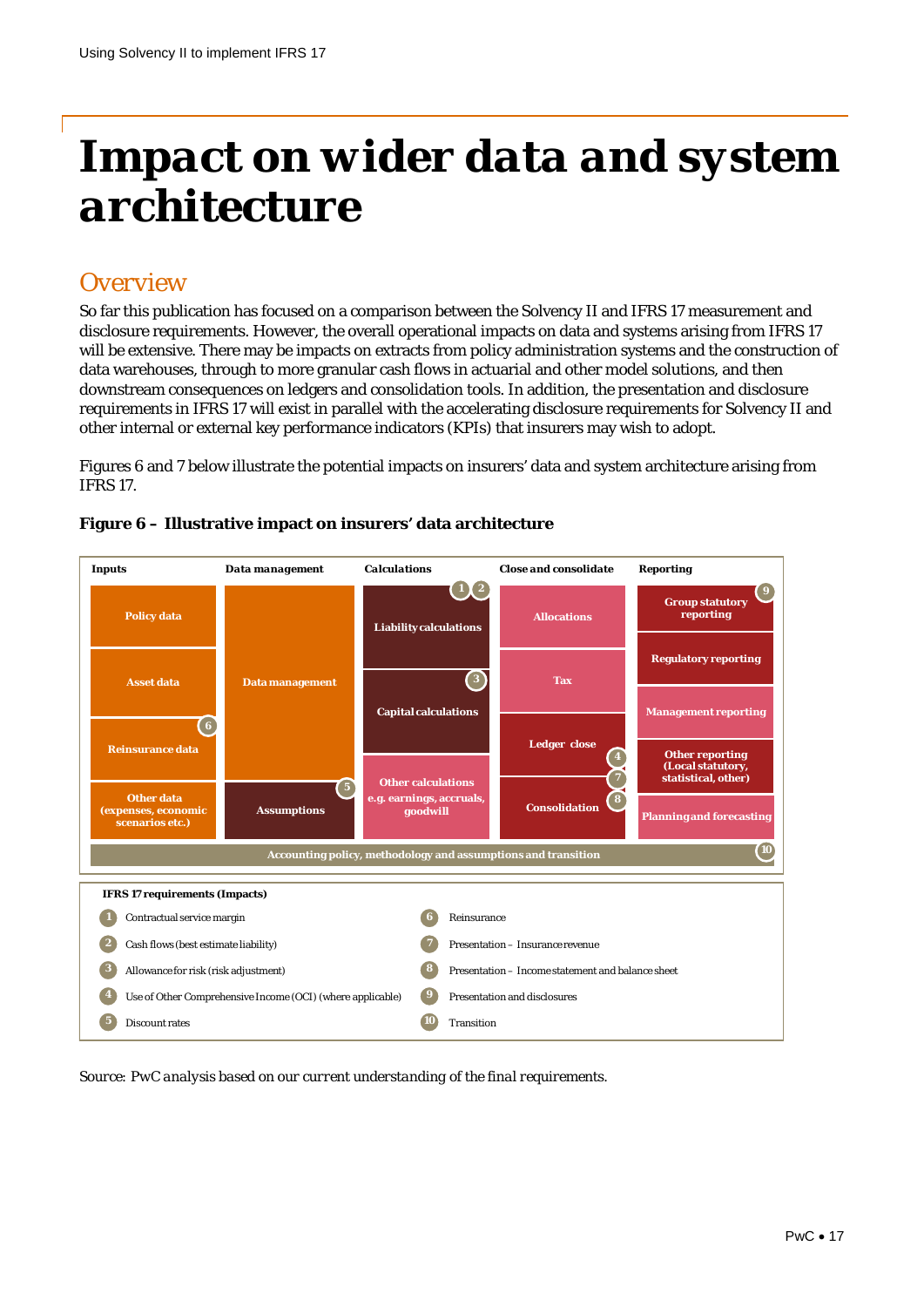



*Source: PwC analysis based on our current understanding of the final requirements.*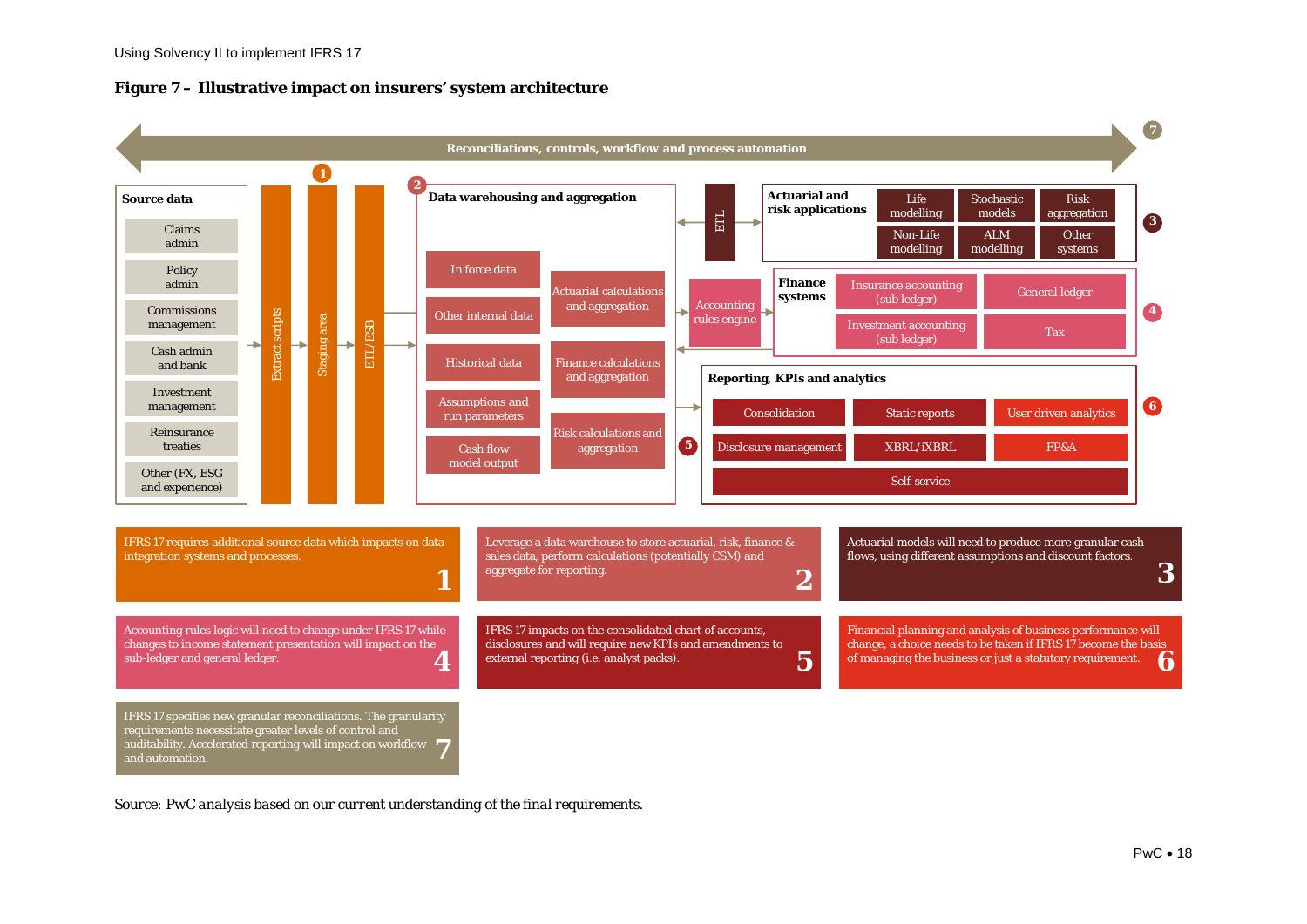# *Potential solutions and modernisation*

Any overall system and data solution will need to embed strong controls while addressing the likely additional pressure on the financial reporting process under IFRS 17.

Insurers are starting to consider various options to address the IFRS 17 requirements and vendor solutions are in production. The options for insurers range from minimum investment for compliance (by reusing or extending existing system architecture), through targeted or optimised investment, to seeking to modernise the architecture (such as through data lakes, analytics, visualisation, robotics etc.). There is clearly no 'one size fits all' approach as each insurer will have a different data and systems history to assess before deciding on the best approach for them.

That said, we are now starting to see an increase in insurers who are seeking to modernise and innovate to improve their Finance, Actuarial and Risk functions. We are seeing five broad trends being considered or pursued by these functions:

- 1. Modernisation of Financial Planning, Reporting and Management Information.
- 2. Modernisation and streamlining of Finance Operations.
- 3. Modernisation of the Actuarial function including workflow, reporting and analysis.
- 4. Treating data as an asset, with increased focus on unstructured and external data along with the tools to use this data.
- 5. Using technology (such as the Cloud, Machine learning, InsureTech and Blockchain) to innovate for an advantage.

IFRS 17 programmes may start to drive focused modernisation investments, typically fuelled by the question 'What does Compliance Plus look like?' However, and surprisingly given the recent investment and disruption caused by Solvency II, in some cases large scale modernisation and innovation investments are being run in parallel to IFRS 17 to achieve lower cost, improve management insight, drive revenue, accelerate reporting, embed stronger and enable teams to be more effective.

We anticipate that modernisation and innovation investment will gather momentum in the coming years as insurers seek a competitive advantage.

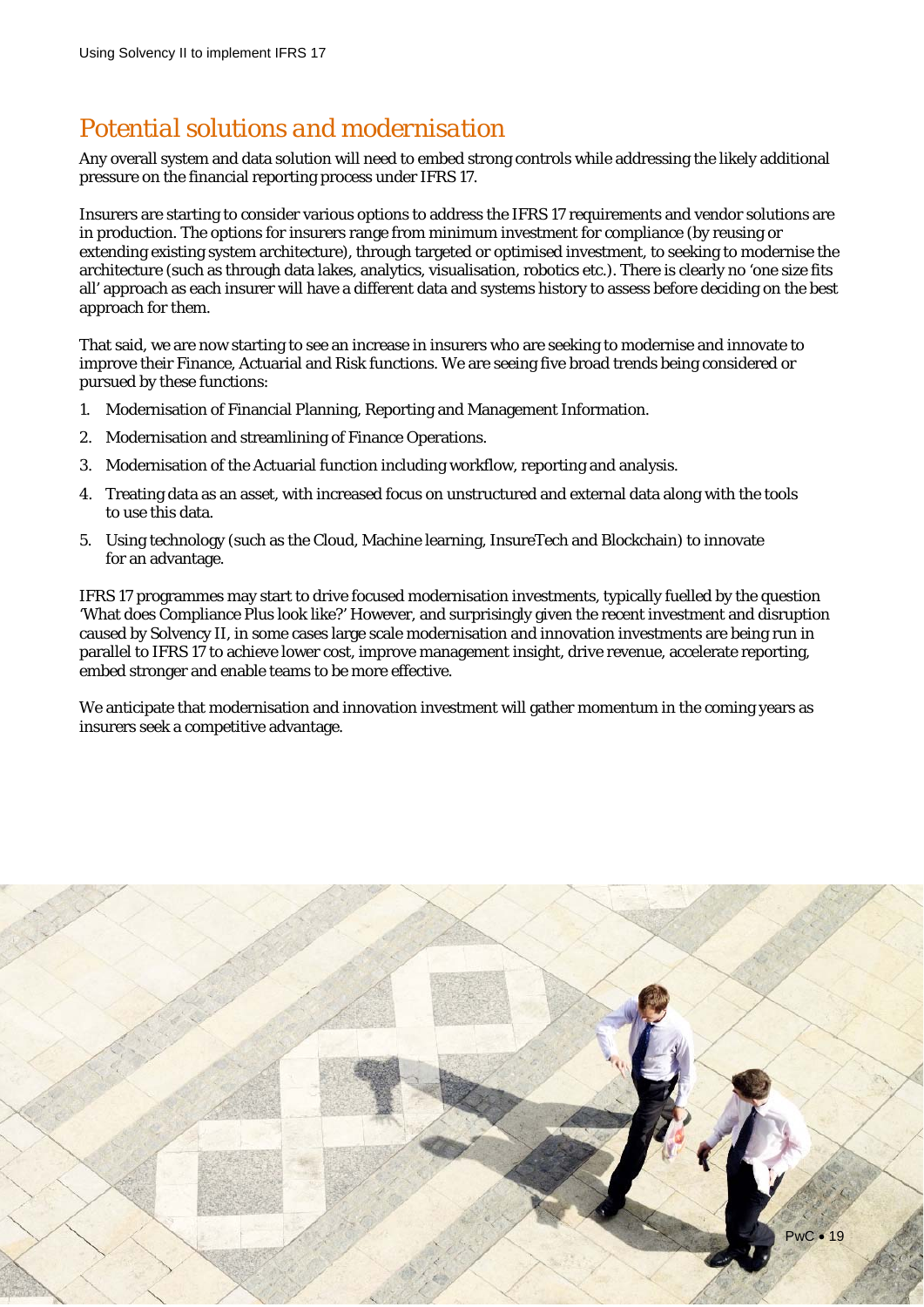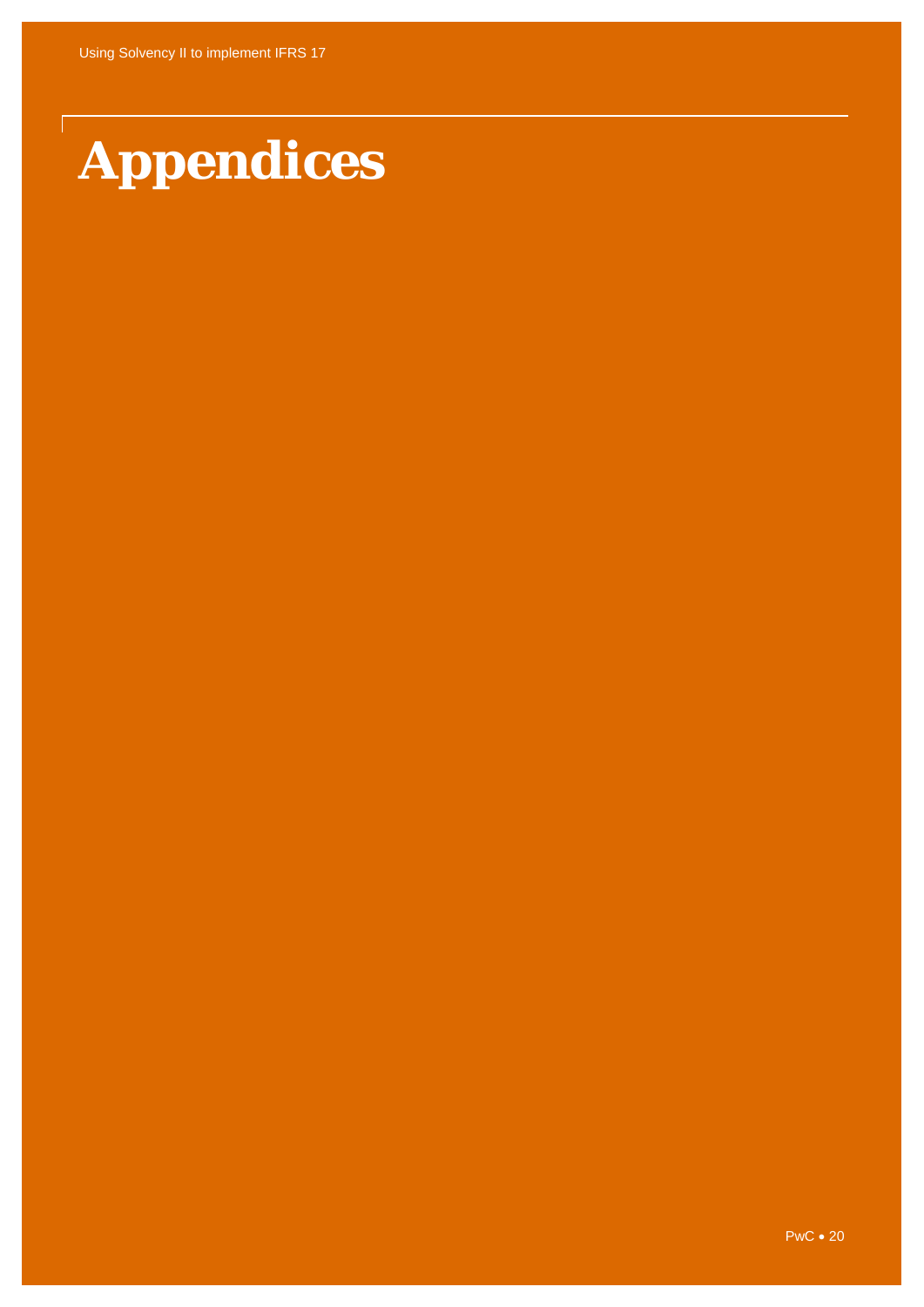# *Appendix A – Insurance contracts and participating investment contracts*

|                        | <b>Solvency II</b>                                                                                                                                                                                        | <b>IFRS</b> |                                                                                                                                                                                                                                      |
|------------------------|-----------------------------------------------------------------------------------------------------------------------------------------------------------------------------------------------------------|-------------|--------------------------------------------------------------------------------------------------------------------------------------------------------------------------------------------------------------------------------------|
|                        | <b>Relevant standards/sources of information</b>                                                                                                                                                          |             |                                                                                                                                                                                                                                      |
|                        | <b>Solvency II Level 1 Directive (Directive</b><br>2009/138/EC), as amended by Omnibus II<br>(Directive 2014/51/EU).                                                                                      |             | IFRS 17 <i>Insurance Contracts</i> (including Basis for<br>Conclusions and the accompanying Illustrative Examples).                                                                                                                  |
| $\bullet$              | Solvency II Level 2 Delegated Regulation<br>(Delegated Regulation (EU) 2015/35, as amended<br>by Delegated Regulation (EU) 2016/467).                                                                     |             |                                                                                                                                                                                                                                      |
| $\bullet$              | Level 3 Guidelines issued by EIOPA during 2015,<br>in particular those on the valuation of technical<br>provisions, contract boundaries and the<br>implementation of the long-term<br>guarantee measures. |             |                                                                                                                                                                                                                                      |
|                        | Question and answer logs published by EIOPA on<br>the relevant guidelines.                                                                                                                                |             |                                                                                                                                                                                                                                      |
|                        | <b>Scope</b>                                                                                                                                                                                              |             |                                                                                                                                                                                                                                      |
| $\bullet$<br>$\bullet$ | Solvency II was effective from 1 January 2016.<br>Solvency II applies to all insurance and<br>reinsurance contracts written by insurers in the<br>European Economic Area (EEA) and its group              | $\bullet$   | IFRS 17 applies for annual reporting periods beginning on<br>or after 1 January 2021 (with early adoption permitted<br>provided IFRS 9 Financial Instruments and IFRS 15<br>Revenue from contracts with Customers are also applied). |

- IFRS 17 for insurance contracts applies to all contracts issued by an entity which:
	- **Transfer significant insurance risk (except for** those explicitly excluded, such as certain product warranties and residual value guarantees; certain fixed-fee service contracts; employers' assets and liabilities from employee benefit plans; and financial guarantee contracts that the issuer has not previously asserted that it regards as insurance contracts); or
	- Do not transfer significant insurance risk, **but are investment contracts with a discretionary participation feature** where the entity also issues insurance contracts.

It also applies to reinsurance contracts held by an entity, but not to insurance contracts held by the entity as a policyholder**.** 

 **The definition of significant insurance risk is largely unchanged from current IFRS 4** *Insurance Contracts***,** with the exception that a contract does not transfer significant insurance risk if there is no scenario that has commercial substance in which the insurer can suffer a loss (on a present value basis). However, reinsurance contracts that do not expose the issuer to the possibility of a significant loss are deemed to transfer significant insurance risk if they transfer substantially all

- European Economic Area (EEA) and its group supervision requirements apply to insurance groups containing EEA insurers. In addition certain of Solvency II's requirements apply to contracts written by non-EEA insurers through branches in the EEA.
- Solvency II applies to all contracts regulated as insurance. There is no distinction between contracts based on the level of risk transferred, except for determining the cash flows that are within the boundary of a contract as discussed in a subsequent section. There is thus no concept of separating distinct investment components from contracts.
- There are scope exclusions for certain undertakings by virtue of their size, legal status, nature or specific services they offer.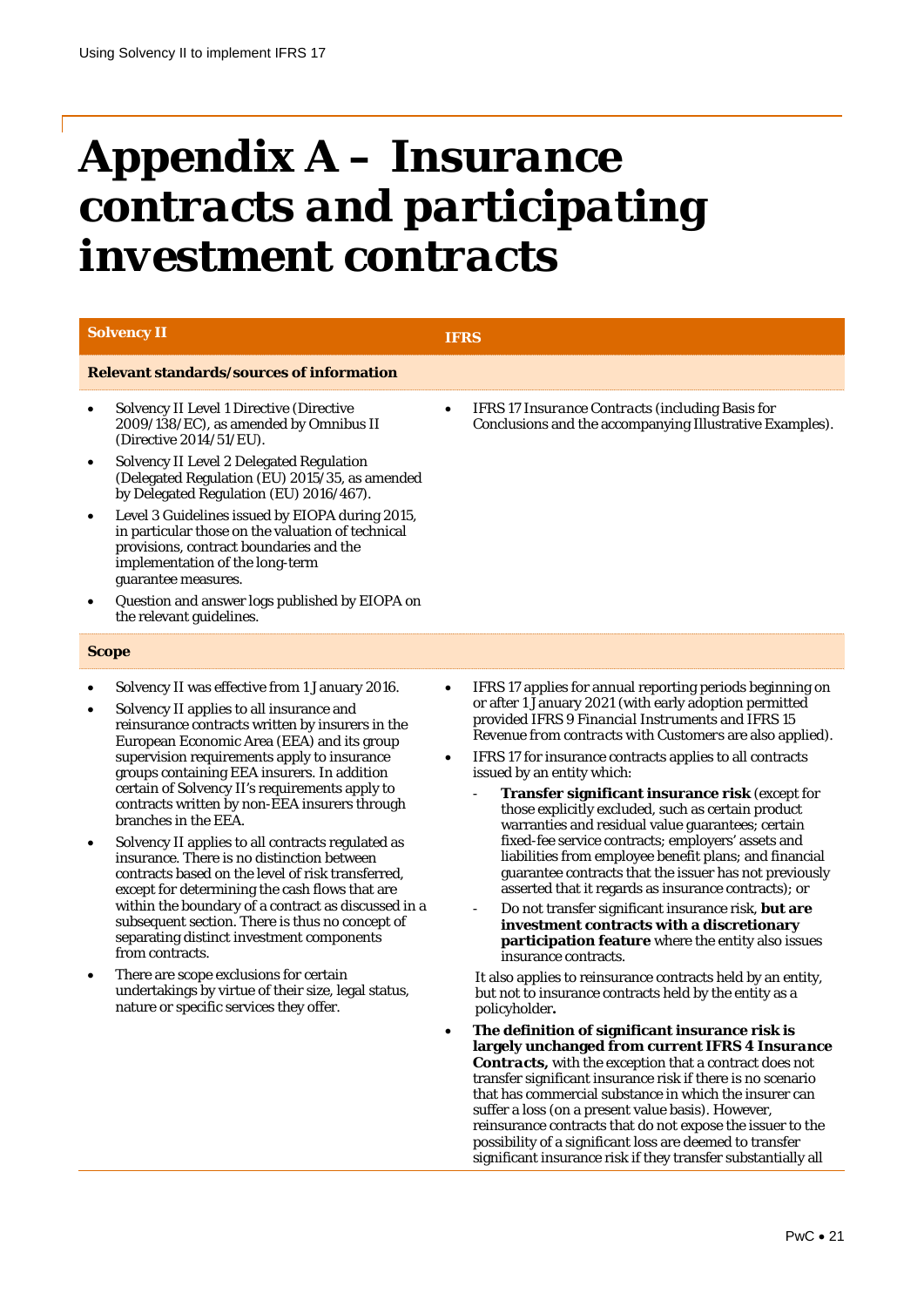| <b>Solvency II</b>       | <b>IFRS</b>                                                                                                                                                                                                                                                                                                |
|--------------------------|------------------------------------------------------------------------------------------------------------------------------------------------------------------------------------------------------------------------------------------------------------------------------------------------------------|
|                          | of the insurance risk on the reinsured portion of the<br>underlying insurance contracts.                                                                                                                                                                                                                   |
|                          | Distinct investment components (e.g. certain policyholder<br>$\bullet$<br>account balances), certain embedded derivatives and<br>promises to transfer distinct goods and non-insurance<br>services contained in insurance contracts are separated<br>and measured under the applicable IFRS standards.     |
|                          | It is likely that many investment components will not be<br>$\bullet$<br>distinct due to interactions with the insurance component.<br>The scope of embedded derivatives separated in IFRS 17<br>may potentially be wider than today as the fixed surrender<br>value exemption in IFRS 4 has been removed. |
|                          | The identification of investment contracts and<br>the separation of investment components in<br>IFRS will often result in a significant difference<br>from Solvency II.                                                                                                                                    |
| <b>Future cash flows</b> |                                                                                                                                                                                                                                                                                                            |

### **Recognition and derecognition**

- An obligation is initially recognised at the earlier of the date when the insurer or reinsurer becomes party to the contract which gives rise to the obligation and the date when the cover begins.
- An obligation is derecognised when it is extinguished, discharged or cancelled or when it expires.

### **Recognition and derecognition**

- A group of insurance contracts is initially recognised at the earliest of:
	- when the coverage period begins,
	- the date when the first payment from a policyholder in the group becomes due, or
	- when the group becomes onerous.
- Any insurance acquisition cash flows (income or expense directly attributable at the portfolio level) incurred before a group is recognised are deferred until recognition.
- Investment contracts with a discretionary participation feature are recognised when the insurer becomes a party to the contract.
- **There is the potential for different recognition due to the 'first payment' (IFRS) versus 'party to' (Solvency II) condition; and the level of grouping and onerous contract test in IFRS.**
- Similar to Solvency II, a contract is derecognised when the contractual obligations are extinguished, discharged, cancelled or expired. An insurer is also required to derecognise an existing contract and recognise a new contract as a result of certain modifications, including if the modification changes whether the contract is in scope of IFRS 17, whether the contract is eligible for the PAA or the group in which the contract is included. **Such a requirement does not exist under Solvency II.**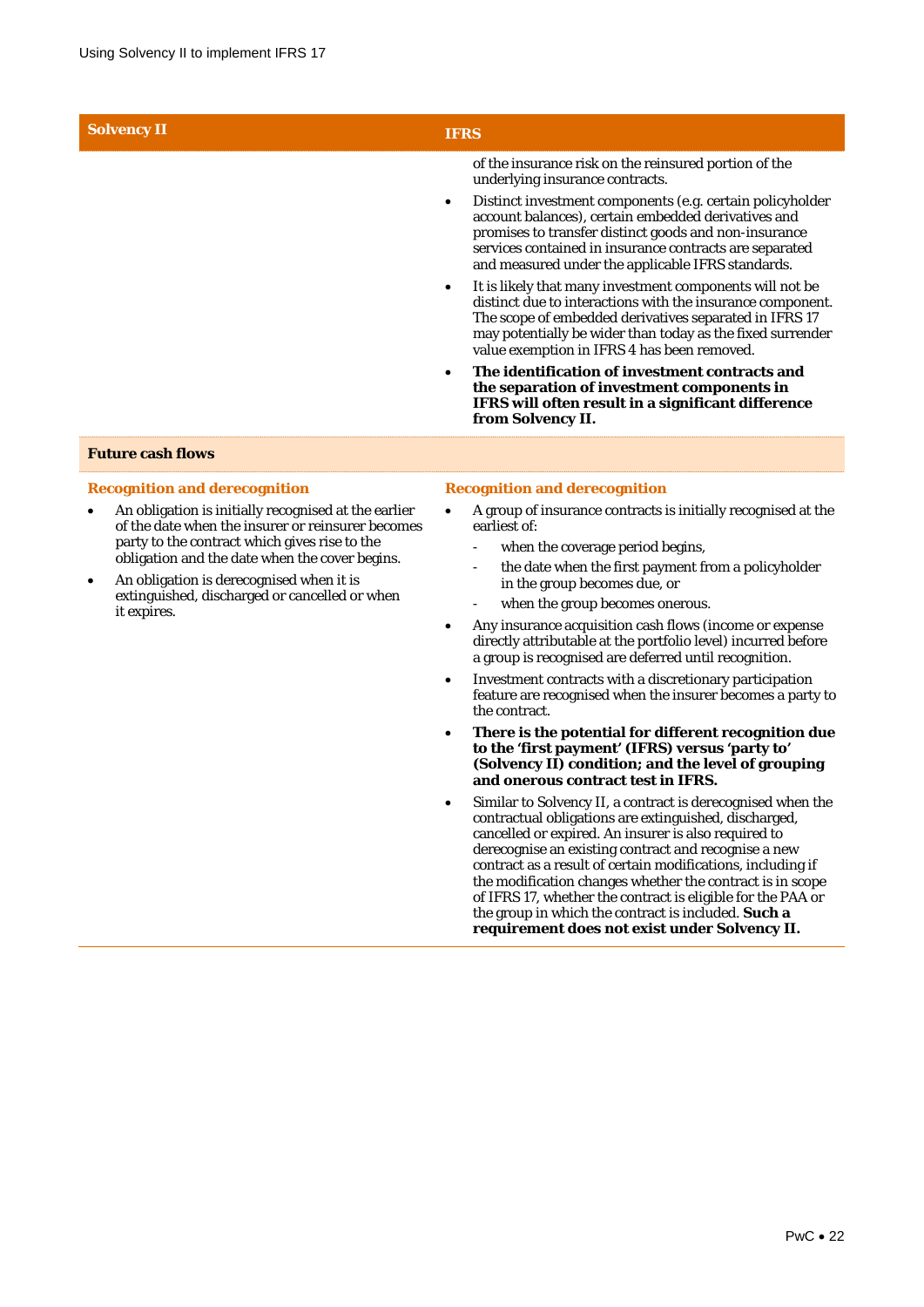### **Probability-weighted future cash flows**

- In Solvency II, the best estimate corresponds to the 'probability-weighted average of future cash flows taking account of the time value of money'. This requires all future scenarios to be considered, which in some circumstances may necessitate the use of stochastic methods, for example when valuing the future discretionary benefits of participating contracts or other contracts with embedded options and guarantees. However, for non-life liabilities and for other life insurance liabilities, the use of stochastic techniques may not be necessary, and deterministic or analytical techniques may be more appropriate. For example, in respect of the valuation of non-life liabilities, deterministic methods (for example chain-ladder methods) will usually be appropriate, providing these are calibrated (or else adjustments made) to target a best estimate. For life insurance liabilities the outcomes for certain risk variables are sufficiently symmetric that a deterministic valuation may suffice.
- The calculations are on a policy-by-policy basis although, for practical reasons, grouping and approximations are likely to occur where these can be demonstrated to produce materially the same result, for example, for non-life liabilities or more generally where stochastic methods are adopted.
- There is no deposit floor and negative liabilities are permitted. For example, the total liability for a unit linked contract can be below the account balance (unit fund).

### **Granularity/grouping of contracts**

 There is a minimum level of segmentation required when calculating the technical provisions, using defined lines of business. Contracts containing life and non-life risk features are required to be split and there are unbundling requirements between the defined lines of business.

### **Probability-weighted future cash flows**

- In IFRS, the contract liability is measured on the basis of estimates of the future cash inflows and outflows that will arise directly as the insurer fulfils the contracts. These estimates should be explicit and current and should present an unbiased view of expected future values. **The considerations regarding the valuation techniques to be used are similar to Solvency II.**
- The considerations over grouping and approximations apply equally under IFRS.
- As for Solvency II, there is no deposit floor and negative values of future cash flows are permitted (although may be at least partially offset by the CSM – see relevant section below).

### **Granularity/grouping of contracts**

- A minimum level of segmentation is defined by the requirement to determine the contractual service margin at the level of groups of insurance contracts. Insurers must identify **portfolios** of insurance contracts (where a portfolio comprises contracts subject to similar risks and managed together), which may require to be further subdivided into groups according to whether or not they are (or may become) onerous and to ensure that a single group does not contain contracts which are issued more than one year apart.
- **Further granularity may also be required**, for example due to the specific requirements for investment contracts with a discretionary participation feature, the application of the general versus the variable fee measurement model and the various profit or loss and other comprehensive income presentation models.
- **This may result in a significantly more granular tracking of liability movements over time in IFRS 17 than in Solvency II.**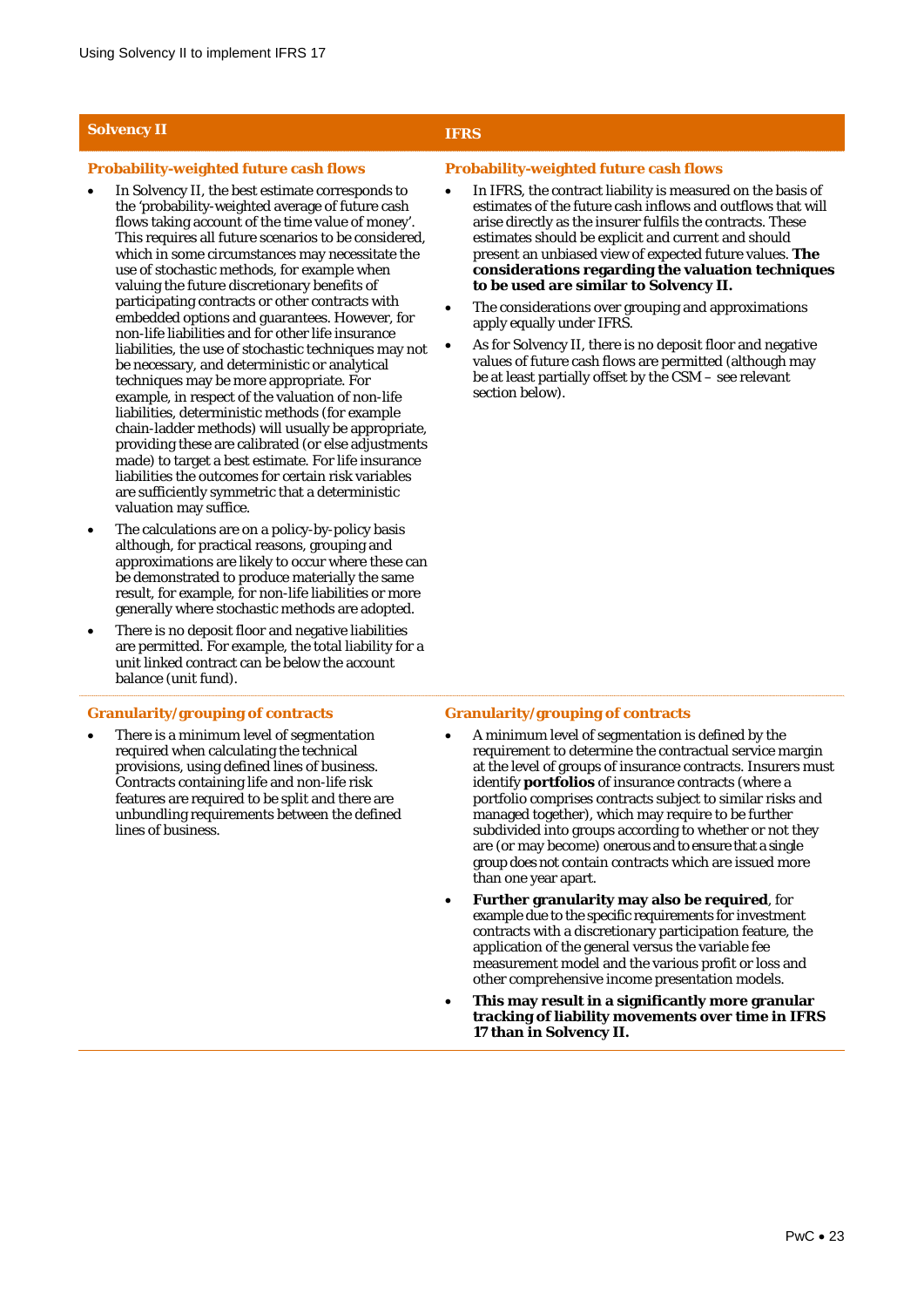### **Contract boundary**

- The contract boundary sets the point up to which obligations are recognised on existing business. Within the boundary period, both contractual premiums and benefits arising from policyholder options to review or extend their policy are taken into account on a best estimate basis. Outside the boundary, no further allowance is made for contractual premiums but any obligations arising from premiums already paid are projected to the point at which they are extinguished.
- The boundary is set as the point where **the insurer can unilaterally terminate** the contract, **refuse to accept a premium or amend the benefit or premium to fully reflect the risks** (so there is no scenario under which the benefits and expenses payable exceed the premium).
- The ability to amend (or re-price) to fully reflect risks is assessed at the level of a portfolio of obligations except for certain life insurance obligations where it is at the contract level (this is in the case where an individual risk assessment was carried out at the inception of the contract and the assessment cannot be repeated before amending the premiums or benefits).
- If there is **no material transfer of insurance risk or financial guarantees in the contract**, then any obligations that do not relate to premiums which have already been paid do not belong to the contract, unless the insurer can compel the policyholder to pay the future premium. So effectively, these contracts are treated as being **'**paid-up**'** and embedded profit from future premiums is not included on the Solvency II balance sheet. **The definition of 'material transfer of insurance risk' does not automatically align with the classification of insurance contracts under IFRS 17.**
- There is a requirement to **unbundle** contracts into components where the contract boundary definition would differ between parts. This is a different concept to the separation requirements in IFRS.

### **Assumptions underlying the best estimate**

- Economic assumptions should be consistent with information provided by financial markets. Guidance is provided as to what constitutes deep, liquid and transparent financial market data to be used unadjusted in the valuation and where data does not have these characteristics, how the data should be treated. This is important:
	- Where insurance liabilities are longer dated than available market data and extrapolation is required, such as in respect of assumptions for equity implied volatilities; or
	- Where current or historic average data could be applied, such as in respect of equity and swaption implied volatility assumptions; or

### **Contract boundary**

- The boundary is at the point where the contract **no longer confers substantive rights and obligations under which the insurer can compel the policyholder to pay the premiums, or where the insurer no longer has a substantive obligation to provide services to the policyholder**.
- **For insurance contracts**, this is considered to be when the insurer is able to fully reassess and re-price the risk attaching to an individual policyholder. There are additional conditions that apply where the reassessment and re-pricing of risk is at the portfolio level.
- **For investment contracts with a discretionary participation feature**, this is considered to be when the insurer no longer has a substantive obligation to deliver cash.
- The contract boundary should be reassessed each reporting period to take account of any changes in circumstances affecting the insurer's substantive rights and obligations.
- **The contract boundary definitions under Solvency II and IFRS are similar but not identical and the cash flows defined as falling within the boundary may therefore differ**. Both definitions permit, under certain conditions, a boundary based on a re-pricing assessment at either the contract or the portfolio level. Insurers will need to look closely at the two definitions across their full range of contracts to assess whether the definitions result in different contract boundaries.

### **Assumptions underlying the best estimate**

- **The approach to market variables in IFRS is similar to Solvency II**. In particular, IFRS specifically states that such variables 'shall be consistent with observable market prices' and the conditions to deviate from observable market data are those set out in IFRS 13 *Fair Value Measurement*.
- Similar to Solvency II, an entity-specific approach is required for non-market variables (e.g. non-economic assumptions), and the effects of management actions and policyholder behaviour are required to be included in the expected cash flows.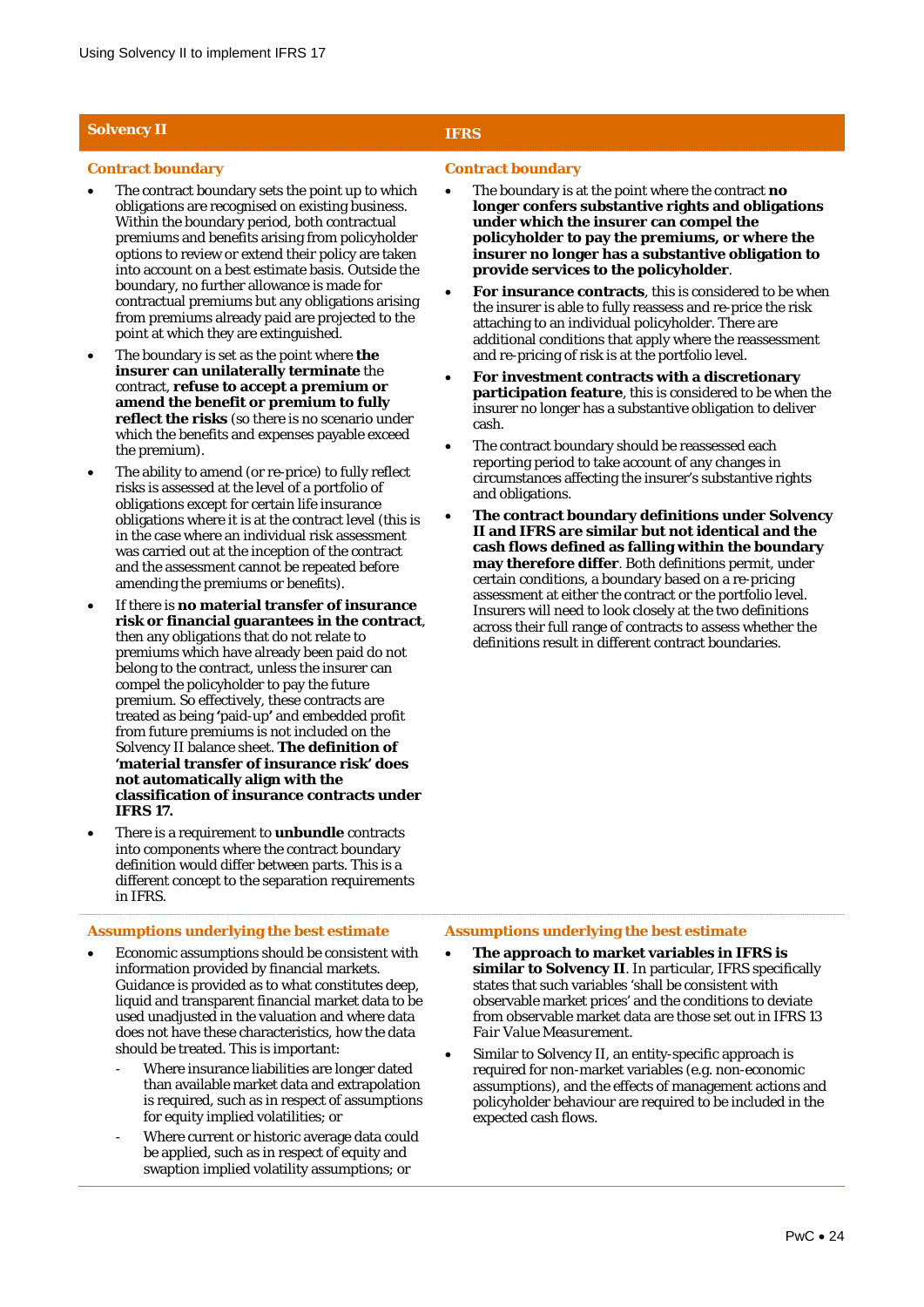- Where there is no current market data, such as for asset correlation assumptions.
- Economic assumptions should also be consistent with the relevant risk-free rate, which is considered in more detail below.
- For non-economic assumptions, an entity-specific approach is required, but with reference to external data sources where this is relevant.
- The interaction between economic and noneconomic variables (for example, persistency dependent on economic conditions), future management actions and policyholder behaviour must be included.

### **Scope of cash flows**

- All cash in-and out-flows required to settle the obligations over the lifetime of the contract are incorporated.
- The cash flows are on a going concern basis and there is no allowance for the risk of nonperformance by the insurer (own credit risk).

### **Expense cash flows**

- All expenses that will be incurred in servicing all obligations over the lifetime of the contracts, including both overhead expenses and expenses that are directly assignable to individual claims, policies or transactions (for example administration, investment management, claims management, claims handling and acquisition expenses, including commission expected to be incurred in the future) are included.
- Overhead expenses include salaries to general managers, auditing costs and regular day-to-day costs (e.g. office rent). They also include expenses related to the development of new insurance and reinsurance business, advertising and improvements to internal processes (e.g. buying new IT systems). Only expenses connected to activities which are not linked to the servicing of insurance contracts (e.g. addressing pension scheme deficits) should be excluded from technical provisions.
- Both future expected increases and reductions in costs may be included, but any expected cost reductions should be realistic, objective and based on verifiable data and information. Assumptions for future expense inflation should be consistent with other economic assumptions.
- Expense assumptions should consider the availability and relevance of any available market data representative of the portfolio and, for those determined by contracts with third parties, should reflect the terms of those contracts.

### **Scope of cash flows**

- All cash flows that the insurer will incur directly as it fulfils the contracts are included. Consistent with Solvency II, the cash flows are on a going concern basis and there is no allowance for own credit risk.
- **Many of the cash flows are the same as in Solvency II, for example, regular premiums, benefits, etc. However, there are potential differences, for example relating to expense and participating contract cash flows, as detailed below.**

### **Expense cash flows**

- All expenses that relate directly to the fulfilment of the portfolio of insurance contracts are included. Examples of such expenses are claims handling costs, policy administration and maintenance (including recurring commission) costs and costs incurred in providing contractual benefits in kind.
- A systematic and rational allocation of directly attributable fixed and variable overheads is also included. Costs that do not relate directly to the portfolio of insurance contracts (such as certain product development and training costs) are excluded.
- Costs arising from abnormal amounts of wasted labour or other resources are excluded from the cash flows.
- Directly attributable acquisition expenses in acquiring a portfolio of contracts are included in the cash flows and serve to reduce new business strain (implicit deferral through the contractual service margin).
- **The scope of expense cash flows is different from Solvency II, specifically acquisition costs and certain non-direct overhead expenses.**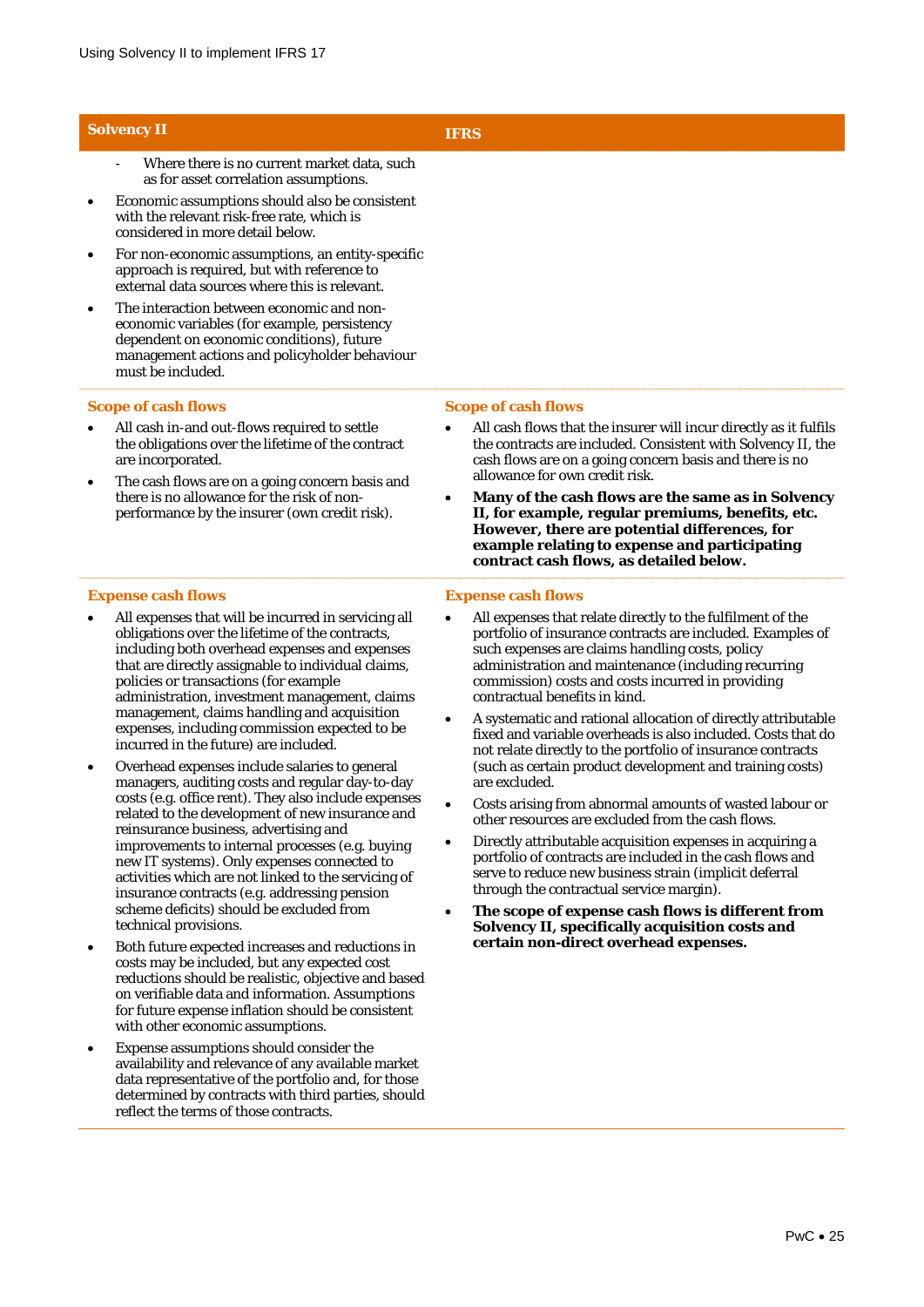**Investment return cash flows** 

consistent' style method.

portfolio approach is permitted.

 Only tax payments that are charged to policyholders or that would be required to be made by the undertaking to settle the obligations are included. All other tax payments are included

 Where a replicating portfolio of financial instruments exists and meets certain criteria it is used to value the technical provisions as a whole. There is no additional risk margin. Criteria for permitting the use of replicating portfolios are restrictive. The primary example provided is the unit balance on a pure unit-linked contract. There are limited other cases where a replicating

 Investment return cash flows are not taken into account unless the liability to the policyholder depends on the cash flows, for example participating and certain unit-linked contracts. When investment return cash flows are required, the selection of the investment return in a stochastic calculation is commonly the 'risk-free' rate ('risk neutral' projection) or an expected asset growth rate ('real world'/'deflator' projection). The selection of the investment return is consistent with the discount rate to provide a 'market

### **Solvency II IFRS**

### **Investment return cash flows**

- Consistent with Solvency II, investment return cash flows are not included when the policyholder benefits do not depend on them.
- When policyholder benefits do depend on investment return cash flows, this dependency is reflected in the measurement of the contracts. Techniques for reflecting the dependency are noted as including replicating portfolios (although, consistent with Solvency II, there is likely to be limited applicability) or a stochastic method (to capture potential asymmetries) using actual investment cash flows consistent with the discount rate and the measurement of the underlying assets.
- There is explicit mention of 'risk neutral' stochastic techniques and techniques that result in options and guarantees *'being consistent with observable market prices (if any) for such options and guarantees'*. **Both IFRS and Solvency II therefore require the use of market consistent approaches.**

### **Tax cash flows**

- As for Solvency II, transaction-based taxes and levies are included.
- In addition, payments by the insurer in a fiduciary capacity to meet tax obligations incurred by the policyholder (and related receipts) are included (while other obligations are not).
- elsewhere on the balance sheet. Transaction-based taxes and levies that arise directly from existing contracts or can be attributed to the contracts on a reasonable and consistent basis are included.

### **Discount rate**

**Tax cash flows** 

- The discount rate is defined as the current riskfree interest rate term structure for each currency. The risk-free rate is defined as:
	- Basic risk-free curve: Typically a swap yield curve as starting point in developed financial markets, less a deduction for credit default and basis risk.
	- Plus, depending on circumstances, potentially an additional volatility or matching adjustment to the term structure.

### **Basic risk-free interest rate structure**

- The basic risk-free curve is provided by EIOPA on a monthly basis, for each term, currency and country.
- EIOPA is responsible for the methodology used to derive the swap curve, including the approach to extrapolation and the allowance for credit risk, and keeps it under review. Key expert judgments in the extrapolation methodology are the ultimate forward rate, the entry point and the period of convergence.
- The discount rate is required to reflect the characteristics of the cash flows and the liquidity of the contracts and to be consistent with the current observable market prices for instruments with cash flows which reflect the characteristics of the liability (e.g. timing, currency and liquidity).
- Unlike the requirements in Solvency II, there is no prescribed method in IFRS for the determination of the discount rate. It can be determined using:
	- A 'bottom-up' approach, adjusting a risk-free yield curve (typically for an illiquidity premium reflecting the different liquidity characteristics between assets and insurance liabilities); or
	- A 'top-down' approach, adjusting a yield curve that reflects current market returns on either the actual portfolio of assets held or a reference asset portfolio. Adjustments would be made for credit default risk (both expected default and the associated market risk premium) and an allowance for cash flow mismatches between the assets (actual or reference) and the liabilities.
- As IFRS 17 acknowledges, it is unlikely that a top-down and a bottom-up approach will provide the same yield curve in all circumstances.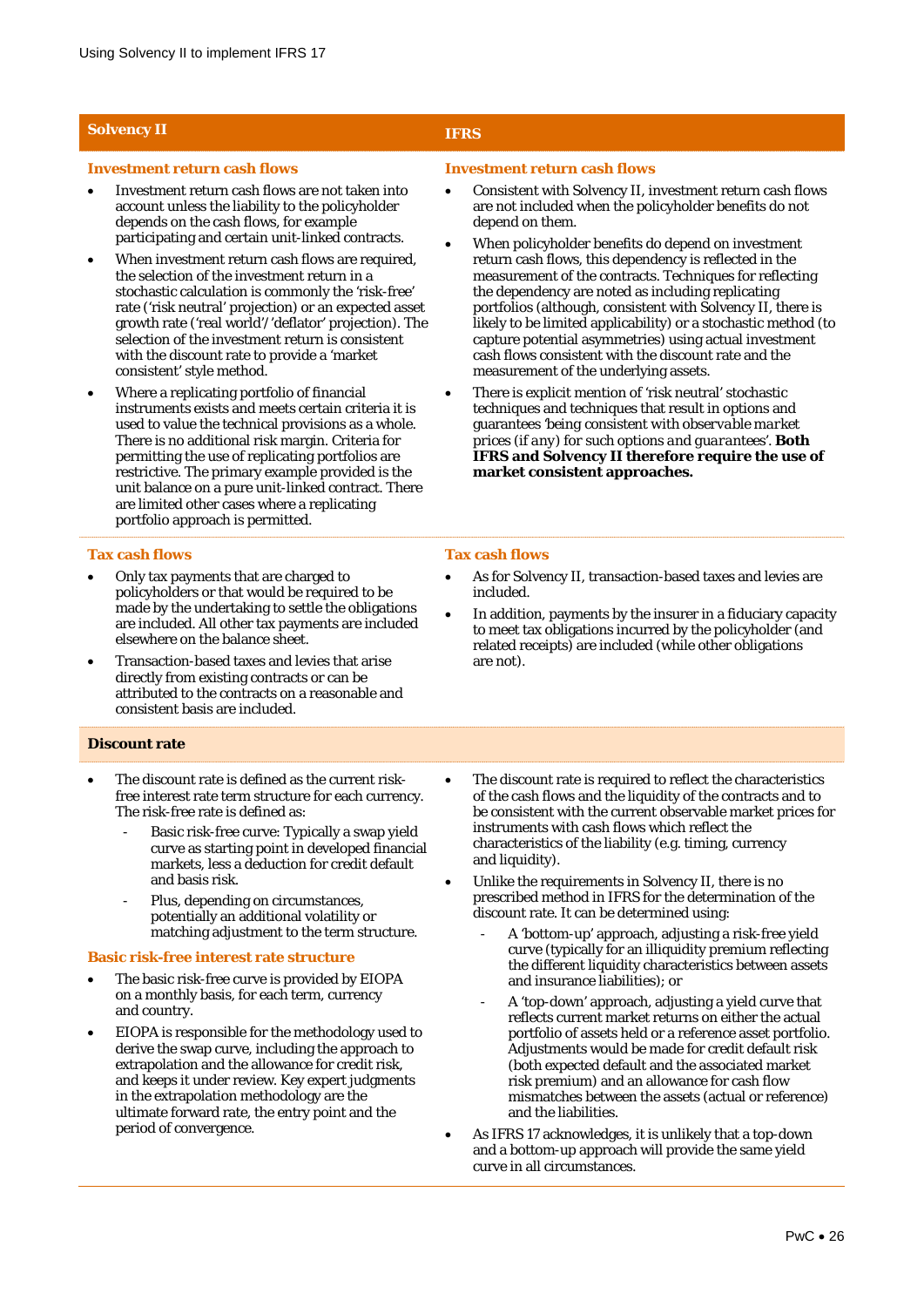### **Volatility Adjustment (VA)**

- The VA is designed to adjust the swap yield curve to reflect the spread in government and corporate bond markets.
- The VA is provided by EIOPA on a monthly basis for each currency and country. It is calculated in line with a published methodology, as a percentage of the spread on a reference portfolio of bonds, loans and securitisations. It has no dependence on the characteristics of the entity's assets or liabilities.
- The VA cannot be applied to products using a matching adjustment.
- Use of the VA may be subject to approval from the local regulator (for example in the UK).

### **Matching adjustment (MA)**

- The MA is designed to reflect the stable characteristics of certain liabilities which permit insurers to be long-term investors and to reduce or eliminate exposure to shorter-term spread movements in assets (while default risk does remain).
- The MA is subject to regulatory approval in all jurisdictions.
- The MA is calibrated as the yield on the matching assets (actually held) less an allowance for credit default. EIOPA publishes the fundamental spread (reflecting the risks retained by the insurer) for each relevant duration, credit quality and asset class for calculation of the matching adjustment.

### **Allowance for risk (risk margin/adjustment)**

- Risk margin is calibrated to ensure that the technical provisions are equivalent to the expected amount required by another insurer to take over and meet the obligations. No risk margin is required where the technical provision has been determined as a whole using a replicating portfolio.
- The methodology and calibration of the risk margin is prescribed under Solvency II. A cost-ofcapital approach is required with a cost-of-capital rate of 6% (above the risk-free rate) specified.
- The capital requirement is designed to cover a confidence level of 99.5% over a one-year time horizon and captures underwriting risk, residual market risk (other than interest rate risk), operational risk and certain counterparty default risk. The capital requirements are based on either an approved internal model calibration or the Standard Formula.
- An unadjusted risk-free discount rate is used, excluding any allowance for matching adjustment or volatility adjustment.
- The risk margin generally reflects the level of diversification of the insurer ('entity level' diversification) and so reflects diversification between lines of business. However, there is no
- For European-based insurers, the Solvency II basic riskfree curve may be the starting point for the risk-free yield curve in the bottom-up approach. **Insurers will need to assess the appropriateness of judgements in the Solvency II extrapolation methodology** including the entry point, transition period and ultimate forward rate. However, the **Solvency II volatility adjustment is not a feature of the liabilities (or assets that back the liabilities) and is thus unlikely to be appropriate under IFRS 17**.
- **A top-down approach is similar in concept to the Solvency II discount rate including matching adjustment** (given the close cash flow matching of the supporting assets to the liabilities in Solvency II)**.**  However, insurers will need to consider how a matching adjustment calculated at an aggregated level (commonly across a whole annuity portfolio) is applied in the context of the annual groups in IFRS 17. In addition, insurers will need to assess the calibration of the fundamental spread in view of the IFRS 17 allowances for expected credit default risk and the associated market risk premium.
- For both IFRS and Solvency II, the contract liabilities are measured using a current discount rate. In IFRS, changes in the discount rate from that at inception may be presented in other comprehensive income rather than in profit or loss and weighted-average discount rates may be needed due to contracts being recognised on a group basis. Consequently, many discount rate assumption sets will be required in IFRS. **There is no equivalent concept in Solvency II, where only current rates are required.**
- The risk adjustment is calibrated as the compensation the insurer requires for bearing the uncertainty about the amount and timing of the cash flows that arises from nonfinancial risk.
- There is no prescribed technique or limit on the range of techniques; rather, the calculation is principles-based. **In view of Solvency II, European-based insurers may consider adopting a cost-of-capital approach in IFRS, albeit potentially with a different calibration.** A consideration in assessing the approach to adopt will be the level of granularity at which the risk adjustment will need to be tracked in IFRS (which is lower than Solvency II).
- Two key components of the cost-of-capital method are the assumed cost rate and the capital amount (that is the confidence level and the capital projection method). **Unlike Solvency II, there is the potential to set different confidence levels and costs for different types of contracts.**
- The risk adjustment reflects all non-financial risks associated with the insurance contract. **The range of risks in scope is narrower than under Solvency II.** There is no risk adjustment associated with reinsurer default (non-performance of the reinsurer is considered elsewhere in the model), residual or non-hedgeable market risks (as these are viewed to be captured in the estimation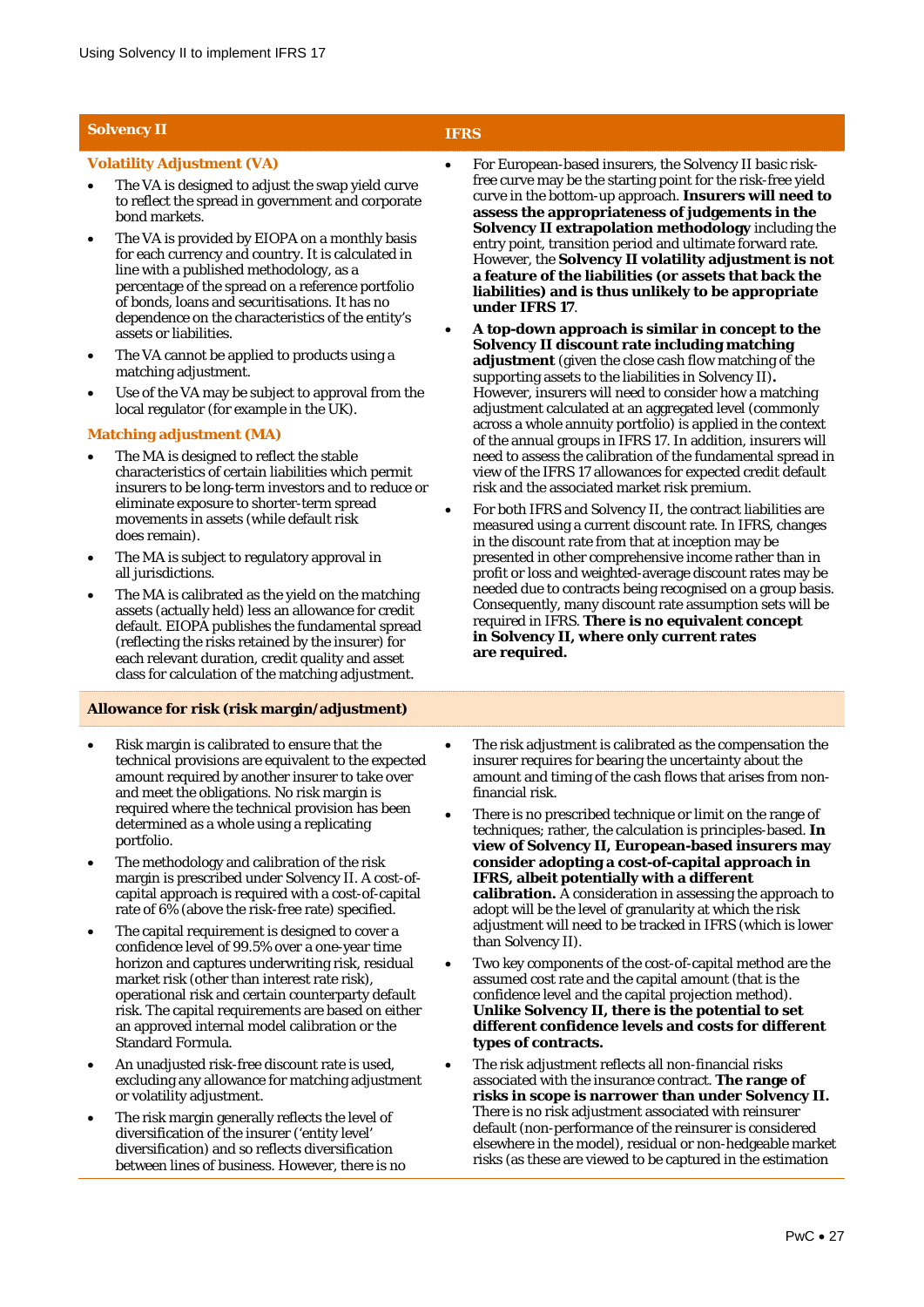allowance for diversification between life and nonlife business within a composite entity, or between different entities within a group.

- No allowance is made for the loss-absorbing capacity of deferred tax.
- The risk margin is a current measure, which is revised each period and run-off in line with the risk exposure. A single net of reinsurance risk margin is determined.

of market variables in the cash flows) or general operational risk.

- There is no prescribed restriction on the level of diversification but rather a principle that the overall risk adjustment reflects the compensation the entity requires to bear the risk. The extent of diversification could therefore be different to Solvency II.
- Unlike Solvency II, there is no explicit prohibition on taking into account the loss-absorbing capacity of deferred tax.
- The risk adjustment is a current measure, as for Solvency II, which is revised each period in measuring the contract liabilities. **Unlike Solvency II, there are two risk adjustments, relating to the insurance and reinsurance held contract respectively.**
- There is a separate requirement to disclose the confidence level to which the risk adjustment corresponds, even if something other than the confidence level technique is adopted. **This will introduce additional complexity compared to Solvency II** and may be a driver for insurers to use a direct confidence interval approach.

### **Contractual service margin (CSM)**

- No concept of a CSM.
- Day-one gains or losses are recognised for all contracts, including reinsurance.
- Changes (e.g. experience variances and assumptions) are fully recognised in the period in which they occur.
- The CSM is an addition to insurance contract liabilities, calibrated at inception to an amount that **avoids recognising a gain when an insurer enters into the insurance contract.** A loss at inception is immediately recognised.
- **The CSM is determined at the level of a group of contracts, with separate amounts for the gross of reinsurance liabilities and reinsurance held.** The following comments relate to the CSM on gross liabilities; see the reinsurance section below for considerations relating to the CSM on reinsurance held.
- The CSM is adjusted ('unlocked') for changes in estimates of future cash flows which relate to future service, with the specific adjustments differing according to whether or not there is a direct participation feature. Where there is no such feature, the adjustments reflect certain experience variances and assumption changes and changes in the risk adjustment; in addition, the CSM accretes interest using the discount rate determined at inception (the 'locked-in' rate). Where there is a direct participation feature, similar adjustments apply in respect of future cash flows that do not vary with returns on the underlying assets; in addition, changes in the entity's share of the underlying items flow through to the CSM, subject to certain restrictions.
- The CSM cannot become negative as a result of these adjustments (i.e. it cannot be an asset), although it may be reinstated once eliminated.
- The recognition of the CSM in profit or loss in the period reflects the services provided in that period. The release reflects the *'quantity of the benefits provided'* and the *'expected coverage duration'*. There is an exception for investment contracts with discretionary participation features where the CSM is recognised *'in a systematic way that reflects the transfer of investment services'*.
- **There will be significant data requirements for the determination the CSM. In particular the requirement to track and monitor separately**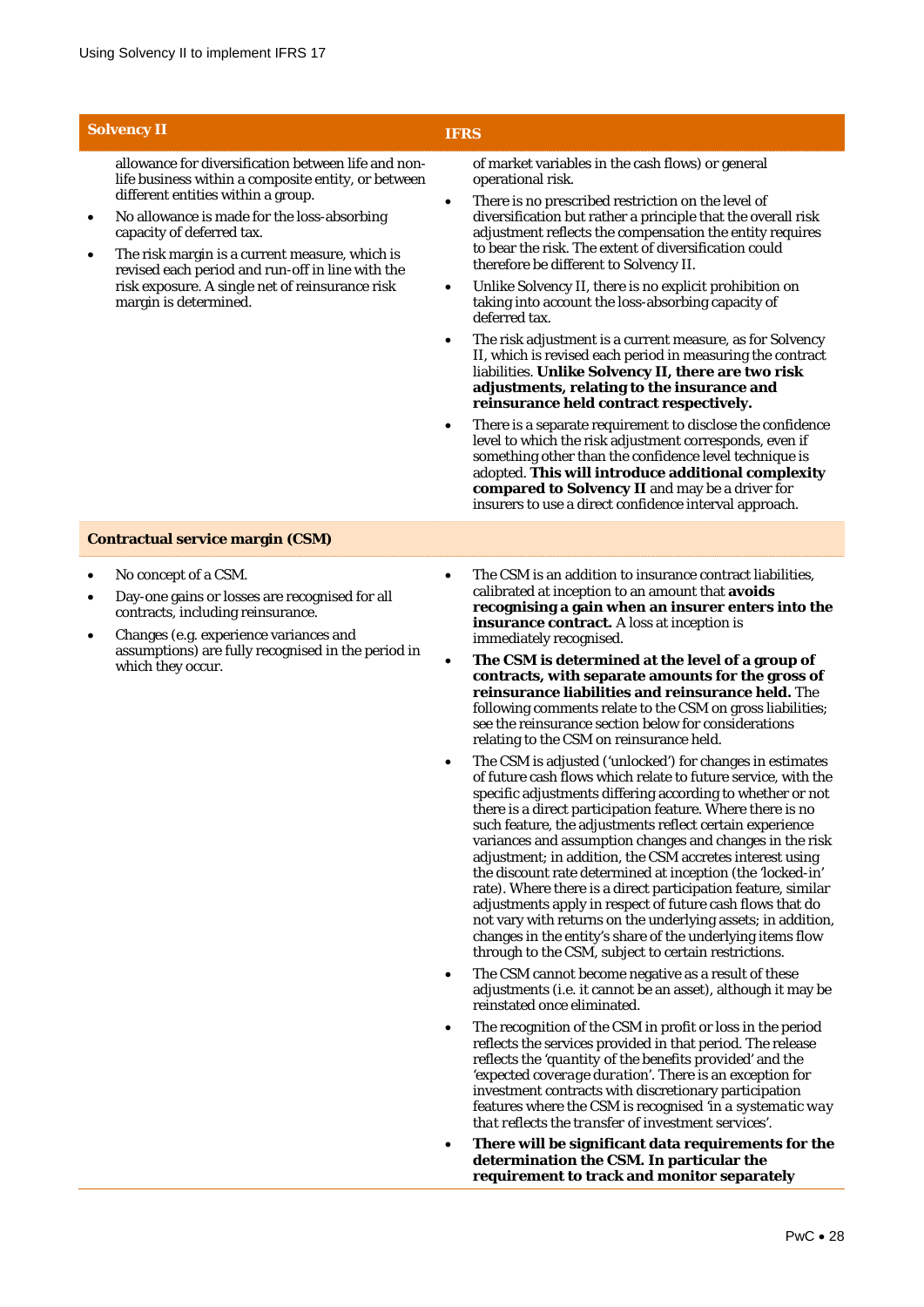**changes in the cash flow, risk adjustment and the CSM for the full lifetime of each group of contracts.**

### **Measurement of short-duration contracts (the 'Premium Allocation Approach' under IFRS 17)**

- The fundamental components of the probabilityweighted average of future cash flows, discounting and the risk margin apply to short-duration contracts in the same way as other contracts, as discussed above.
- For non-life insurance obligations, the best estimate for the **claims provision** and the **premium provision** is carried out separately.
- The claims provision relates to claim events already incurred at the valuation date (including incurred but not reported) and comprise all future benefits, expenses and premiums relating to those events.
- For the premium provision, the cash flow projections relate to all future claim events falling within the boundary of the contract that will occur after the valuation date. Cash flows include future claim payments in relation to those claims (that is, unexpired risks), future premiums and associated expenses. As cash inflows could exceed the cash outflows, the premium provision can be negative and hence expected future profit is recognised at day one.
- A risk margin is required for the total best estimate and there is no requirement to split the risk margin between the claims provision and premium provision. Further, a single net of reinsurance risk margin is determined.

### **Liability for remaining coverage ('pre-claims' liability)**

- A simplified measurement model, the **Premium Allocation Approach (PAA)**, is permitted (but not required) where either:
	- the approach would produce a measurement of the liability for remaining coverage that would not differ materially from the one that would be produced by applying the IFRS 17 general measurement model (as set out above); or
	- the period of cover is one year or less (including cover from premiums within the contract boundary).

### **This is expected to apply to many non-life contracts and certain short-term life contracts. There is no equivalent option in Solvency II**.

- At initial recognition, under the PAA model, the liability is measured using the premium receivable at inception less eligible acquisition costs.
- The insurance revenue for the coverage period is either spread evenly over the contract (i.e. based on the passage of time) or based on the expected timing of incurred claims and benefits (i.e. the expected pattern of release of risk), if that pattern differs significantly, for example a portfolio with a high level of US hurricane exposure.
- In addition, in relation to the PAA model:
	- If the insurer elects, the acquisition costs can be expensed as incurred if the coverage period is one year or less.
	- The time value of money (discounting and interest accretion) should be reflected in the liability, using the locked-in discount rate at inception of the contract, if the contract has a significant financing component. As a practical expedient, discounting and interest accretion is not required if the period between premium receipt and end of coverage is one year or less.
- If at any time during the coverage period, facts and circumstances indicate that a group of contracts is onerous, an additional liability is set up.

### **Liability for incurred claims ('post-claims' liability)**

- The liability (incurred whether reported or not) is measured, similarly to Solvency II and the IFRS 17 general measurement model, as the discounted probabilityweighted future claim cash flows (with a risk adjustment) related to claim events having occurred before, or at the point of, valuation.
- Claims and interest expense reported in profit or loss are determined using the current discount rate, unless the insurer has elected to use other comprehensive income. In that case, claims and interest expense reporting in profit or loss are determined using the locked-in discount rate at the time of the claim event and the difference from the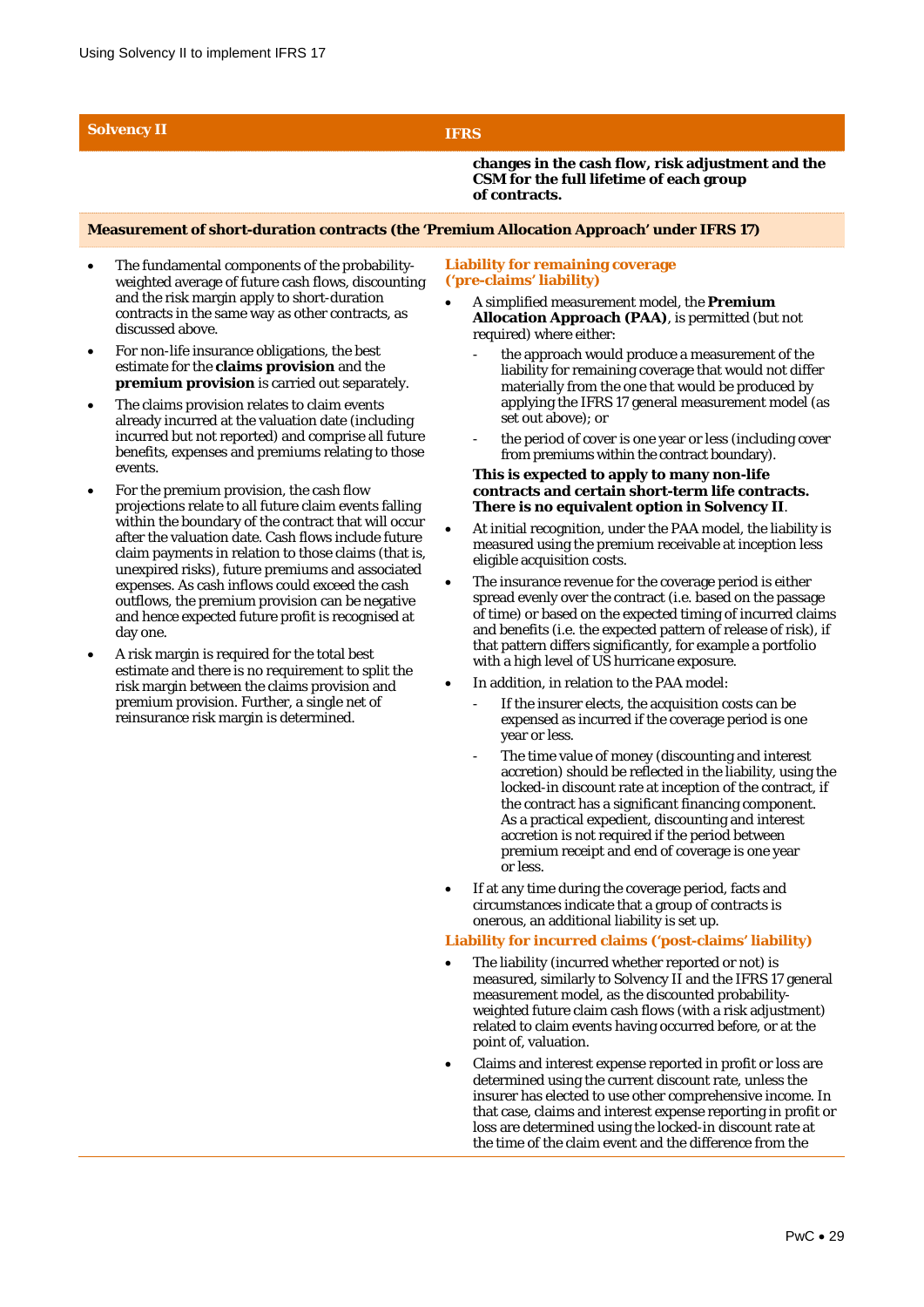| <b>Solvency II</b> | <b>IFRS</b> |                                        |                                    |
|--------------------|-------------|----------------------------------------|------------------------------------|
|                    |             | $\mathbf{1}$ $\mathbf{1}$ $\mathbf{1}$ | $\sim$ $\sim$ $\sim$ $\sim$ $\sim$ |

expense had the current rate been used is reported in other comprehensive income.

 However, unlike Solvency II, discounting is not required if the cash flows are expected to be paid or received in one year or less from the date the claims are incurred.

### **Participating contracts**

- Future discretionary benefits ('participation feature') are benefits, excluding index-linked and unit-linked benefits, with one of the following characteristics:
	- The amount or timing is at the discretion of the insurer; or
	- The benefits are legally or contractually based on one or more of the following results: (i) the performance of a specified group of contracts or a specified type of contract or a single contract; (ii) realised or unrealised investment returns on a specified pool of assets held by the insurer; or (iii) the profit or loss of the insurer or fund that issued the contract.
- The best estimate includes all future discretionary benefit cash flows, **except those relating to surplus funds where this has been authorised under national law**  (which possess the characteristics of Tier 1 basic own funds).
- A 'market consistent' stochastic valuation is likely in most cases to value financial options and guarantees due to the dependency of the policyholder benefits on future investment return through the participation feature. Future management actions and policyholder behaviour are included in the assessment.
- The definition of a discretionary participation feature is unchanged from current IFRS 4 *Insurance Contracts* **and is consistent with the equivalent definition in Solvency II.** All contracts with a discretionary participation feature (no matter whether the contract has significant insurance risk or not) are in the scope of IFRS 17 (provided the entity does also issue insurance contracts).
- Consistent with Solvency II, a market consistent stochastic valuation of financial options and guarantees will be required in most cases.
- The measurement of the liability should **include all payments that result from the contract (both guaranteed and discretionary), including expected future participations whether they are paid to current or future policyholders.** There is no equivalent reference in Solvency II.
- The IFRS treatment of residual assets in a participating fund and the allocation between liability and equity will depend on the specific nature of the contracts and national law.
- There are a number of areas where IFRS 17 practices may develop over the period until the standard is effective (where there are no equivalent considerations in Solvency II), for example:
	- The modelling of interactions between groups of contracts, as typically policyholder participations occur at a higher level of aggregation.
	- The interaction between CSM and equity for mutual insurers.

### **Reinsurance held**

- Reinsurance recoveries are in general recognised and measured as for the gross cash flows, including using contract boundaries which are consistent with those of the underlying insurance contract, and then presented as a separate asset on the balance sheet.
- The reinsurance-related cash flows include the risk of expected reinsurer counterparty default. Cash flows are based on an assessment of the probability of default of the counterparty and the resulting average loss ('loss-givendefault' approach).
- There is only a single net of reinsurance risk margin on the balance sheet, which includes reinsurer credit risk.
- There is no concept of a CSM.
- As for Solvency II, reinsurance recoveries are recognised, measured and presented separately.
- Recognition requirements for reinsurance held depend on whether or not losses are covered on a proportionate basis and are modified compared to those used to assess the underlying insurance contract. Recognition could be different to Solvency II.
- The reinsurance-related cash flows are calculated on an expected present value basis of the future cash in and out flows. The risk of non-performance by the reinsurer is reflected in the future cash flows. In addition, **there is an explicit reinsurance-related risk adjustment (unlike Solvency II where the risk margin is assessed on a net basis).**
- Instead of recognising a day one gain on entering into a reinsurance contract, a reinsurance CSM is held to defer the gain. In the case of a loss it is either recognised immediately (if the contract is for past events) or spread over the coverage period (if it relates to future events).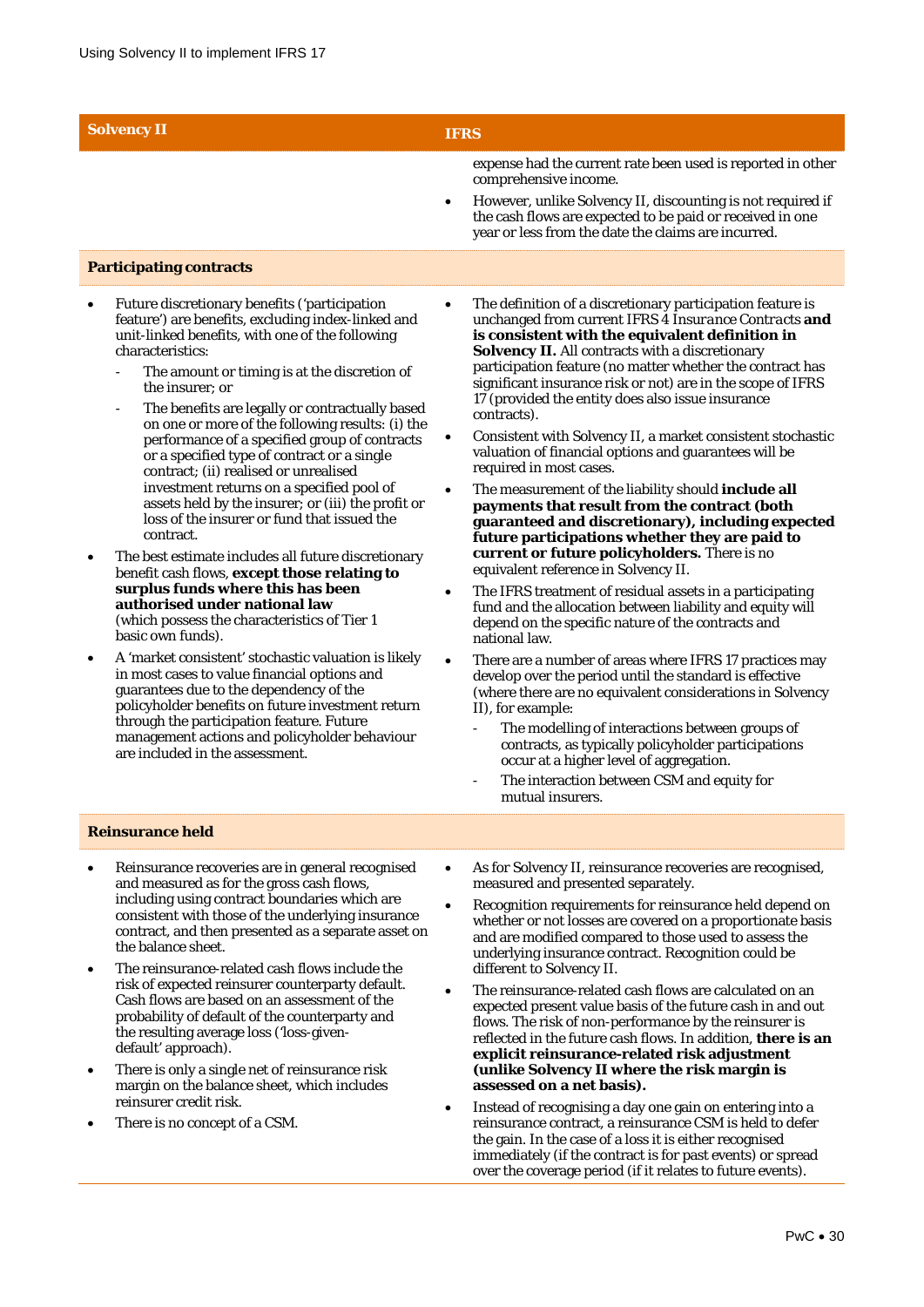| <b>Solvency II</b>                                   | <b>IFRS</b> |                                                                                                                                                                                                                                                                                                                                                                                                                                                                                                                                       |
|------------------------------------------------------|-------------|---------------------------------------------------------------------------------------------------------------------------------------------------------------------------------------------------------------------------------------------------------------------------------------------------------------------------------------------------------------------------------------------------------------------------------------------------------------------------------------------------------------------------------------|
|                                                      | $\bullet$   | After day one there are specific reinsurance-related<br>requirements on unlocking the CSM on reinsurance<br>contracts held, including to mirror in certain<br>circumstances the unlocking of the CSM on the underlying<br>insurance contracts.<br>The premium allocation approach may be applied to<br>reinsurance held which meets similar conditions in respect<br>of duration or comparability to the general measurement<br>model. The conditions are assessed separately for the<br>insurance contract and the reinsurance held. |
| <b>Business combinations and portfolio transfers</b> |             |                                                                                                                                                                                                                                                                                                                                                                                                                                                                                                                                       |

- There is no concept in Solvency II of business combinations or portfolio transfers. All contracts are treated as if written within the current entity and follow the same recognition, measurement and presentation approach.
- For insurance contracts acquired in a portfolio transfer or business combination, the CSM of the insurance contract is calibrated to be the excess of the consideration received (portfolio transfer) or fair value (business combination) over the best estimate plus risk adjustment. If best estimate plus risk adjustment is greater than the consideration received or fair value, then a loss is recognised or goodwill is increased respectively. In assessing the fair value, the deposit floor (a surrender value) as required in IFRS 13 does not apply.
- As a consequence, for acquired claims liabilities (unlike direct business), a CSM may exist.

### **Transitional arrangements**

- There are two main transitional arrangements available to insurers calculating liabilities under Solvency II. These are for the risk-free rate (life business only) and the level of technical provisions. Both transitional arrangements are subject to supervisory approval and ongoing governance arrangements and apply over a 16 year period from 1 January 2016.
- Transitional measure on risk-free interest rates: Insurers can gradually introduce the impact of moving from the Solvency I asset-based discount rate for insurance liabilities to the Solvency II discount rate over a period of 16 years.
- Transitional measure on technical provisions: Insurers can apply this transitional measure to offset the initial increase in net technical provisions on Solvency II implementation, introducing the increase over a period of 16 years.
- The two transitional measures may not be applied to the same business. The transitional measure on technical provisions may be combined with either the matching adjustment or the volatility adjustment but the transitional measure on interest rates may not be applied to blocks of business which have a matching adjustment.
- **IFRS 17 should be applied retrospectively.** This requires an entity to identify, recognise and measure each group of contracts (including the CSM) at the transition date as if the standard had always applied, with the exception of groups of contracts for which it is 'impracticable'.
- Where this is impracticable, a 'modified retrospective' or 'fair value' approach is applied at transition. When adopting the modified retrospective approach, there is a series of permitted modifications to the full retrospective approach across four areas in determining the CSM, each of which may be used only to the extent that there is insufficient information to apply a fully retrospective calculation.
- In the fair value approach, the CSM is assessed as the difference between the fair value of a group of contracts and the fulfilment cash flows at the date of transition. **There is a range of potential reference points for measuring the fair value**, for example external transactions, reinsurance arrangements or other reporting metrics, such as embedded value or the Solvency II technical provisions, with certain adjustments to reflect a market participant view.

### **Other matters**

Not applicable. The following other matter is noted: For unit-linked insurance contracts, an insurer may recognise treasury shares and owneroccupied property at fair value through profit or loss to eliminate an accounting mismatch.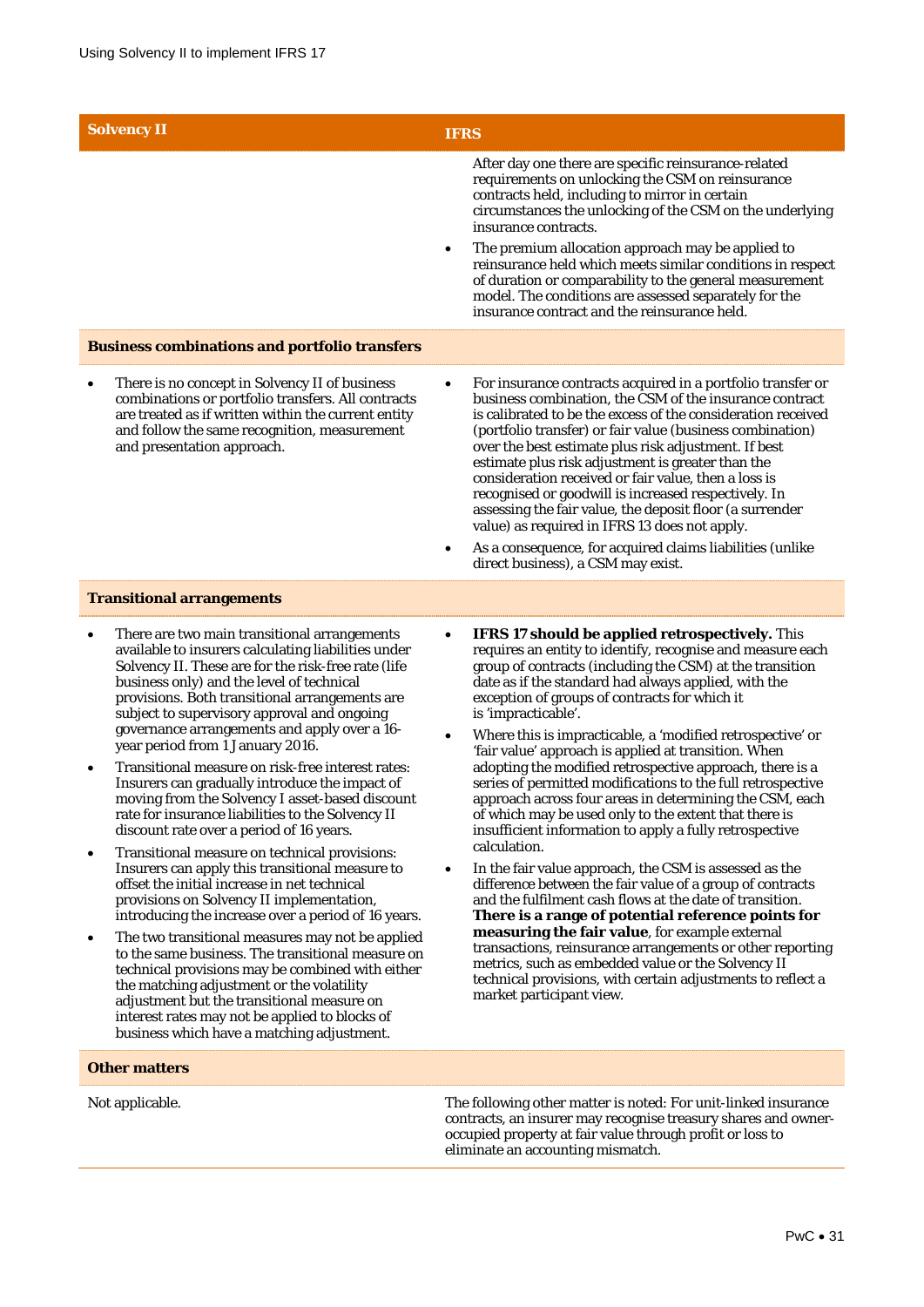sufficient justification for including future premiums within the contract boundary.

# *Appendix B – Non-participating investment contracts*

|                        | <b>Solvency II</b>                                                                                                                                                                                                                                                                                                                                                                                                                                                                                                                                                                                                                                                           | <b>IFRS</b>            |                                                                                                                                                                                                                                                                                                                                                                                                                                                                                                                                                                                                                                                                                                                                                                                                                                                                                   |
|------------------------|------------------------------------------------------------------------------------------------------------------------------------------------------------------------------------------------------------------------------------------------------------------------------------------------------------------------------------------------------------------------------------------------------------------------------------------------------------------------------------------------------------------------------------------------------------------------------------------------------------------------------------------------------------------------------|------------------------|-----------------------------------------------------------------------------------------------------------------------------------------------------------------------------------------------------------------------------------------------------------------------------------------------------------------------------------------------------------------------------------------------------------------------------------------------------------------------------------------------------------------------------------------------------------------------------------------------------------------------------------------------------------------------------------------------------------------------------------------------------------------------------------------------------------------------------------------------------------------------------------|
|                        | Relevant standards/sources of information                                                                                                                                                                                                                                                                                                                                                                                                                                                                                                                                                                                                                                    |                        |                                                                                                                                                                                                                                                                                                                                                                                                                                                                                                                                                                                                                                                                                                                                                                                                                                                                                   |
|                        | As for Appendix A – Insurance contracts.                                                                                                                                                                                                                                                                                                                                                                                                                                                                                                                                                                                                                                     | $\bullet$<br>٠         | IAS 32 Financial Instruments: Presentation.<br>IAS 36 Impairment of assets.<br>IAS 38 Intangible assets.<br><b>IFRS 13 Fair Value Measurement.</b><br><b>IFRS 9 Financial Instruments.</b><br>IFRS 15 Revenue from Contracts with Customers.<br>Matters as for insurance contracts (in defining the scope of<br>insurance contracts and therefore implicitly the scope of<br>investment contracts).                                                                                                                                                                                                                                                                                                                                                                                                                                                                               |
|                        | <b>Scope</b>                                                                                                                                                                                                                                                                                                                                                                                                                                                                                                                                                                                                                                                                 |                        |                                                                                                                                                                                                                                                                                                                                                                                                                                                                                                                                                                                                                                                                                                                                                                                                                                                                                   |
| $\bullet$<br>$\bullet$ | Solvency II applies to all insurance and<br>reinsurance contracts written by EEA<br>insurers and its group supervision<br>requirements apply to insurance groups<br>containing EEA insurers. In addition, certain<br>of Solvency II's requirements apply to<br>contracts written by non-EEA insurers<br>through branches in the EEA. There is no<br>distinction between insurance and<br>investment contracts except for determining<br>the cash flows that are within the boundary of<br>a contract as discussed in Appendix A.<br>There are scope exclusions for certain<br>undertakings by virtue of their size, legal<br>status, nature or specific services they offer. | $\bullet$<br>$\bullet$ | Contracts not transferring significant insurance risk are<br>commonly known as investment contracts.<br>Investment contracts are usually separated into an<br>investment management service component (measured in<br>accordance with IFRS 15) and a financial instrument<br>component (measured in accordance with IFRS 9). Distinct<br>investment components and embedded derivatives unbundled<br>from insurance contracts are also measured in accordance with<br>IFRS 9 (and IFRS 15 where relevant).<br>Investment contracts issued by insurers containing a<br>discretionary participation feature are within the scope of IFRS 17.                                                                                                                                                                                                                                        |
|                        | <b>Measurement approach</b>                                                                                                                                                                                                                                                                                                                                                                                                                                                                                                                                                                                                                                                  |                        |                                                                                                                                                                                                                                                                                                                                                                                                                                                                                                                                                                                                                                                                                                                                                                                                                                                                                   |
| $\bullet$<br>$\bullet$ | The same recognition and measurement<br>principles apply for insurance and investment<br>contracts in Solvency II.<br>Unless full replication is possible, the<br>technical provisions are the probability-<br>weighted average of future cash flows taking<br>account of the time value of money plus a risk<br>margin as for insurance contracts.<br>Most investment contracts are treated as<br>being premium paid-up as a result of the<br>contract boundary definition. However, some<br>insurers in certain territories have agreed<br>with their supervisor that the presence of a<br>cap on the charges taken from funds is                                          | $\bullet$<br>$\bullet$ | All financial liabilities are measured initially at fair value.<br>Subsequent measurement is either at fair value (typically for<br>unit-linked contracts) or amortised cost using the effective<br>interest method (typically for guaranteed non-linked and non-<br>participating investment contracts).<br>Further, for those contracts measured at fair value there is a<br>deposit floor (a surrender value). A deposit floor means that the<br>fair value of a financial liability is not less than the net present<br>value of the amount payable on demand.<br>For contracts measured at fair value, currently the bid value of<br>units is used for typical unit-linked contracts. IFRS 13 on fair<br>value measurement does not preclude the use of mid-<br>market pricing or other pricing conventions used by<br>market participants as a practical expedient for fair |

**value measurements within a bid-ask spread.**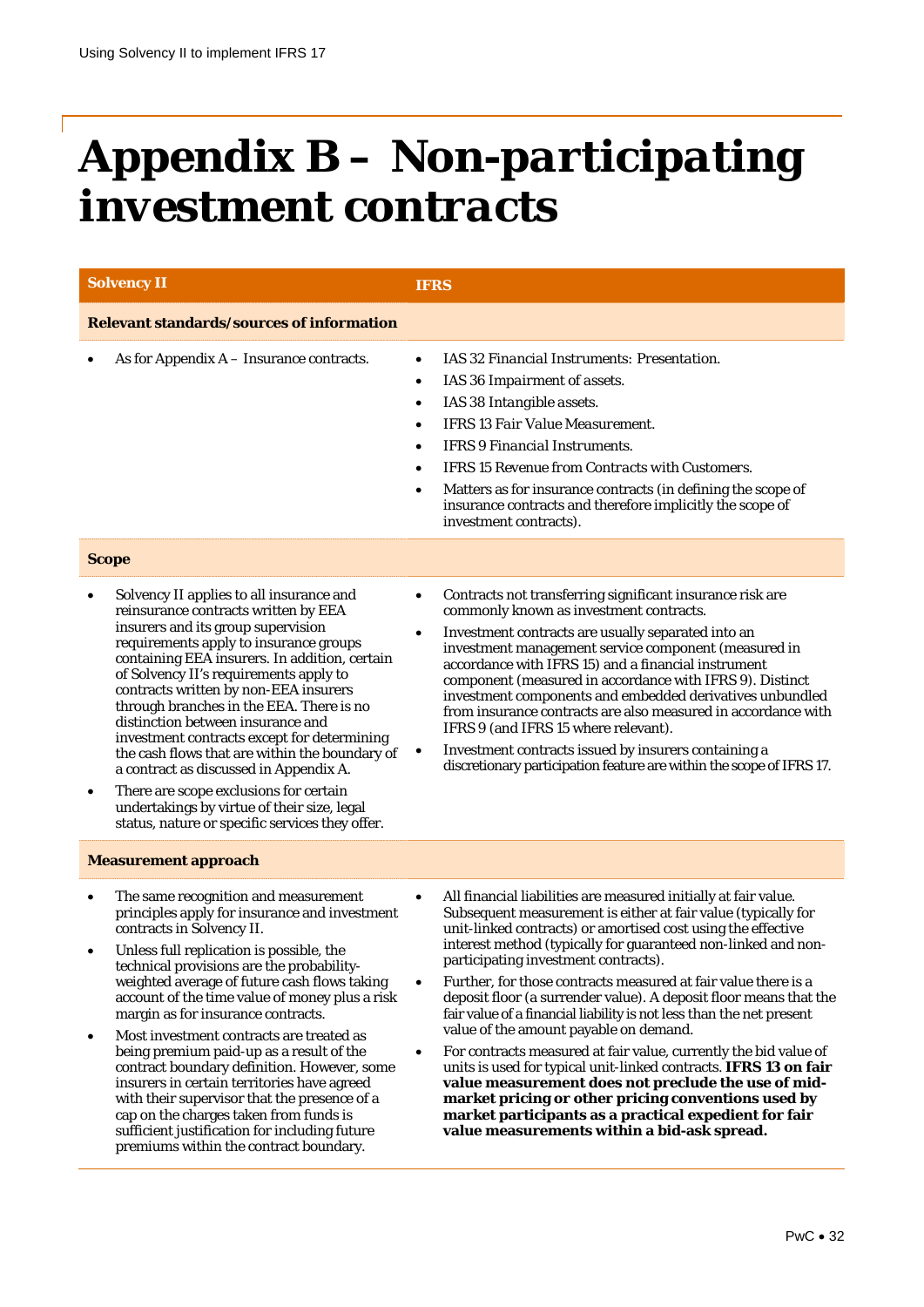| <b>Solvency II</b>                                                                                                                         | <b>IFRS</b>                                                                                                                                                                                                                                                                                                                                                                                                                                                                                                                                                                                                                |
|--------------------------------------------------------------------------------------------------------------------------------------------|----------------------------------------------------------------------------------------------------------------------------------------------------------------------------------------------------------------------------------------------------------------------------------------------------------------------------------------------------------------------------------------------------------------------------------------------------------------------------------------------------------------------------------------------------------------------------------------------------------------------------|
| There is no deposit floor. For example, the<br>total liability for a unit linked contract can be<br>below the account balance (unit fund). | For contracts measured at amortised cost, any embedded<br>$\bullet$<br>derivatives are separated and valued at fair value if the separate<br>instrument meets the definition of a derivative and the<br>characteristics are not closely related to the host contract.                                                                                                                                                                                                                                                                                                                                                      |
| <b>Profit recognition</b>                                                                                                                  |                                                                                                                                                                                                                                                                                                                                                                                                                                                                                                                                                                                                                            |
| There is no concept of deferring revenue to match<br>the provision of services. Any day-one gain or loss<br>is recognised at inception.    | Under IFRS 9, any gain or loss on initial recognition of the financial<br>instrument component can only be recognised immediately where<br>the fair value is determined based upon observable market data;<br>otherwise, it is deferred and earned over the lifetime of the instrument.                                                                                                                                                                                                                                                                                                                                    |
|                                                                                                                                            | For the investment management service component, profit is<br>recognised as services are provided:                                                                                                                                                                                                                                                                                                                                                                                                                                                                                                                         |
|                                                                                                                                            | <b>Deferral of acquisition costs</b>                                                                                                                                                                                                                                                                                                                                                                                                                                                                                                                                                                                       |
|                                                                                                                                            | IFRS 15 requires an entity to recognise an asset for the direct<br>incremental costs of obtaining a contract with a customer if it<br>expects to recover those costs. The asset is amortised on a<br>systematic basis consistent with the pattern of transfer of the<br>goods and services. The definition of deferrable<br>acquisition costs for investment contracts continues to<br>be narrower than for insurance contracts and<br>consequently results in higher expected new business<br>strain for these contracts, all else being equal.                                                                           |
|                                                                                                                                            | In addition, the deferral of acquisition costs for investment<br>$\bullet$<br>contracts is as an explicit asset rather than 'implicit' deferral<br>through the CSM.                                                                                                                                                                                                                                                                                                                                                                                                                                                        |
|                                                                                                                                            | Deferred acquisition cost assets (net of related deferred<br>$\bullet$<br>origination fee liabilities) are assessed for impairment under<br>IAS 36. The recoverable amounts include an allowance for risk<br>and there is the potential to use Solvency II technical<br>provision methods (with contract boundary restrictions<br>removed) in assessing the recoverable amount.                                                                                                                                                                                                                                            |
|                                                                                                                                            | <b>Deferral of origination fees</b>                                                                                                                                                                                                                                                                                                                                                                                                                                                                                                                                                                                        |
|                                                                                                                                            | IFRS 9 application guidance clarifies that an entity should<br>continue to distinguish fees and costs that are an integral part<br>of the effective interest rate for the financial liability from<br>origination fees and transaction costs relating to the right to<br>provide services, such as investment management services.<br>Origination fees relating to investment management services<br>are accounted for within IFRS 15. As such, fees are deferred and<br>earned as services are provided, for example, over the expected<br>term of the policy.                                                            |
|                                                                                                                                            | <b>Acquired value of in force</b>                                                                                                                                                                                                                                                                                                                                                                                                                                                                                                                                                                                          |
|                                                                                                                                            | For investment contracts acquired in a business combination,<br>an Acquired Value of In Force (AVIF) asset is established and<br>there is no deferral of the acquisition costs and origination fees<br>relating to the initial writing of the contracts. The AVIF<br>represents the value in the acquired investment management<br>service component and is amortised on the basis of the<br>expected pattern of consumption of the expected future<br>economic benefits embodied in the asset (under IAS 38). The<br>AVIF is assessed for impairment under IAS 36 (similar to<br>deferred acquisition cost assets above). |
|                                                                                                                                            |                                                                                                                                                                                                                                                                                                                                                                                                                                                                                                                                                                                                                            |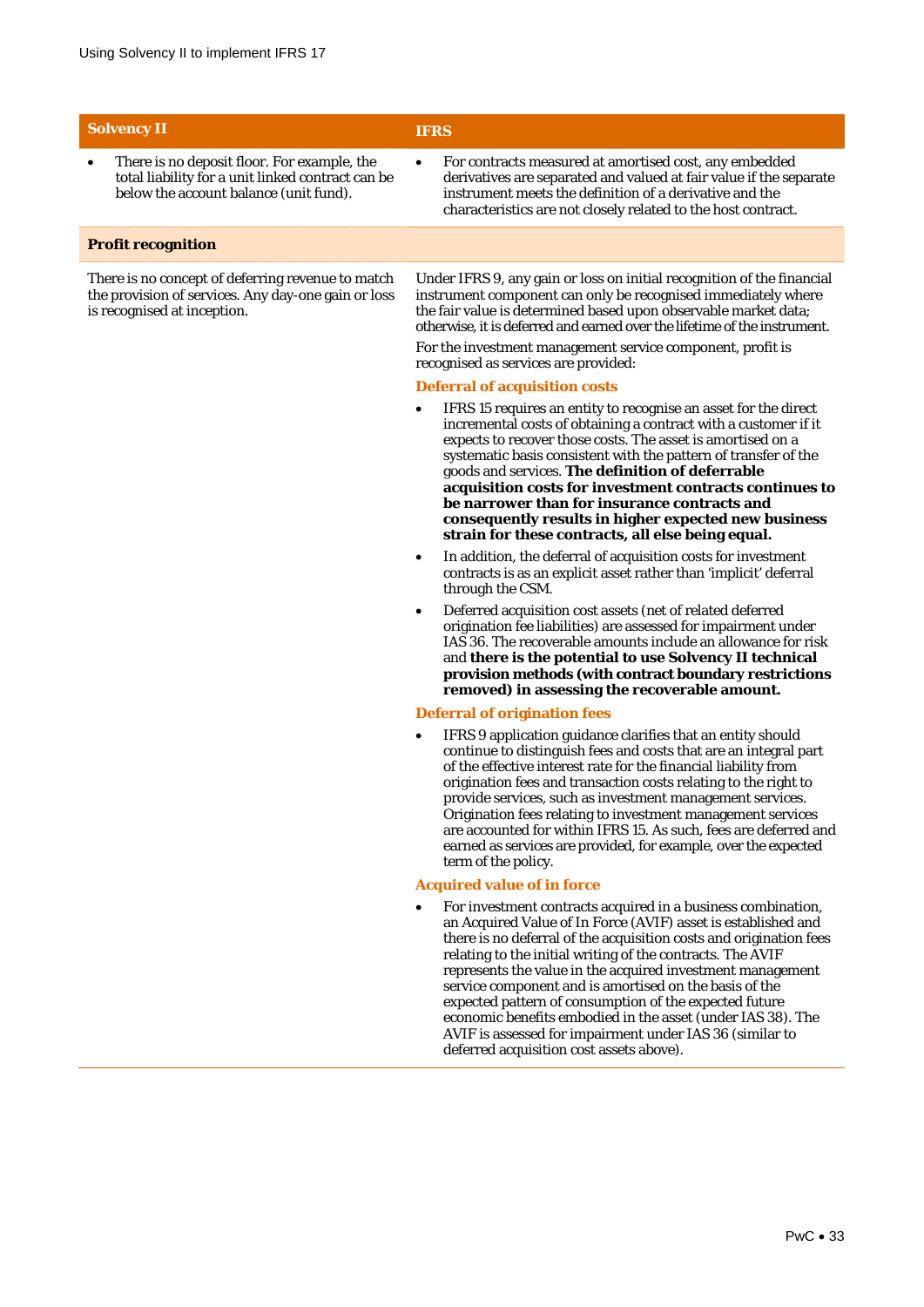| <b>Solvency II</b>                                                                          | IFRS                                                                                                                                                                                                                                                                                                                                                                                                                                                                                                                                                                                                                                                                                                                                         |
|---------------------------------------------------------------------------------------------|----------------------------------------------------------------------------------------------------------------------------------------------------------------------------------------------------------------------------------------------------------------------------------------------------------------------------------------------------------------------------------------------------------------------------------------------------------------------------------------------------------------------------------------------------------------------------------------------------------------------------------------------------------------------------------------------------------------------------------------------|
| Other matters                                                                               |                                                                                                                                                                                                                                                                                                                                                                                                                                                                                                                                                                                                                                                                                                                                              |
| There is no allowance for the risk of non-<br>performance by the insurer (own credit risk). | The following other matters are noted:<br>Where investment contract liabilities are held at fair value<br>under IFRS 9 (via the fair value option), the portion of the<br>change in fair value due to changes in own credit is recorded in<br>Other Comprehensive Income, unless that would create or<br>enlarge an accounting mismatch in profit or loss. This is<br>expected to be relevant only in a limited number of cases (certain<br>non-linked investment contracts and embedded derivatives).<br>The option for insurance contracts to recognise treasury shares<br>and owner-occupied property at fair value through profit or loss<br>to eliminate an accounting mismatch does not apply to unit-<br>linked investment contracts. |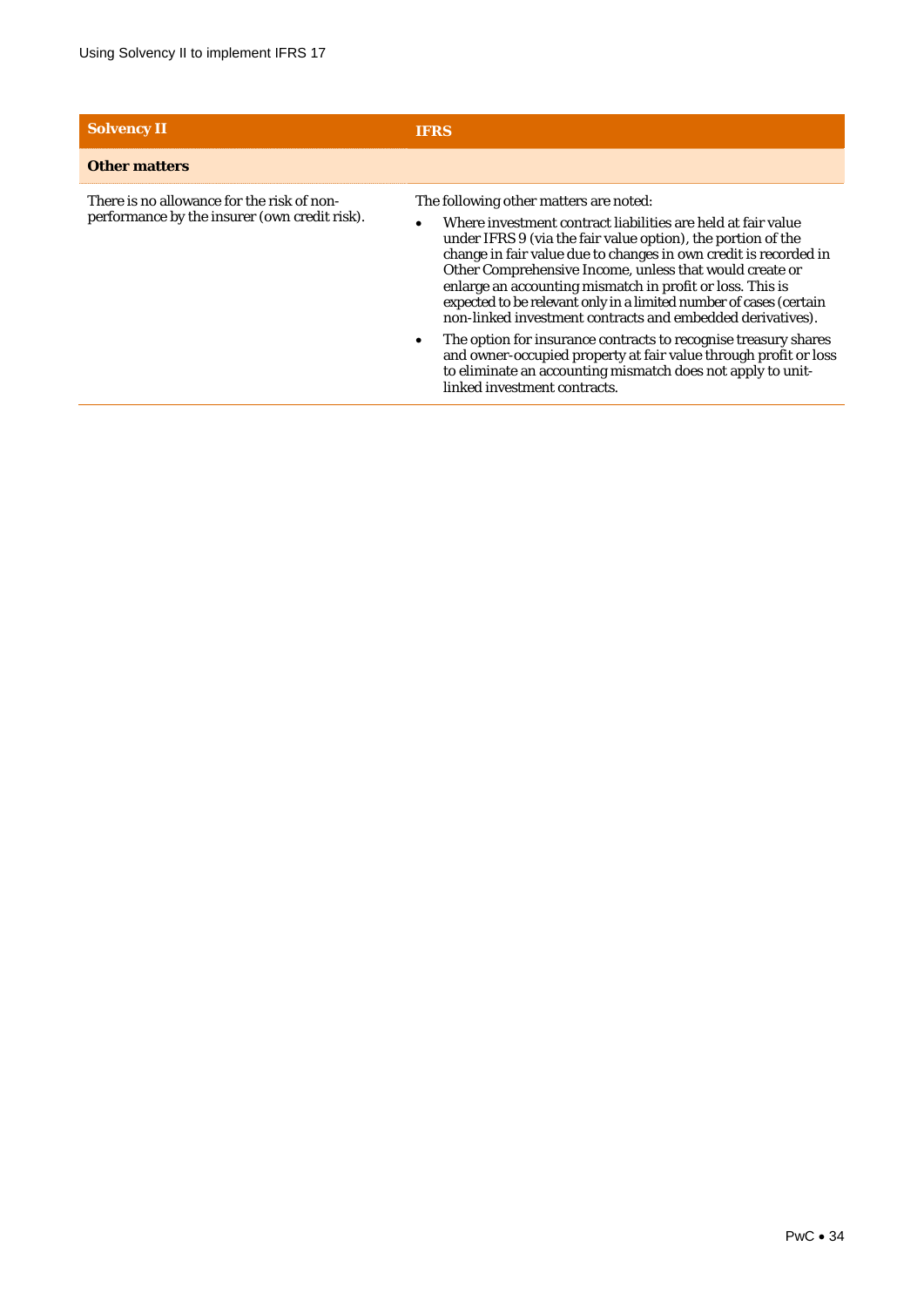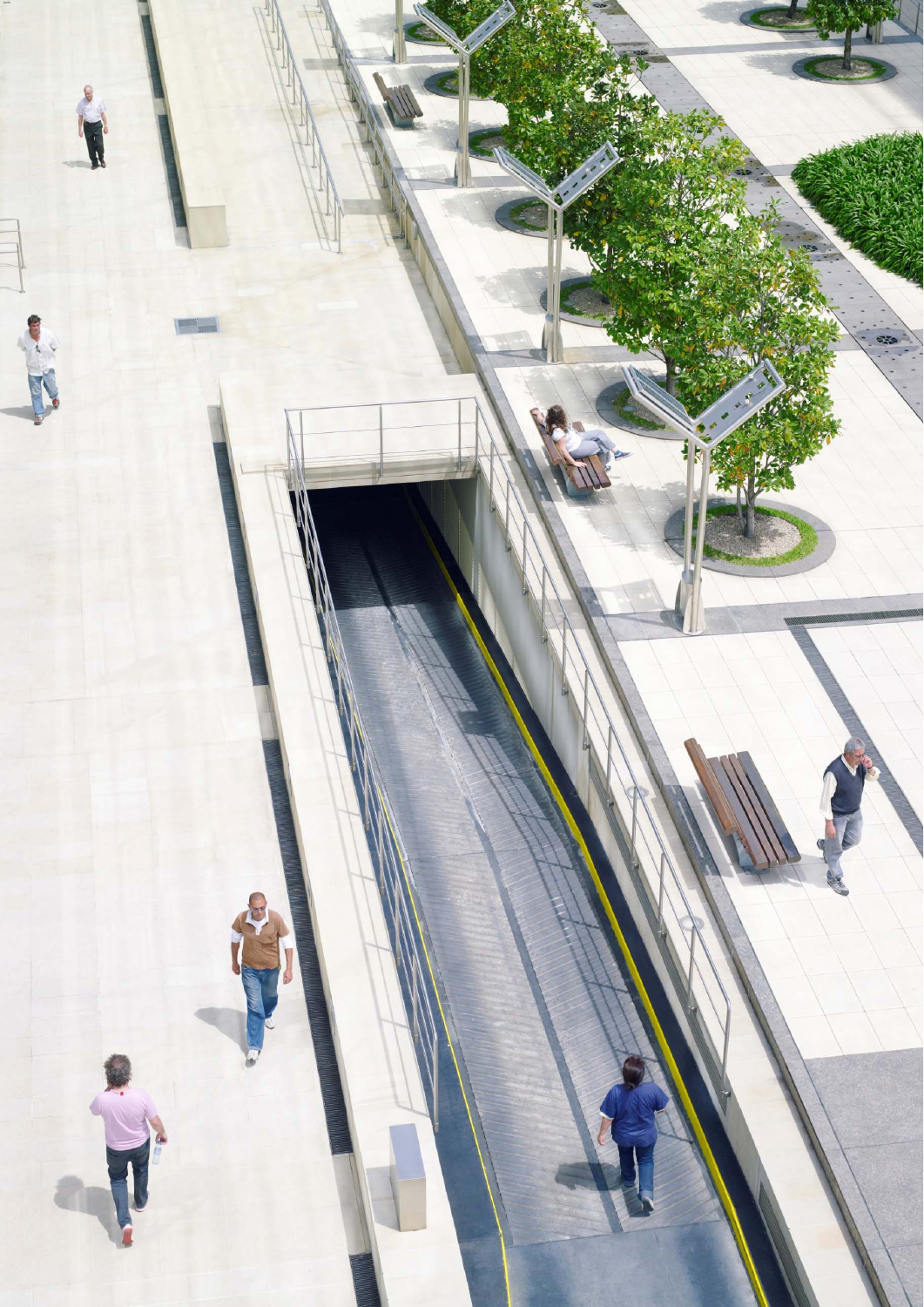# *Contacts*

Т

PwC is helping a range of insurers to assess the implications and address the practical challenges of preparing for IFRS 17. If you would like to discuss any of the issues raised in this paper or other aspects of the frameworks, please speak to your regular PwC contact or one of the following:

| <b>Alex Bertolotti</b>        | <b>Kirsty Ward</b>           |
|-------------------------------|------------------------------|
| <b>Partner (Assurance)</b>    | <b>Partner (Assurance)</b>   |
| $T: +44(0)2072131253$         | $T: +44(0)2078042999$        |
| E: alex.bertolotti@pwc.com    | E: kirsty.a.ward@pwc.com     |
| <b>Brian Purves</b>           | <b>Nick Wilks</b>            |
| <b>Partner (Actuarial)</b>    | <b>Partner (Assurance)</b>   |
| $T: +44(0)2072123902$         | $T: +44(0)2078047872$        |
| E: brian.purves@pwc.com       | E: nick.wilks@pwc.com        |
| <b>Lindsay J'afari-Pak</b>    | <b>Anthony Coughlan</b>      |
| Partner (Tax)                 | <b>Director (Actuarial)</b>  |
| $T: +44(0)2072124286$         | $T: +44(0)2078042084$        |
| E: lindsay.jafari-pak@pwc.com | E: anthony.coughlan@pwc.com  |
| <b>Alwin Swales</b>           | <b>Richard Hart</b>          |
| <b>Partner (Consulting)</b>   | <b>Director</b> (Consulting) |
| $T: +44(0)2072122032$         | $T: +44(0)2078042910$        |
| E: alwin.swales@pwc.com       | E: richard.hart@pwc.com      |
| <b>Gail Tucker</b>            | <b>James Pearson</b>         |
| <b>Partner (Assurance)</b>    | Director (Assurance)         |
| $T: +44(0)2072123867$         | $T: +44(0)2078047868$        |
| E: gail.l.tucker@pwc.com      | E: james.x.pearson@pwc.com   |
| <b>Dominic Veney</b>          | <b>Mike Vickery</b>          |
| <b>Partner (Actuarial)</b>    | Director (Assurance)         |
| $T: +44(0)7725201950$         | $T: +44(0)1173092403$        |
| E: dominic.veney@pwc.com      | E: mike.p.vickery@pwc.com    |

We are grateful for the efforts of partners and staff that assisted in the production of this publication. In particular, we would like to thank Anthony Coughlan, Ainsley Normand and Mike Vickery.